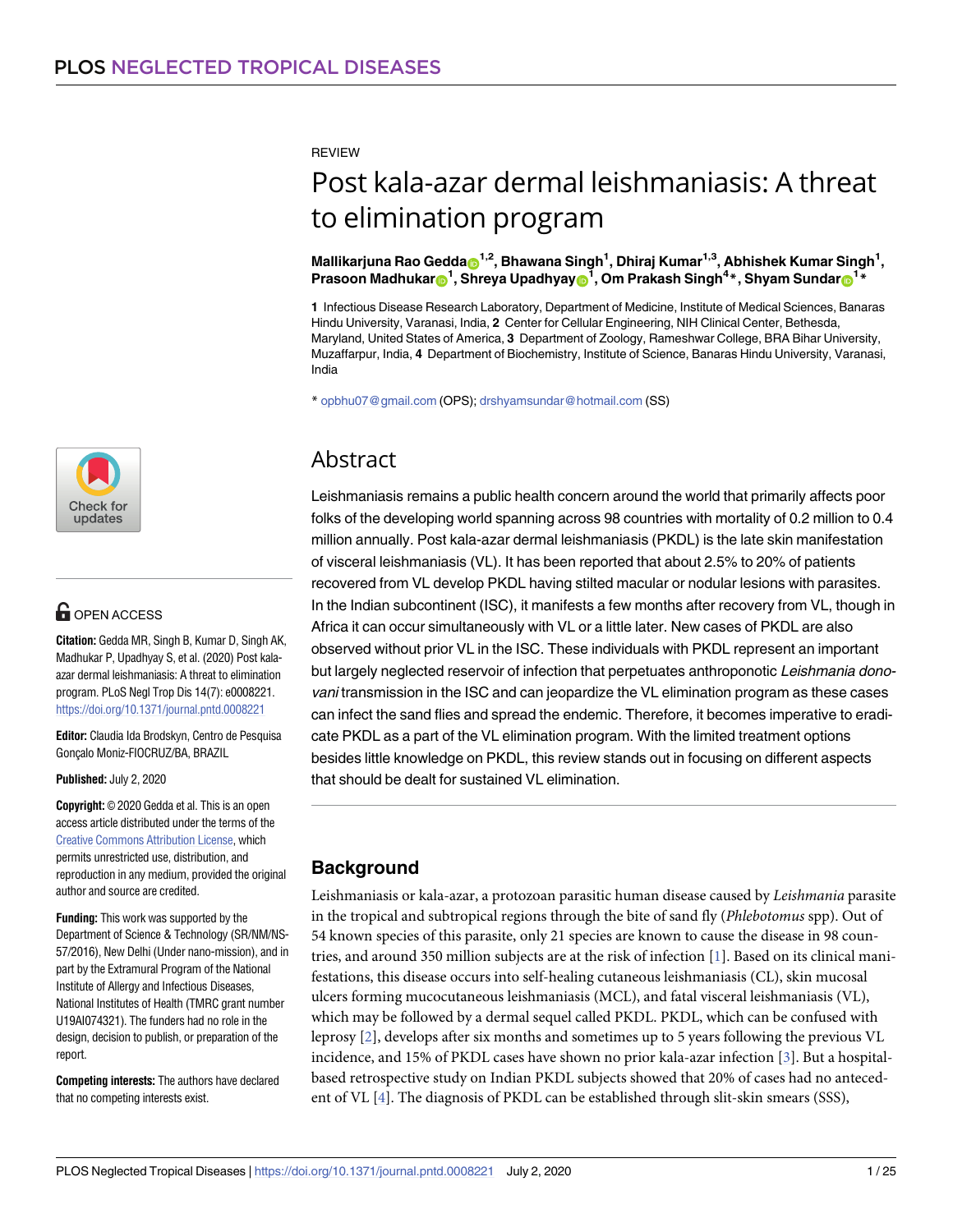<span id="page-1-0"></span>culture, and/or polymerase chain reaction (PCR) [[5\]](#page-13-0). The clinical manifestation of VL and PKDL differs vastly, where the former include prolonged fever, hepatosplenomegaly, anemia, and weight loss, and the latter with macular, papular, or nodular lesions [[6\]](#page-13-0). The geographical distribution of PKDL involves the East Africa zone (Sudan) having papular or nodular lesions and the South Asia zone (India, Bangladesh and Nepal) with widespread polymorphic lesions (co-occurrence of macules and patches besides papulonodules) [[7](#page-13-0), [8\]](#page-14-0) having numerous intracellular and extracellular *Leishmania donovani* bodies (LDBs) [[9\]](#page-14-0).

## **PKDL: A hidden agenda of the L. donovani parasite**

This stigmatizing vector-borne disease often remains untreated due to patients' reluctance or non-compliance with the therapy. The PKDL hypomelanotic lesions, especially the papulonodules with centripetal distribution [\[9](#page-14-0)], which are rich in the parasite load, may also play a vital role in the transmission of VL. The knowledge of previous studies gave five hypotheses for the development of PKDL, i.e., through reinfection or relapse, which includes the pentavalent antimonial drugs, genetic susceptibility of the host, UV-induced skin damage, organ-specific failure of memory T cell and reinfection or persistence of the parasite [[6\]](#page-13-0).

#### **Drugs towards the development of PKDL**

Previous epidemiological and clinical data have suggested that there may be a link between sodium antimony gluconate (SAG) and subsequent development of PKDL [\[10\]](#page-14-0). The concept has been deemed to be feasible in the case of Sudan, Bangladesh, and Nepal, with 100% patients of PKDL received SAG therapy [\[11–13](#page-14-0)]. While in India, 73% of patients developed PKDL with SAG treatment on nine years follow-up of VL [\[14\]](#page-14-0), and the remaining 27% has been contributed by other antileishmanial drugs, i.e., amphotericin B (AmB) or its liposomal formulation, miltefosine, and paromomycin. One of the exciting things is that SAG is still used for the treatment of PKDL, with a long (120 days) and arduous regimen. However, due to the rise in antimony resistance in India, miltefosine, and AmB have been extensively used for the treatment of VL subjects [\[15\]](#page-14-0). In a clinical study, when AmB administrated at 20 and 15 mg per kg for the treatment of VL, the former concentration has effectively minimized the PKDL development while the latter drug dose administration progressed into PKDL [\[16\]](#page-14-0). Alongside, several studies have shown that VL patients receiving paromomycin, miltefosine, and combination therapy of miltefosine and AmB developed PKDL infrequently [[14,](#page-14-0) [17](#page-14-0), [18\]](#page-14-0).

Additionally, in vitro studies to test the minimum antileishmanial activity of five classical leishmanial drugs on clinical isolates of PKDL from India have revealed the lowest susceptibility to SAG against the parasite [\[19\]](#page-14-0). Although the data may be incriminating SAG directly or indirectly for PKDL development, further studies may give some final pieces of evidence. There are pieces of evidence for potency of the lower dose of the drug for a shorter period could eliminate the visceral parasite without affecting the parasite load in the dermis, which can be 100% cleared at a higher dose. Hence, PKDL cure could be related to SAG along with its dosage of use, which can be explained by further pharmacokinetics and pharmacodynamics studies.

Also, the treatment with SAG has shown sustained levels of transforming growth factor beta (TGF-β), interleukin (IL)-10, heme oxygenase 1, and glutathione in comparison with AmB or miltefosine, which may eventually help in the parasite persistence inside the host [\[20](#page-14-0)– [22\]](#page-14-0). The dysfunctional peroxisome inside the host due to the SAG treatment could also be a contributory factor for PKDL incidence [[23](#page-14-0)]. Additionally, SAG induced genetic alterations may have enhanced degree of fitness for the parasite [\[24\]](#page-14-0) through enhanced expression levels of promastigote surface antigen (PSA2), glycoprotein 63 (gp63) and alleviated amastigote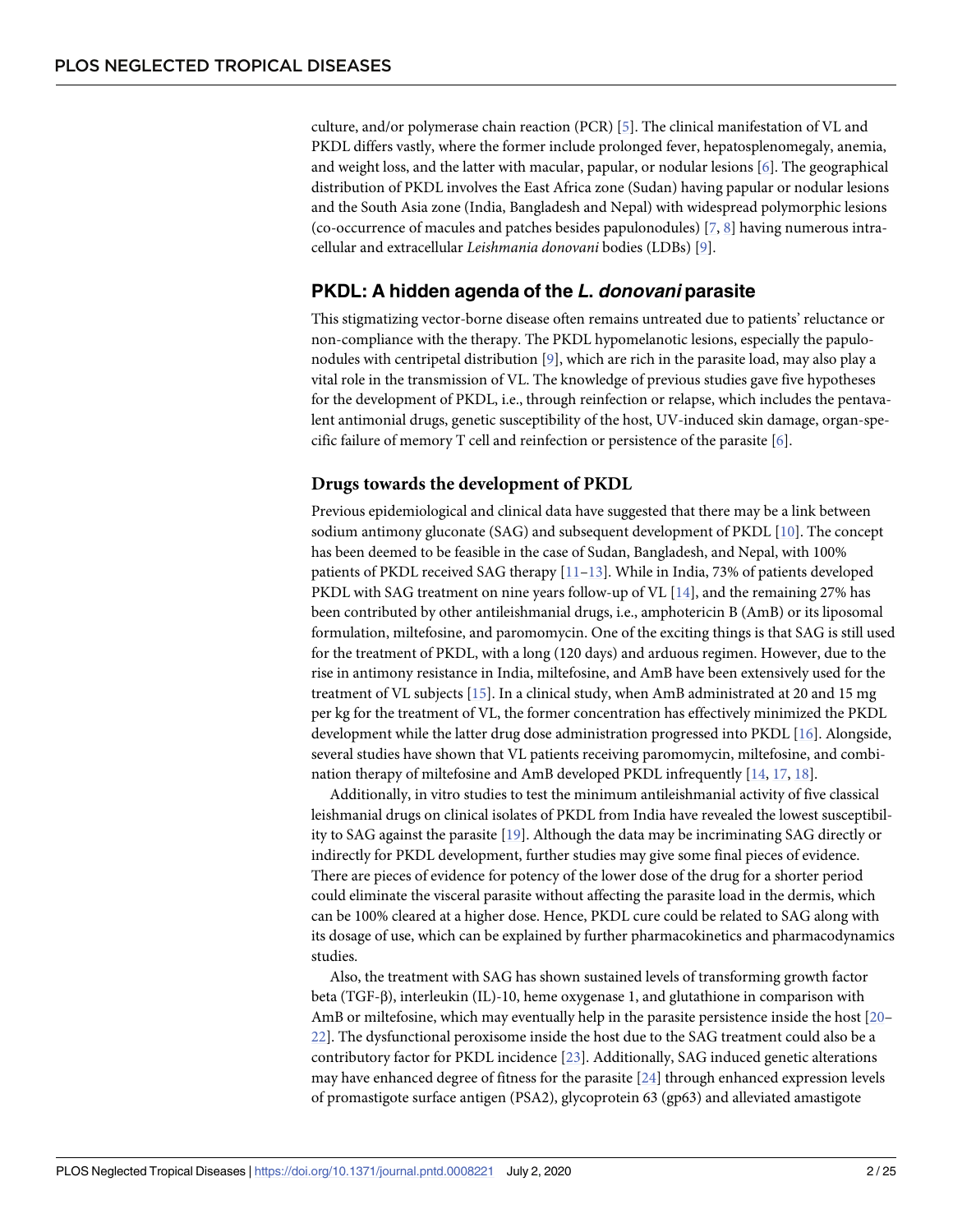<span id="page-2-0"></span>antigen 2 (A2) expression [[25](#page-14-0), [26](#page-14-0)], which may eventually show enhanced dermatotropism for incidence of PKDL. A retrospective cohort study postulated that environmental factors like long term exposure of arsenic in the groundwater could also act as an additional factor for the development of PKDL in VL patients treated with SAG or other drugs treated VL patients [\[27\]](#page-14-0). Hence, a holistic knowledge of every aspect of PKDL will help us in combating this disease.

#### **Genetic susceptibility of the host towards PKDL**

The genetic analysis of VL in murine models and human subjects has been thoroughly characterized to date, but this is not the case for PKDL [28-31]. According to a genetic study of PKDL patients in Sudan, one question remains unanswered as to why some of these VL patients grow PKDL while others do not. Some studies have also reported that interferon gamma (IFNγ) receptor polymorphism has a significant association with the development of PKDL [[32](#page-15-0), [33](#page-15-0)]. IFNy receptor polymorphism leads to decreased responsiveness to the IFN $\gamma$ , although it is present in higher levels. The equilibrium between proinflammatory and antiinflammatory cytokines is very crucial for pathogenesis during *Leishmania* infection [[34](#page-15-0)], although no correlation has been found between promoter polymorphism of IFNγ or IL-10 and disease susceptibility [\[33,](#page-15-0) [35\]](#page-15-0).

Moreover, this IFNγ receptor polymorphism or decreased expression levels of IFNγ receptor [\[36\]](#page-15-0) may lead to parasite survival and growth due to failure to respond to enhanced IFNγ levels. A study in Sudan, using 30 PKDL patients biopsies, have shown uniformly alleviated expression of IFNγ and its receptor in dermal tissue, which could explain parasite's persistence and is consistent with the previous demonstration of genetic association with IFNγ receptor polymorphism [[37](#page-15-0)]. Beside the IFNγ receptor, higher levels of plasma C-reactive protein (CRP) has been observed in Sudan PKDL patients [\[38\]](#page-15-0), which remains to be solved whether it's a polymorphism in the gene or its promoter that promotes the development of PKDL. Besides PKDL, gene-like Ficolin-2, solute carrier family 11a and mannose-binding lectin 2 polymorphisms at the promoter regions and enhanced expression of mannose-binding lectin 2 were stated to increase the susceptibility to CL and VL, respectively [[39–43\]](#page-15-0). Additionally, rigorous studies on PKDL emphasizes for epigenetic modification(s) in the above-discussed genes, may help in further research of PKDL susceptibility.

Studies based in India by Dey and colleagues and Gannavaram and colleagues on the *L*. *donovani* isolate from PKDL and VL patients, have identified polymorphisms in a well-defined genetic locus (LdP13 & β-tubulin) among the parasites causing the visceral and dermal manifestations [\[44,](#page-15-0) [45\]](#page-15-0). These results have been verified using molecular techniques such as random amplified polymorphic DNA (RAPD)-PCR and PCR- single-strand conformation polymorphism (SSCP) to investigate the single base differences for the detection of polymorphisms in *Leishmania* species and strains [\[46,](#page-15-0) [47\]](#page-16-0). Additionally, the comparative gene expression profiling of genes (such as DEAD-box RNA helicase, iron superoxide dismutase b, putative phosphodiesterase, hypothetical protein from the isolates of both VL and PKDL and cell surface proteins up-regulation in PKDL) demonstrates that further studies are needed to know the critical insight of the parasite differences for the disease manifestations by the parasite [\[25,](#page-14-0) [46,](#page-15-0) [47\]](#page-16-0). However, genetic polymorphisms in Sudan *L*. *donovani* isolates from VL and PKDL using amplified fragment length polymorphism (AFLP) and kDNA minicircle sequencing haven't reported anything significant [\[48\]](#page-16-0). More and more studies are needed to crack the genetic variations between the clinical isolates of VL and PKDL in Sudanese population beside genetic differences between the clinical isolates from the Indian subcontinent and Sudan.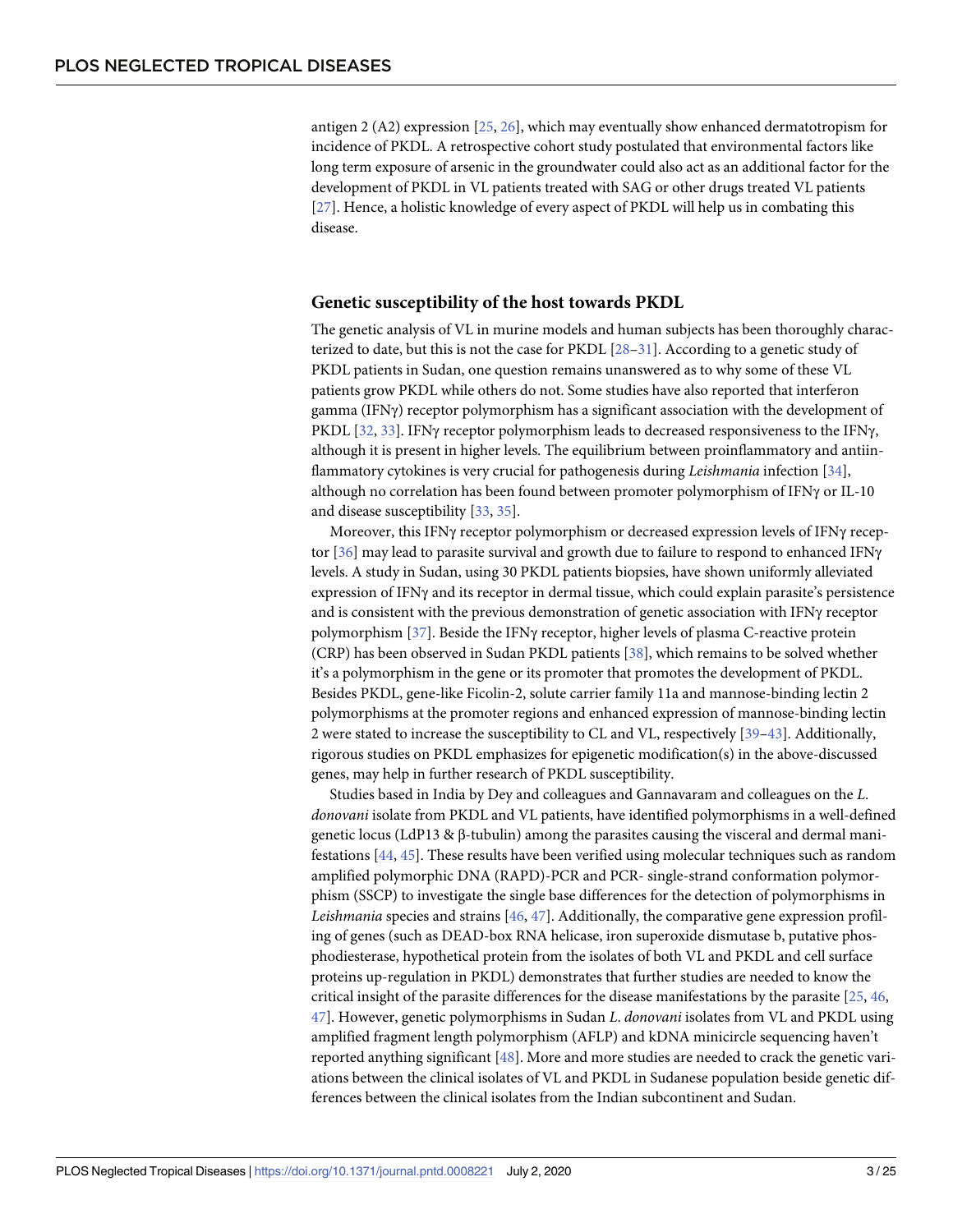## <span id="page-3-0"></span>**UV-induced development of PKDL**

The typical PKDL lesions appear on the face, ears, and arms, which are regularly exposed to the sunlight leaving back the unexposed areas such as the scalp and chest without any lesions. This has also been in support of the theory that the UV light plays one of the crucial roles in the PKDL susceptibility [[49](#page-16-0)], which highlights the presence of photosensitivity in subjects with PKDL. UV light acts as a potent immunosuppressive agent by damaging the antigen-presenting epidermal Langerhans cells (E-LC), which finally affects the alloantigen and hypersensitivity responses [[50](#page-16-0)]. This immunosuppression by UV light, especially UVB (280–320 nm) induces keratinization mainly via vitamin D3 modulation or through *trans*- to *cis*-urocanic acid photoisomerization [[51](#page-16-0), [52](#page-16-0)]. Furthermore, *cis*-urocanic acid exerts its effect on keratinocytes and lymphocytes by modulating their proinflammatory and anti-inflammatory cytokines, especially IL-10, which is immunosuppressive.

About 40% of the adolescent population is sensitive to UVB, which may also account for the PKDL susceptibility in this population with cured VL [\[49\]](#page-16-0). This photosensitization affects all the cells types of the dermis but mainly affecting E-LCs leading to its dysfunction through alteration in morphology and their characteristic dendritic pattern with reduced major histocompatibility complex (MHC) class II and costimulatory molecules (CD80 and CD86), which eventually affects the antigen-presenting property [[53](#page-16-0)–[56](#page-16-0)]. Studies on Indian PKDL patients have showed that the pattern of alleviation in expression of c-stimulatory molecules [[21](#page-14-0), [57](#page-16-0)] has been in parallel with the previous results from the UV irradiation [[51](#page-16-0)] with enhanced levels of tumor necrosis factor alpha (TNF-α) and IL-10 cytokines in the lesions, which supports UV role both in disease pathogenesis and immunosuppression [[36](#page-15-0), [58](#page-16-0)]. Additionally, IL-10 has been attributed to the pathogenesis of VL by rendering the macrophages inactive for activation signals for their antileishmanial activity, and this has been in parallel in case of PKDL from the results with proparasitic milieu with increased lesional IL-10 [[59](#page-16-0)].

Vitamin D3's role in the pathogenesis of PKDL seems a bit controversial because it can act as an immunomodulator of macrophages; on the other hand, it also inhibits toll-like receptor (TLR)based activation of macrophages [\[6\]](#page-13-0). But a recent clinical study on Indian PKDL patients has shown that vitamin D–regulated cationic antimicrobial peptide; cathelicidin-decreased expression levels in untreated PKDL subjects [[60](#page-16-0)]. On AmB treatment, the PKDL macrophages showed VDR-dependent cathelicidin positive induction through TLR2 and IL-1β but not TLR4, leading to antileishmanial effect and macrophage activating potential.

#### **PKDL susceptibility through an organ-specific failure of memory T cell?**

The reinfection of the *Leishmania* parasite has been sharply denied by lifelong and sharp memory responses in humans [[61](#page-16-0)]. However, under conditions of immunosuppression, this immunity induced by the parasite gets impaired, leading to relapse of the *Leishmania*-induced disorders [[62](#page-16-0)]. The qualitative and quantitative aspects of the parasite in the liver and spleen, where the *Leishmania* resides, influence the host immunity [[63](#page-16-0)]. These are challenged by the PKDL infection (acquired from VL) despite systemic protective immunity acquirement known through the cytokine levels and T-cell responses in whole blood or peripheral blood mononuclear cells [\[64,](#page-16-0) [65\]](#page-16-0), and organ-specific failure of the memory cell in the skin leads to susceptibility. This may be due to the presence and persistence of T helper (Th)2 response in the skin biopsies with systemic Th1 response due to the VL treatment [\[66\]](#page-17-0).

The disease outcome in PKDL patients of South Asia and Sudan differ significantly in the result of the disease with no resolution without the treatment, while in Africa lesions regress spontaneously in the majority of patients [\[11\]](#page-14-0). However, Sudanese PKDL subjects showed a shorter lag period, which may be due to their active immune memory responses that might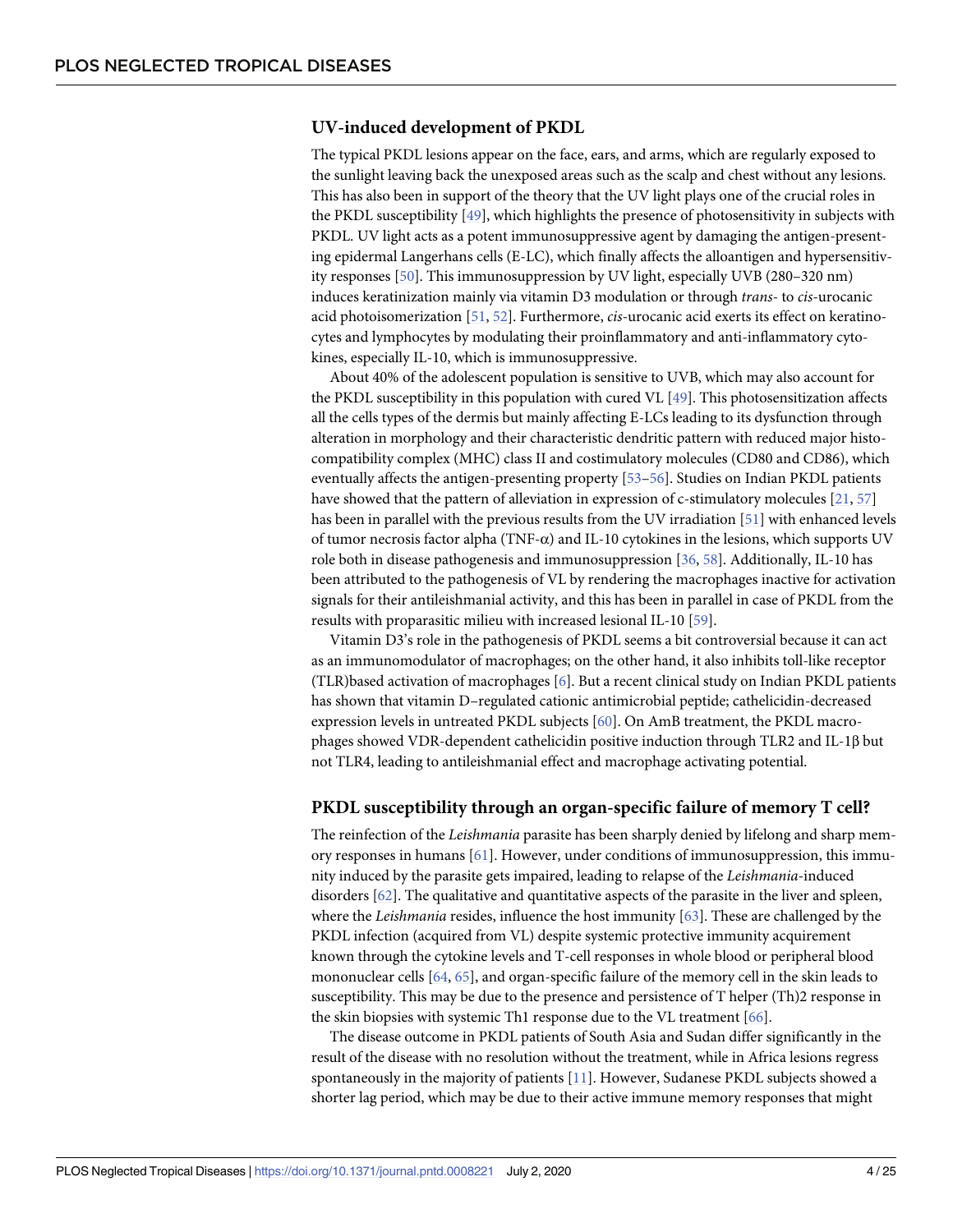<span id="page-4-0"></span>mimic post-VL, whereas, in South Asia, PKDL subjects show an extended lag period, which may be due to their immune anergy in eliciting an antigen-specific immunological response [\[65\]](#page-16-0). It has also been postulated that the self-healing ability of Sudanese PKDL is due to the presence of augmented levels of effector memory T cells in the skin, which has been found alleviated in the case of the non–self-healing nature of Indian PKDL [[61](#page-16-0), [67](#page-17-0), [68](#page-17-0)]. This hypothesis may become feasible if comparative studies on memory responses have to be done between self-healing Sudanese PKDL and non–self-resolving Indian PKDL. In Indian PKDL, the *Leishmania* antigen or phytohaemagglutinin (PHA) response in the circulating CD4+ T cells levels were intact but impaired functionally in case of CD8+ T cells [\[65\]](#page-16-0). Another study on the Indian subjects showed that the presence of *Leishmania* antigen results in elevated levels of both activated CD4 and CD8 T cells with predominant granzyme B secretion, which showed a critical role of cytotoxic cells in resistance to *L*. *donovani* infection in polymorphic PKDL [[69](#page-17-0)].

Moreover, the histopathological studies on IL-2 receptor (i.e., CD25 on regulatory T [Treg] cells have been found reduced in the skin biopsies of Sudanese PKDL while increased in the case of Indian variants [[58](#page-16-0), [70](#page-17-0)]) might play an essential role in pathogenesis. Furthermore, cutaneous lymphocyte antigen (CLA), which is required for self-resolving CL, could also be correlated with nonhealing outcomes of Indian PKDL [\[71,](#page-17-0) [72\]](#page-17-0). Notably, the granuloma formation is shallow in case of Indian PKDL with a decreased proportion of CD4+ T cells [\[6](#page-13-0), [58](#page-16-0), [64](#page-16-0), [67,](#page-17-0) [73](#page-17-0)], which may cause impaired tissue-specific immunity leading to nonhealing characteristic. A study using cDNA microarray and quantitative polymerase chain reaction (qPCR) studies of PKDL biopsies have shown a remarkable effect on host cellular gene expression with enhanced Th17 response [[74](#page-17-0)]. IL-17 stimulation increased the production of TNF- $\alpha$  and nitric oxide (NO) by peripheral blood mononuclear cells (PBMCs) from PKDL patients may point to a direct role of T regulatory cells in parasite persistence [\[75\]](#page-17-0).

#### **PKDL susceptibility through reinfection or persistence of the parasite?**

Many infectious diseases are characterized by persistence or reinfection of the pathogen after medical cure such as in the case of tuberculosis, protozoan diseases, and viral infections [[76](#page-17-0)]. In endemic areas, leishmaniasis has shown recurrence due to parasite persistence after the curing of clinical subjects [\[77,](#page-17-0) [78\]](#page-17-0). Hence, an approach that would characterize and compare the PKDL parasite with the parental type by using genomics and proteomics, which would establish whether it has been through parasite persistence or reinfection. A previous animal study on mice model has shown that these parasites were similar to the parental type [\[77\]](#page-17-0) favors persistence, which couldn't be translated in case of humans due to genetic heterogeneity between strains isolated from VL and PKDL in the district of Bihar state, India, pointing towards reinfection [\[45,](#page-15-0) [76,](#page-17-0) [78\]](#page-17-0). However, the majority of PKDL occurring in patients with past VL favors reactivation of previous infection. A de novo whole-genome sequence study and their annotation of a PKDL *Leishmania* strain in Indian patients have postulated a possibility of endosymbiotic infection and superinfection for PKDL manifestations [\[79\]](#page-17-0). In Sudan, the PKDL pathogenesis may be due to the persistence of the parasite as the majority of VL patients develop PKDL during or immediately after the episode of VL [\[6](#page-13-0)].

## **Biomarkers for PKDL**

Biomarkers are a wide range of diagnostic indicators that indicate the body's medical condition and may include physical signs seen on clinical inspection, necessary chemical tests, and more detailed blood and other tissue monitoring [\[80\]](#page-17-0). The inadequacy of the studies on PKDL hampers the identification of biomarkers of PKDL. Biomarkers can be parasitological, serological, immunological, and pathological or from repeated clinical assessments [[81](#page-17-0)]. Besides this,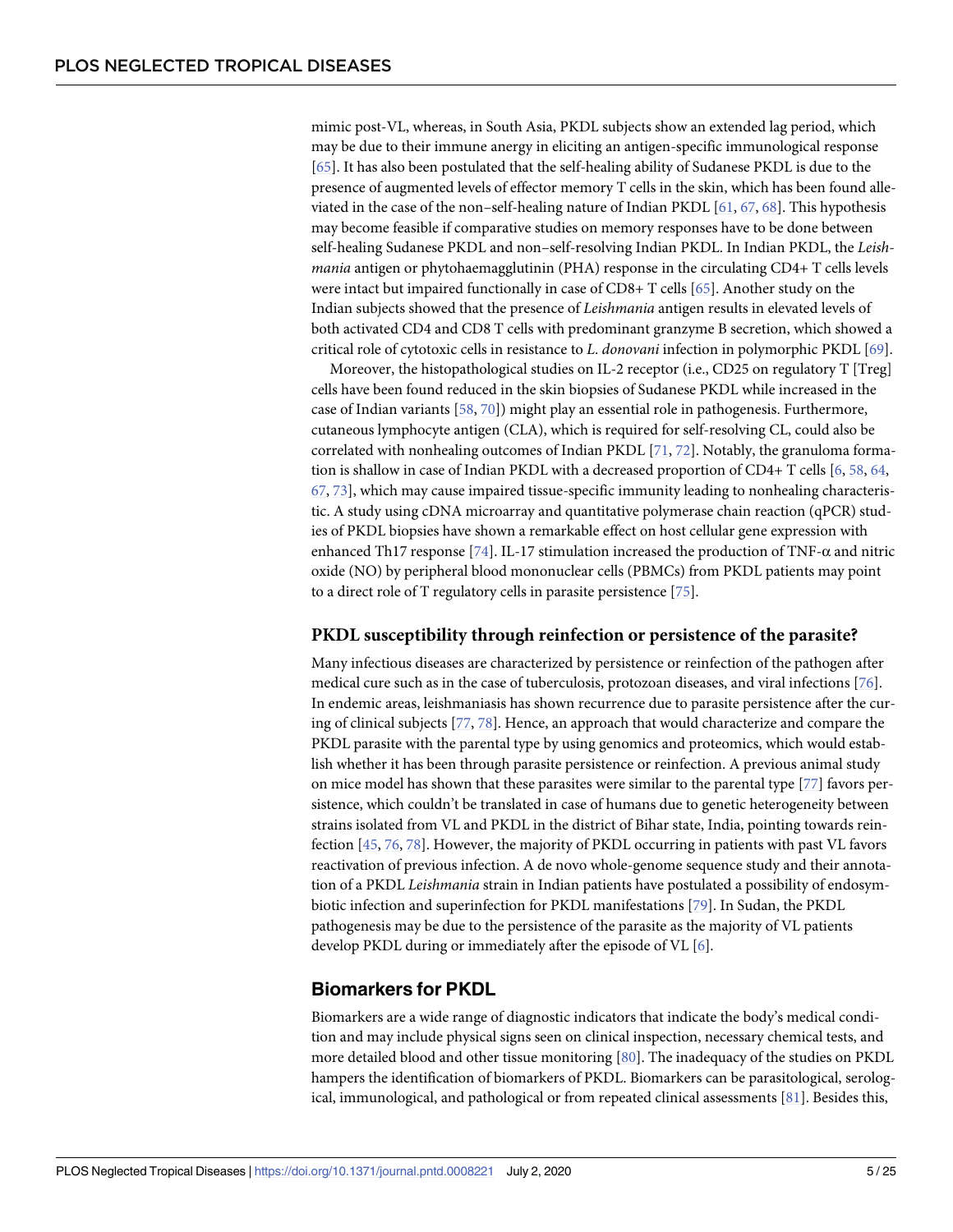<span id="page-5-0"></span>[Table](#page-6-0) 1 summarizes the currently available biomarkers used for the diagnosis of PKDL. Additionally, the table also specifies some of the characteristics ranging from their respective detection techniques and the region of the study to the biomarker evaluation score. Laboratory tests provide qualitative testing methods but still have drawbacks, although qPCR tends to be the preferred molecular tool for assessing parasite load in drug studies. Results from various studies are considerably heterogeneous, including measurements in clinical types (macular and papulo-nodular); this may be due to regional differences, targeted genes, clinical characteristics (duration, size, self-healing), and sampling techniques, among others. qPCR in a SSS or aspirate can be used to monitor the parasite load during treatment and is a most preferred biomarker to measure the response to treatment objectively and is more patient-friendly than a tissue biopsy.

CBA, cytometric bead array; CD, cluster of differentiation; CL, cutaneous leishmaniasis; CTLA-4, cytotoxic T-lymphocyte-associated protein 4; ELISA, enzyme-linked immunosorbent assay; Foxp3, forkhead box protein P3; IL, interleukin; IFN, interferon; NASBA, nucleic acid sequence-based amplification; PKDL, post kala-azar dermal leishmaniasis; RT-PCR, realtime polymerase chain reaction; VL, visceral leishmaniasis; TGF, transforming growth factor TNF, tumor necrosis factor.

## **Diagnostic and detection approaches of PKDL**

The successful detection of infective agents in PKDL primarily relies on the sensitivity, specificity, ease of use of the method, and its applicability in the field. Presently, the diagnosis of PKDL has restricted principally to referral hospitals and a research centers with adequate laboratory settings. Even today, primary diagnosis of PKDL mainly relies on clinical assessments, including the history of VL, typical skin lesions, evidence of past VL by antileishmanial antibody, and exclusion of skin fungal disorders and leprosy. At present, the following methods are in practice for the accurate detection of PKDL.

## **Histopathology**

Diagnosis of PKDL through histopathology uses hematoxylin and eosin (H&E) staining for the demonstration of LDBs in skin specimens and is considered as a gold standard. However, the degree of positivity for LDBs varies from 67% to 100% in nodular lesions, 36% to 69% in papular lesions and 7% to 33% in macular lesions [\[124,](#page-20-0) [125](#page-20-0)]. Furthermore, histopathological observations elucidated varying proportions of lymphocytes, macrophages, and plasma cells in different clinical forms of PKDL [[126](#page-20-0)]. The epidermal layer of macular PKDL is healthy and shows an insufficient number of LDBs, resulting in a poor demonstration. Nodular PKDL shows atrophied epidermis with abundant LDBs and can be observed easily in such lesions. Recently, *Leishmania*-specific monoclonal antibodies have been used in immunohistochemistry (IHC) assay, and it increased the LDBs localization (80%) as compared to H&E staining (50%).

The morbidity of PKDL in the Indian subcontinent is prolonged irrespective of the morphology of lesions. Several histopathology studies have gone through the infected skin lesion tissues having numerous intracellular and extracellular *L*. *donovani* bodies [\[5,](#page-13-0) [9,](#page-14-0) [58,](#page-16-0) [73,](#page-17-0) [127–](#page-20-0) [129](#page-20-0)]. A retrospective study, with biopsies of 88 skin and 16 mucosal lesions of PKDL patients were studied from 2004 to 2011 in Bihar has shown histo-morphological patterns having follicular plugging, grenz zone, and dermal infiltrates arranged in three modes: diffused infiltrates (46.6%), perivascular and perifollicular infiltrates (27.3%), and superficial perivascular infiltrates (18.1%) [[127\]](#page-20-0). A light microscopical, immunohistochemical, and ultrastructural study on skin lesions showed dermal infiltration by lymphocytes and macrophages and small plasma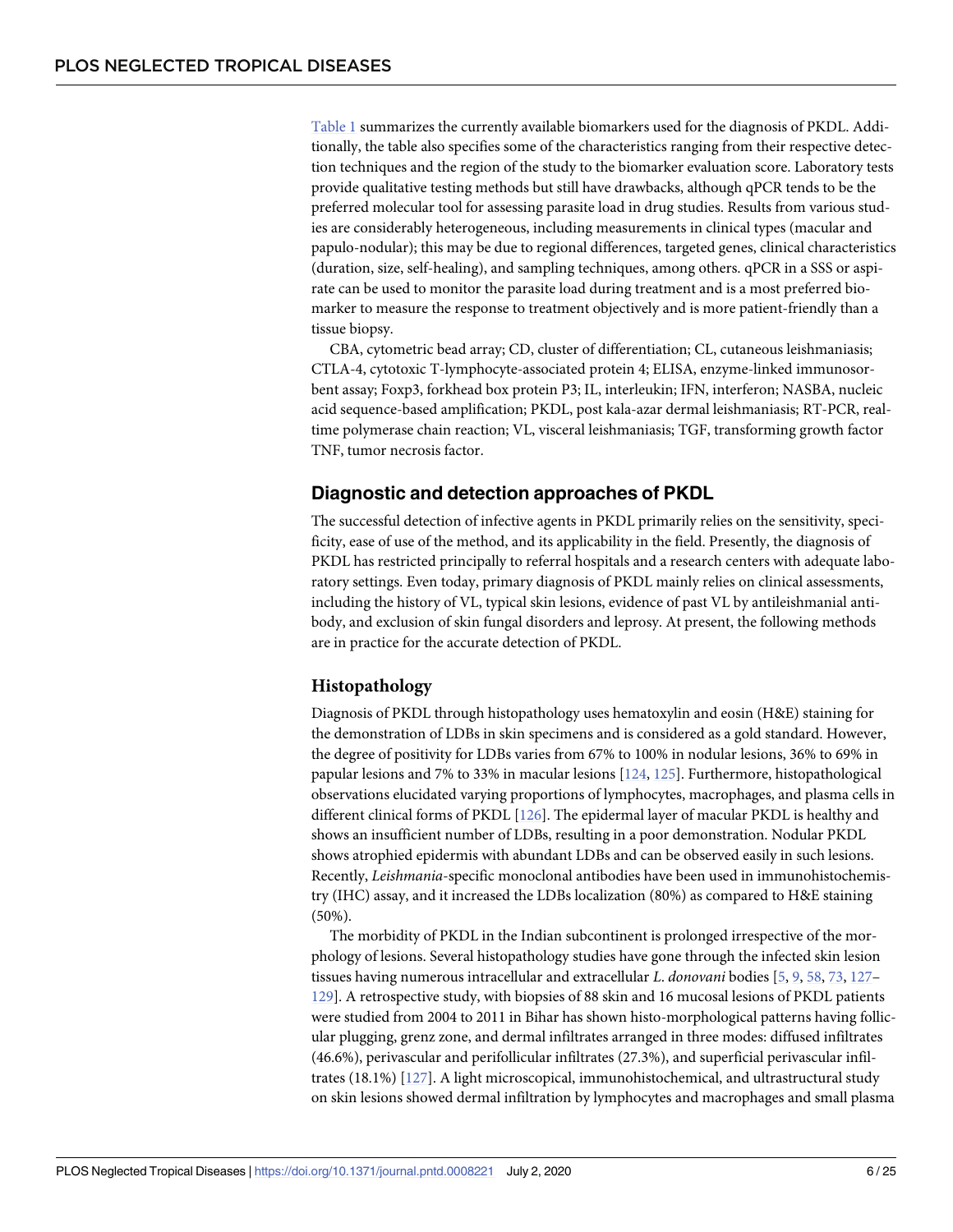| ֧֧֧ׅ֧֧֧֧֧֧֧֦֧֧֧֧֧֦֧֧֦֧֧֦֧֦֧֦֧֧֧֚֚֚֚֚֚֚֚֚֚֚֚֚֚֚֚֚֚֚֚֚֚֚֚֡֓֓֓֓֟֓֓֓֓֓֓֓֓֓֓֝֬֓֝֬֓<br>֧֧֧֪֪֧֜֜ |
|-------------------------------------------------------------------------------------------|
|                                                                                           |
|                                                                                           |
|                                                                                           |
|                                                                                           |
|                                                                                           |
|                                                                                           |
|                                                                                           |
| i                                                                                         |
|                                                                                           |
| ミミミニ                                                                                      |
|                                                                                           |
|                                                                                           |
|                                                                                           |
| こうきくう しくらい こうくう                                                                           |
| ļ                                                                                         |
|                                                                                           |
|                                                                                           |
|                                                                                           |
|                                                                                           |
|                                                                                           |
|                                                                                           |
|                                                                                           |
|                                                                                           |
| $\sim$ . The current is exactly in $\sim$<br>$\overline{a}$                               |
|                                                                                           |
|                                                                                           |
|                                                                                           |
|                                                                                           |
|                                                                                           |
| :                                                                                         |
| <b>September</b>                                                                          |
|                                                                                           |
|                                                                                           |
|                                                                                           |
|                                                                                           |
|                                                                                           |
|                                                                                           |
|                                                                                           |
|                                                                                           |
|                                                                                           |
|                                                                                           |
|                                                                                           |
|                                                                                           |
|                                                                                           |
|                                                                                           |
|                                                                                           |
|                                                                                           |
|                                                                                           |
| É                                                                                         |
| l                                                                                         |

|                                                           |                                              | Table 1. Summary of the currently available biomarkers used for the diagnosis of PKDL |                                                      |                                                 |                                       |                   |            |                                    |                                   |                               |                                       |
|-----------------------------------------------------------|----------------------------------------------|---------------------------------------------------------------------------------------|------------------------------------------------------|-------------------------------------------------|---------------------------------------|-------------------|------------|------------------------------------|-----------------------------------|-------------------------------|---------------------------------------|
| Marker                                                    | Biomarker                                    | Detection technique                                                                   | Matrix(ces)                                          | Region(s)                                       | Clinical                              | Time              |            |                                    | <b>Biomarker Evaluation Score</b> |                               |                                       |
| category                                                  |                                              | $\widehat{\mathbf{s}}$                                                                |                                                      |                                                 | presentation(s)<br>leishmaniasis<br>đ | normalcy<br>until |            | Specificity Sensitivity Additional | sensitivity                       | Geographical<br>applicability | References                            |
| Direct markers<br>detection<br>parasite<br>roj            | Parasites in<br>specimen<br>biopsy<br>lesion | <b>qRT-PCR, NASBA</b>                                                                 | Lesion biopsy<br>specimen                            | India/Germany/<br>Netherlands/<br>Israel/Brazil | <b>CL/PKDL</b>                        | $^{+}$            | $\ddagger$ | $\ddagger$                         | $\sim$                            | $\ddagger$                    | $[76, 82 - 90]$                       |
| markers for<br>Cytokines<br>Indirect                      | $IL-10$                                      | immunoassay<br><b>CBA/ELISA</b><br>biometric<br>multiplex                             | Serum                                                | Sicily/Ethiopia<br>India/Brazil/                | <b>VL/PKDL</b>                        | $^{+}$            |            | $\ddagger$                         | $^{+}$                            | $\ddagger$                    | $[36, 82, 91 - 101]$                  |
|                                                           | $IFN-gamma$                                  | immunoassay<br>CBA/ELISA/<br>biometric<br>multiplex                                   | Serum                                                | Ethiopia/Sudan<br>India/Brazil/<br>Sicily/      | <b>VL/PKDL</b>                        | $^{+}$            | $^{+}$     | $\ddagger$                         | $\sim$                            | $_+^+$                        | $[36, 92 - 95, 97]$<br>98, 101-106]   |
|                                                           | TGF-B                                        | immunohistology<br>RT-PCR                                                             | specimen<br>Biopsy                                   | India/Brazil/<br>Mexico                         | <b>CL/PKDL</b>                        | ς.                | $\sim$     | $^{+}$                             | $\sim$                            | $_+^+$                        | [36, 107]                             |
|                                                           | TNF- $\alpha$                                | immunoradiometric<br>CBA/ELISA,<br>$\operatorname{assay}\operatorname{kit}$           | Serum                                                | Ethiopia/Sudan<br>Brazil/India/                 | <b>VL/PKDL</b>                        | $\ddagger$        | $\ddagger$ | $^{+}$                             | $\sim$                            |                               | 104-106, 108-<br>[36, 98, 102,<br>113 |
| molecules and<br>Cell surface<br>circulating<br>receptors | $sL-2R$                                      | <b>ELISA</b>                                                                          | Serum                                                | Brazil/Sicily                                   | <b>VL/PKDL</b>                        |                   | $\sim$     | $\ddagger$                         | $^{+}$                            | $+$                           | $[108, 114 - 117]$                    |
| Other proteins                                            | Arginase                                     | Colorimetric assay                                                                    | lesion biopsy<br>specimen/<br><b>PBMCs/</b><br>serum | Brazil/India/<br>Ethiopia                       | VL/CL/PKDL                            | $\ddagger$        | $\sim$     | $^{+}$                             |                                   | ς.                            | $[21, 118 - 121]$                     |
|                                                           | (CD152)<br>CTLA-4                            | RT-PCR                                                                                | Lesion biopsy<br>specimen                            | India                                           | PKDL                                  |                   | $\sim$     | $^{+}$                             | $\sim$                            | $\sim$                        | [122]                                 |
|                                                           | Foxp3                                        | RT-PCR                                                                                | Lesion biopsy<br>specimen                            | India                                           | PKDL                                  | $\ddot{}$         | $\sim$     | $^{+}$                             | $^{+}$                            | $\sim$                        | [122, 123]                            |
| https://doi.org/10.1371/journal.pntd.0008221.t001         |                                              |                                                                                       |                                                      |                                                 |                                       |                   |            |                                    |                                   |                               |                                       |

## <span id="page-6-0"></span>PLOS NEGLECTED TROPICAL DISEASES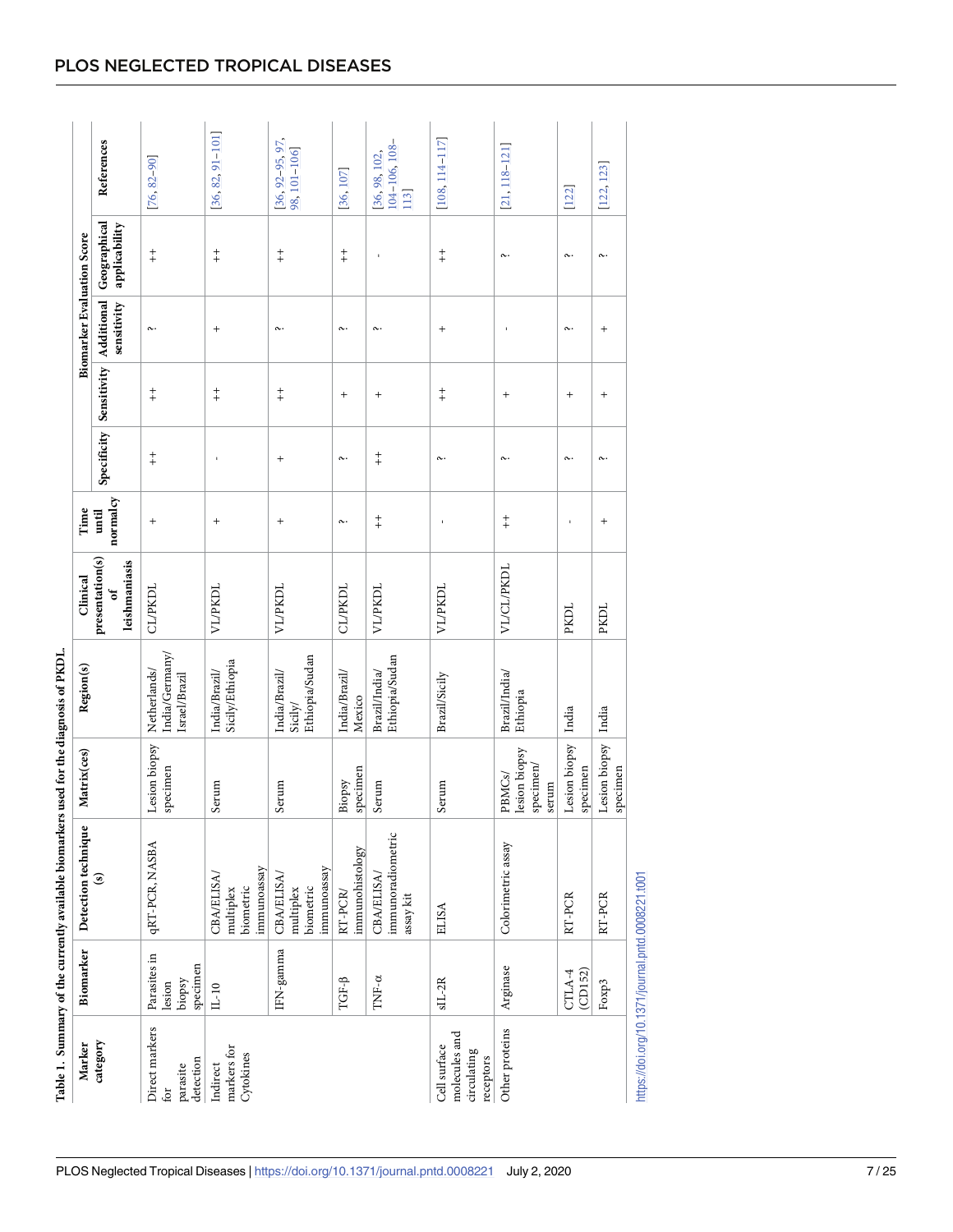<span id="page-7-0"></span>cells, with a majority of CD3 T-cells having the more significant part of CD4 T-cells over CD8 T-cells [\[58\]](#page-16-0). Additionally, it has also been shown that human leukocyte antigen– DR isotype (HLA-DR), intracellular adhesion molecule (ICAM)-1, and parasite antigens are expressed by degenerating basal keratinocytes that closely interacted with the CD4 T-cells. Another retrospective study from India, based on clinicopathological and immunological changes have shown that cellular infiltration in skin lesions are mononuclear cells chiefly histiocytes with vacuolation, minimal plasma cells, and many lymphocytes [[128](#page-20-0)]. Although these lesions disappeared on treatment with SAG, their microscopic studies have shown persisted mononuclear cells.

#### **rK39**

The rK39, a rapid dipstick test, is a promising method for the diagnosis of VL as well as PKDL, with the only limitation differentiating between past and present infection. K39 is a conserved epitope of amastigote form of *L infantum*. In the Indian subcontinent, circulating anti-K39, immunoglobulin G (IgG) can be detected in 95% to 100% of patients who have had kala-azar. Using this method, fingerstick-obtained blood and serum samples tested from Indian subjects demonstrated positive in 362 patients with aspirate proven kala-azar in a study from Nepal.

## **PCR**

Amongst the molecular methods, PCR has been categorized as the most promising technique for the clinical diagnosis of PKDL. The detection of *Leishmania* DNA is possible in various clinical samples, and maximum sensitivity can be achieved by multicopy PCR amplicon. Several genes, like ribosomal RNA, kinetoplast DNA (kDNA), mini-exon-derived RNA (med RNA), β-tubulin, and gp63, have been extensively targeted for PCR of PKDL diagnosis [[130\]](#page-20-0). PCR-based diagnostic approaches for PKDL are adapted from VL diagnosis because of the limited number of reports employing PKDL [\[131](#page-20-0)]. Furthermore, PCR-based methods can detect *Leishmania* parasites in patients with low levels of parasitemia and even a few weeks before the appearance of clinical symptoms. Specimens like skin biopsy of lesions, peripheral blood (mostly buffy coat), slit aspirates, or lymph node aspirates are used for PKDL diagnosis.

In Indian patients, a species-specific PCR assay based on kDNA was developed for VL and PKDL. The method provided a detection limit of 1.0 fg of purified *L*. *donovani* DNA (equivalent to less than one parasite) or 10 fg of parasite DNA (equivalent to one parasite) in existence of 10 million-fold excess of human DNA [\[132](#page-20-0)]. Also, the same study reported the presence of the parasite in 45 of 48 PKDL skin biopsies with a sensitivity of 93.8%. Another research article from Sudan employed PCR and reported a sensitivity of 82% in slit aspirate and 83% in lymph node aspirate, respectively [\[131](#page-20-0)]. Furthermore, a less invasive nested PCR method was developed for the diagnosis of PKDL. The nested PCR effectively detected parasite DNA in slit aspirates of 27 out of 29 cases with much higher sensitivity as compared to primary PCR [\[133,](#page-20-0) [134](#page-20-0)]. Isolated histiocytes infiltrate from CL patient's dermal lesions using laser capture microdissection and amplified the kDNA for the presence of the parasite in extracted DNA. Interestingly, the lesions showed no evidence of *Leishmania* on giemsa staining but were positive by PCR for the *Leishmania* parasite. Thus, microdissection of infected dermal cells from PKDL and subsequent analysis can improve the diagnosis PKDL. Proper precautions like the risk of contamination, false-positive results, and positive and negative control must be included for avoiding improper diagnosis.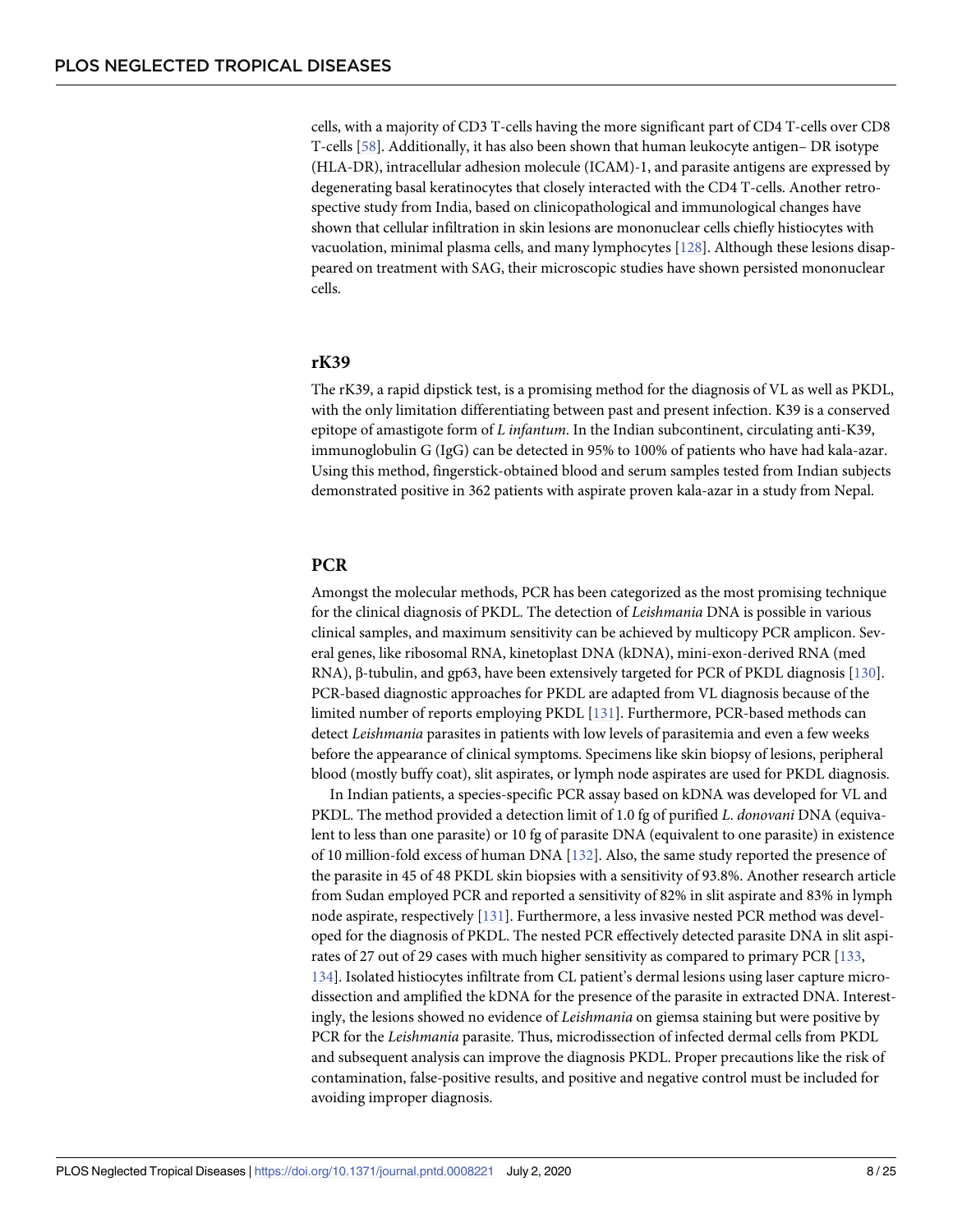#### <span id="page-8-0"></span>**Direct agglutination test**

**Direct agglutination test** (DAT) is a simple and reliable technique, which has high sensitivity and specificity, making it suitable for both field and laboratory use. The test can be carried out by using whole blood, plasma, or serum. This method uses trypsin-treated and Coomassie Brilliant Blue–stained whole promastigotes either as a suspension or in a freeze-dried form. The freeze-dried form of DAT antigen is heat stable, which facilitates its use in the field. The main disadvantage of the DAT test is the longer incubation time of approximately 18 hours and the requirement for serial dilution of blood samples. Also, DAT has no prognostic measure for evaluating the parasitological cure of the disease as the positive test results may persist for several years after the treatment. The effectiveness of DAT in the diagnosis of PKDL was first demonstrated by El Harith and colleagues [\[135](#page-20-0)] using antigen prepared from indigenous isolates. By using indigenous isolates, the DAT was found capable of distinguishing CL, MCL, and other skin disease conditions like leprosy, vitiligo, psoriasis, and cutaneous tuberculosis. DAT has been used in the diagnosis of VL in India with high sensitivity (96% to 98%) and specificity (100%) [\[136\]](#page-20-0) [[137\]](#page-20-0). With reference to its use for PKDL diagnosis, DAT has not been used very widely.

One of the studies has found DAT to be 100% sensitive and specific for the diagnosis of PKDL in Nepal [[138](#page-20-0)]. In another study on the diagnosis of VL in Nepal, DAT was found to be 91% sensitive and 69% specific, with a cut-off titer of 1 to 6,400 in a hospital-based study [\[139\]](#page-20-0). However, in a field-based study using the same cut-off titer of 1 to 6,400, DAT was 100% sensi-tive and 93% specific [[140\]](#page-21-0); and, in Sudan, sensitivity and specificity were found to be 95.9% and 99.4%, respectively, at a cut-off titer of 1 to 8,000 [\[141](#page-21-0)]. However, as all of those patients were PKDL, in whom the parasite remained for the extended period, this increased the sensitivity and specificity of the DAT to 100%.

#### **Real-time PCR**

Real-time PCR as a tool for biomarkers discovery in VL was initially performed and described by Vallur and colleagues[\[142\]](#page-21-0). Quantitative real-time PCR allows the continuous monitoring of the PCR product accumulation during the amplification reaction. The estimate of the relative load of parasites in the various samples can be obtained from the quantification of the template DNA. The real-time PCR assay is a reliable and noninvasive tool for the diagnosis of VL and PKDL patients [[142\]](#page-21-0). The diagnosis of PKDL may be done by the presence of leishmanial parasites by microscopy in a micro-biopsy, SSS, or fine needle aspirate (FNA). Parasites can be found more readily in mixed papulonodular lesions (up to 90%) than in the macular lesions (up to 40%); biopsies from the buccal mucosa and the tongue have higher yield [\[128,](#page-20-0) [143](#page-21-0)]. In a recent study comparing the tissue biopsy and SSS, all PKDL cases with macular lesions ( $n = 4$ ) were negative in microscopy, whereas in papular lesions, 2 of 17 and 10 of 20 were positive in microscopy, in SSS and biopsy, respectively; for the nodular lesions, 13 of 26 and 20 of 26 cases were microscopically positive in SSS and biopsy, respectively [\[144\]](#page-21-0).

qPCR is more sensitive than microscopy, but it requires a well-equipped laboratory. Realtime PCR or qPCR allows detection and quantification of the parasite number [\[145\]](#page-21-0). Mary and colleagues [[146\]](#page-21-0) developed a real-time PCR assay to quantify *Leishmania's* kDNA and optimized the sensitivity to detect up to 0.0125 parasite per ml in the blood. There are some studies on the qPCR as a tool to detect parasites after treatment. Patients having higher parasite load as quantified by the qPCR are at a higher risk of relapse; in a study comprising 30 patients, one month after the treatment, 26 of 30 were negative in qPCR, while four showed leftover parasites, of whom two relapsed [[143\]](#page-21-0). In a study of 15 miltefosine treated patient samples, after 60 or 90 days posttreatment, all 15 became parasitologically negative as quantified by the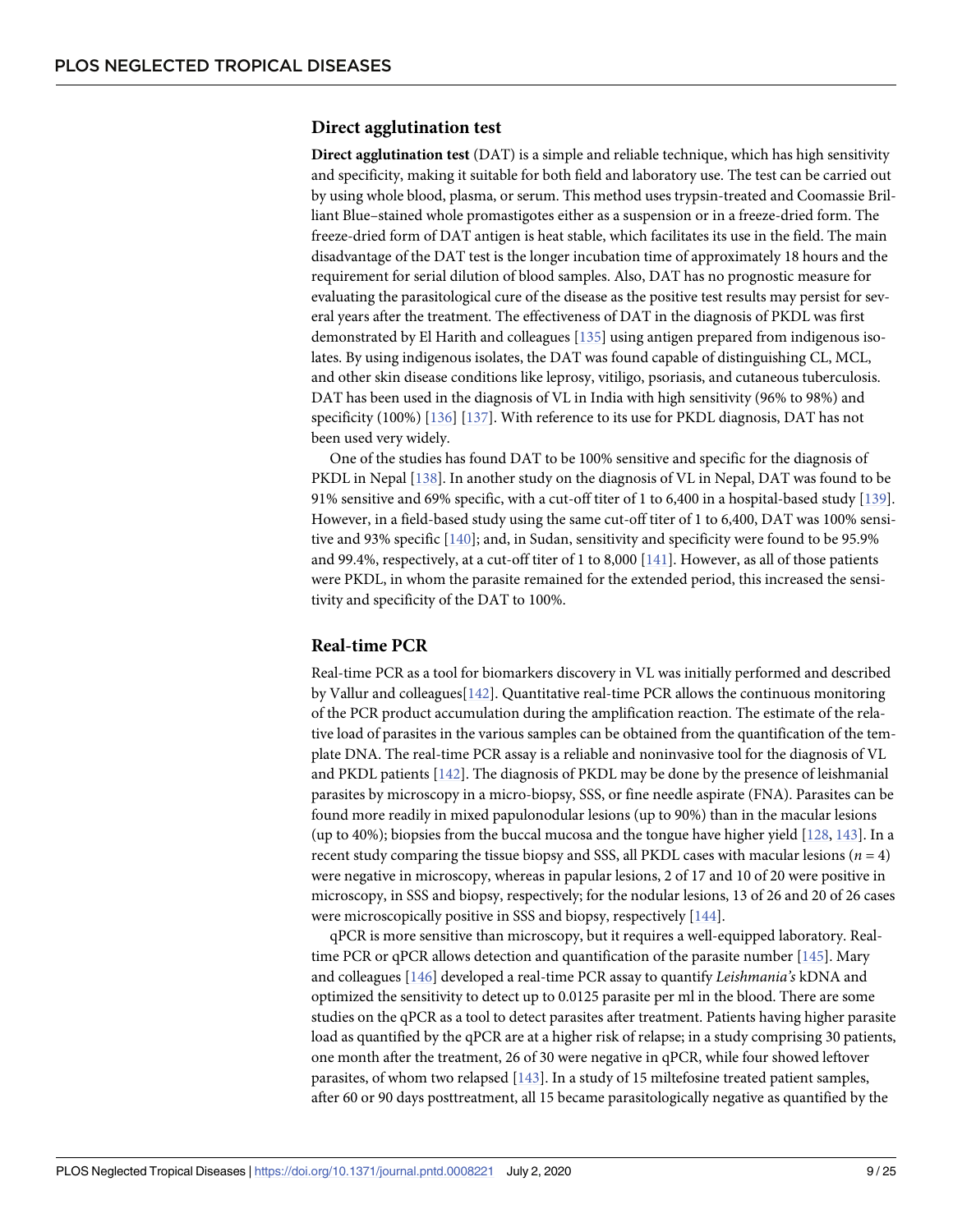<span id="page-9-0"></span>qPCR from an SSS [[147\]](#page-21-0). In another study, 17 of 19 patients became negative by qPCR one month after treatment with SSG or miltefosine; in two patients, a leftover parasite load was found (7 and 8 parasites per μl slit aspirate, respectively); one of these patients relapsed [[148\]](#page-21-0). It is evident that the real-time PCR assay is useful for epidemiological and diagnostic purposes and to assess the parasite burden in symptomatic as well as asymptomatic carriers.

#### **Xenodiagnosis**

The only recognized proof for reservoir infectiousness is xenodiagnosis, which consists of feeding lab-reared sandflies on the presumptive reservoir, resulting in the infection in the fly [\[149\]](#page-21-0). Several xenodiagnosis studies performed over two to three decades lead to the finding that PKDL patients constitute a crucial interepidemic reservoir of *Leishmania* [\[150,](#page-21-0) [151](#page-21-0)]. In the scope of local elimination of VL, Mondal and colleagues presented quantitative data on the significance of PKDL patients as potential reservoirs by reporting the results of xenodiagnosis from 47 PKDL and 15 VL patients. The study depicts that, prior to PKDL onset, all the patients have been treated for VL, 81% with pentavalent antimonial drugs and out of 47, 26 (55.3%) had macular, papular, or maculopapular lesions, while 21 (44.7%) had nodules or a combination of nodules and macules as confirmed by skin biopsy qPCR and microscopy. The factors associated with positive xenodiagnosis includes nodular lesions, younger age, positive microscopy, and skin parasite load. They showed that nodular PKDL was more likely (86%) and macular PKDL less likely (35%), resulted in infected sandflies as compared with VL (67%), and concluded that PKDL is nearly equally infectious as that of VL. This conclusion was consistent with the fact that PKDL patients go untreated for years due to scarcity of adequate diagnostic tools and resemblance with leprosy [\[2\]](#page-13-0), accounting for their higher cumulative transmission potential than that of VL patients. Although the VL elimination program is on the verge of its accomplishment (1 case per 10000 persons per year), PKDL stands as a major obstacle as the contribution of PKDL cases nearly triples after intensive WHO interventions highlighting the need for prompt PKDL control program [[152,](#page-21-0) [153\]](#page-21-0).

## **Classical therapeutics of PKDL and its limitation**

Although the PKDL lesions heal spontaneously in the majority of cases (in Sudan), however, in the Indian subcontinent, it manifests in 2% to 20% of VL subjects after six months to several years after treatment [[154](#page-21-0)]. Until recently, SSG (20 mg/kg per day for 20 days per month for 6 months) was the treatment of choice for PKDL. However, long hospitalization periods, toxicity (cardiac toxicities, arthralgia, etc.), and daily painful injections have limited its use [\[155](#page-21-0)–[157\]](#page-21-0). These limitations lead to inadequate medical care and patient compliance.

The earliest evidence for the cure of PKDL cases with conventional AmB dates back to 1974 when Yesudian and colleagues used 717.5 mg for three months and yielded 50% cure rates [\[158\]](#page-21-0). Later in 1997, Thakur and colleagues used 60 to 80 infusions of 1 mg/kg (3 to 4 cycles of 20 infusions at an interval of 20 days between two cycles), which cured all the cases and was found to be superior to SSG with high cure rates, but high cost, as well as toxicity issues, and prolonged hospitalization, limited its use as a treatment option for PKDL [\[159\]](#page-21-0). AmB was preferred due to less toxicity as compared to SSG. However, the variable success rates of AmB first tested for curing PKDL (25 mg, alternating days for the varying duration) in two cases. Later, AmB (10 mg/kg for 20 days) reported for 64% relapsed cases. These issues led to patient noncompliance, and such matter can serve as potential reservoirs for drug-resistant parasites, therefore hampering the disease management strategies. Recently, 20 infusions for a total of three courses of AmB (0.5 mg/kg) have yielded reasonable cure rates; however, nephrotoxicity limited its acceptability [[160\]](#page-22-0).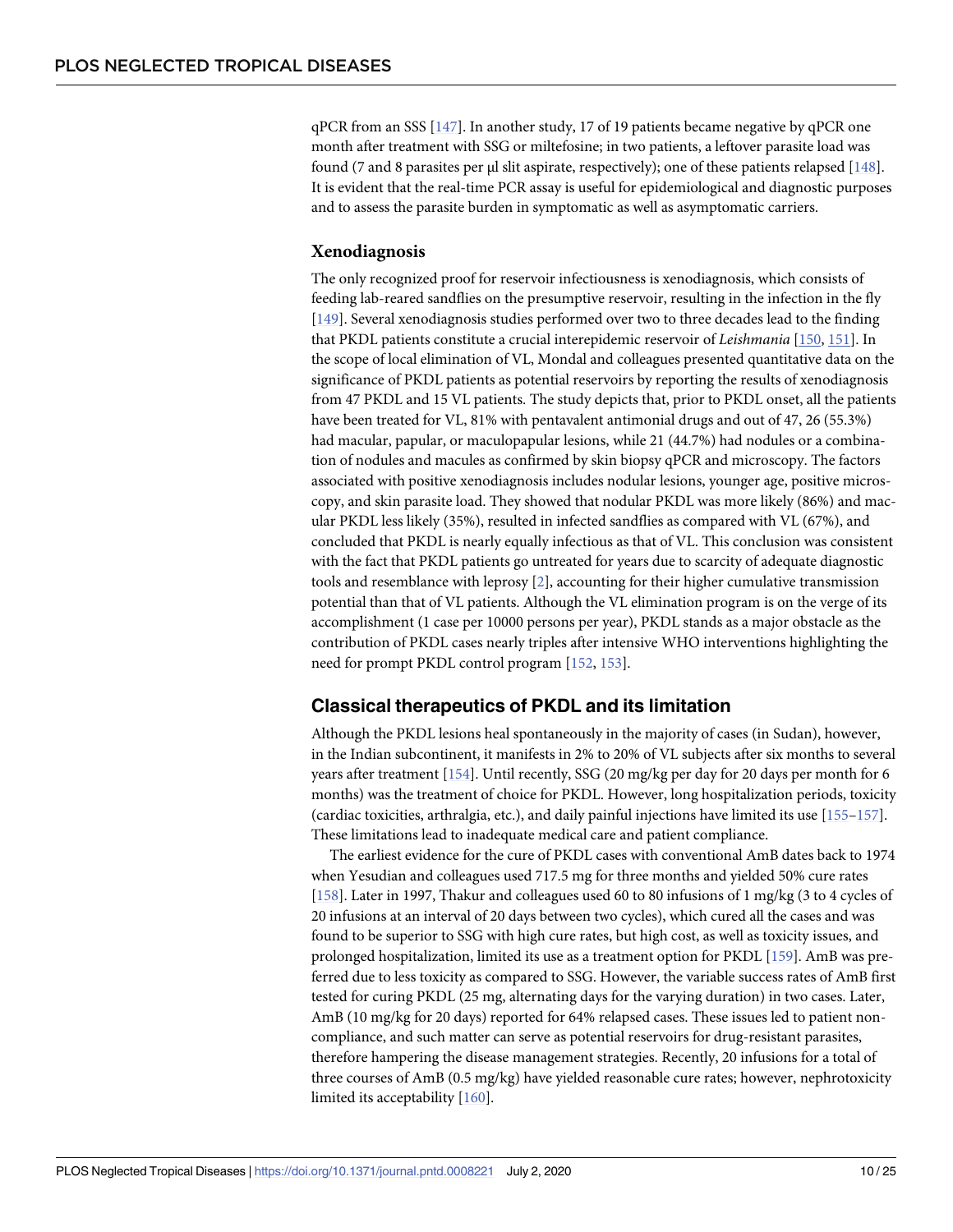<span id="page-10-0"></span>Liposomal formulation of AmB (AmBisome) was first used for a small case study in Sudan for treating two patients with PKDL [[161\]](#page-22-0). Later, it was used in six infusions of 5 mg/kg dose, for three weeks, curing 96% of macular cases of PKDL. Upon a follow-up after 12 months, the macular and papular lesions healed entirely with significant skin repigmentation. AmBisome (2.5 mg/kg per day for 20 days) has shown safety and efficacy in the treatment of SSG resistant cases with 83% cure rates  $[162]$  $[162]$ . However, the potential threat to the emergence of hypokalaemia induced rhabdomyolysis raised concerns regarding its usage [\[163](#page-22-0)]. Another prospective cohort study in Bangladesh, with a short-course (15 mg/kg) AmBisome regimen was efficacious and improved lesions in 89% of cases with no serious adverse events [[164](#page-22-0)]. A similar study from Sudan (2.5 mg/kg dose for 20 days) brought regression in the papular and macular lesions, with no adverse events [\[162](#page-22-0)]. However, a cohort study from the Bihar state of India has reported for the shorter median time for the development of PKDL in cases that were previously treated with 20 mg/kg AmBisome and, therefore, called upon for proper follow-up of treated cases for the imminent risk of PKDL development [[165](#page-22-0)].

In 2006, miltefosine was used for treating PKDL, which took a more extended treatment duration than the VL treatment due to its limited skin permeability. It has been used as the first-line regimen as per WHO recommendation, with a total period of 12 weeks for treating PKDL in the Indian subcontinent [\[166\]](#page-22-0). This regimen was tested in a multicentric trial with the 61% to 88% (12 weeks) and 53% to 90% (8 weeks) cure rates [\[167](#page-22-0)]. However, later in 2015, 16 weeks of treatment was proven to be more productive than 12 weeks of therapy since the latter possessed the risk for the emergence of relapse cases [\[168](#page-22-0)]. Miltefosine has been known to trigger heightened proinflammatory Th1 responses in the Indian cohort, thus superseding the SSG based regimen for PKDL treatment [[169\]](#page-22-0). However, the efficacy has recently been declining due to patient noncompliance, which is associated with frequent gastrointestinal complications in cases [\[170\]](#page-22-0).

Presently, PKDL patients in the Indian subcontinent are treated with 50 mg miltefosine (for 12 weeks, twice a day); longer treatment duration (up to 16 weeks) led to improved cure rates of 96% to 100%, but many gastrointestinal side effects posed the hurdle [\[171](#page-22-0)]. Hence, it would be too early to conclude that prolonged treatment regimens are safe. In light of the evidence from pharmacovigilance studies, miltefosine usage has shown severe adverse reactions [[170](#page-22-0)]. Furthermore, increasing incidence of miltefosine resistance has been seen even in PKDL cases [\[172\]](#page-22-0). The protracted treatment regimens invariably led to either nonacceptance or poor patient compliance.

After the approval of paromomycin for curing VL, it emerged as another low-cost alternative for the treatment of PKDL. A cohort study in the endemic area of Bihar (India) reported for low cure rates with 45 intramuscular injections of paromomycin, without any significant side effects [[173\]](#page-22-0). Further, the emergence of paromomycin resistance has also been reported by Singh et al. in 2012 [[174\]](#page-22-0). However, the drug was used in Sudan, in combination with SSG, and yielded promising cure rates as compared to SSG monotherapy (97% vs 90%) with shorter treatment duration (34 days versus 42 days). Thus, combination therapy emerged as a low-cost therapeutic option for PKDL treatment [[175](#page-22-0)]. Combination therapy using AmB with miltefosine reduced the treatment duration and dosage with better tolerance as well as compliance rates [\[176\]](#page-23-0). Likewise, in contrast to 12 weeks of monotherapy with miltefosine, its combination with paromomycin had shorter treatment duration (60 days), decreased the hospitalization period, and was cost-effective [[177](#page-23-0)]. Combination therapy using SSG with rifampicin showed excellent cure rates, patient compliance and minor side effects [[178](#page-23-0)]. However, a combination of two antifungal compounds, terbinafine with itraconazole, failed to cure PKDL in Sudanese PKDL [[179\]](#page-23-0). Clinical trials, in Sudan, India, and Bangladesh, using the combination of AmBisome with miltefosine, have started in patients with PKDL.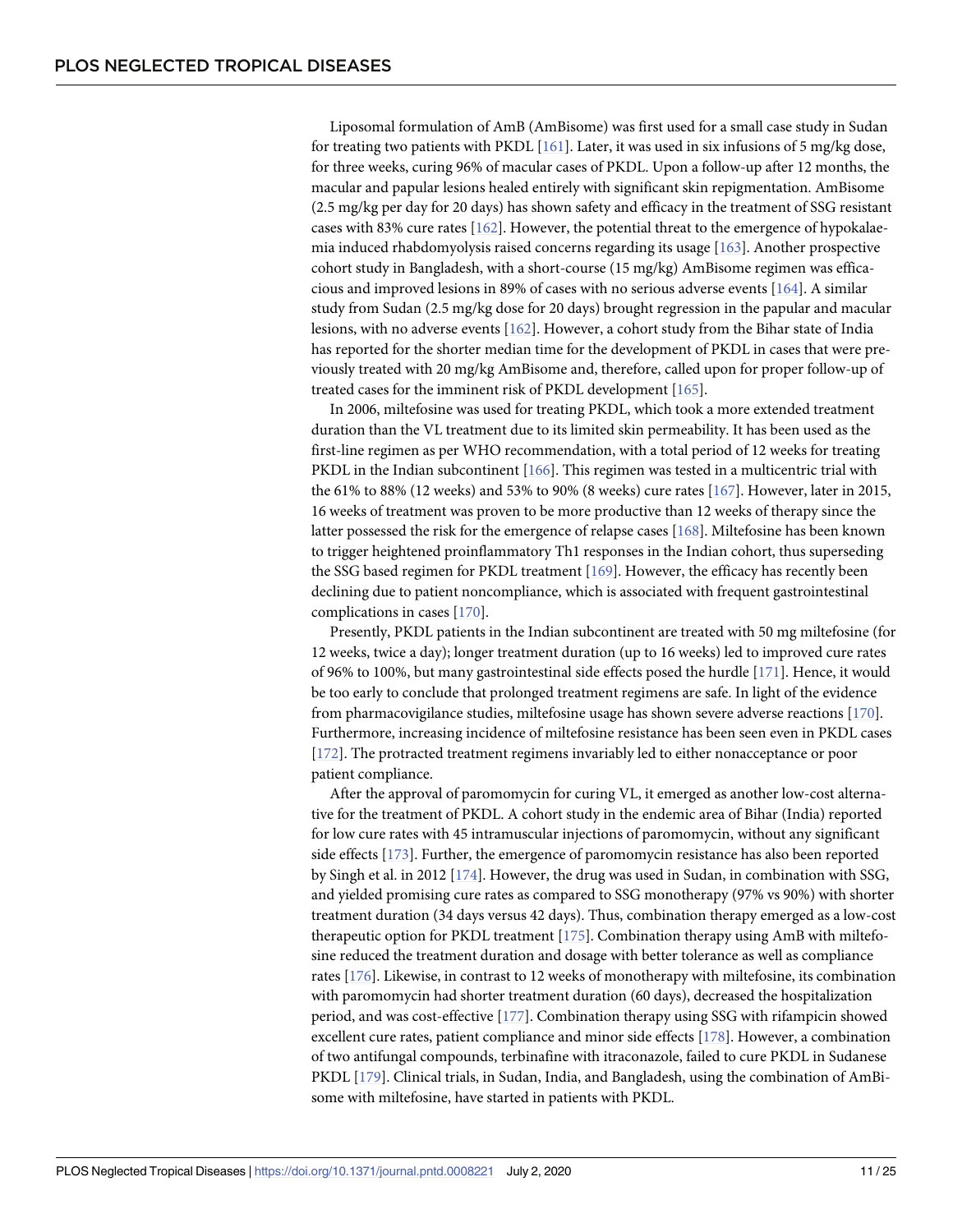<span id="page-11-0"></span>Therefore, there are several challenges to be addressed for the management of PKDL. Since PKDL cases are assumed to be the carriers for transmission of VL in the Indian subcontinent, this creates a possibility for reemergence of the disease. In the present scenario, when we are talking about achieving VL elimination goal, it becomes essential to search and treat PKDL proactively.

The therapeutic regimen currently adopted for PKDL treatment requires long treatment durations and adherence for four to 12 months for a full recovery. This leads to frequent dropouts and incomplete treatment. Further, except for cosmetic consideration, PKDL does not cause physical limitations; thus, patients do not bother to seek medical care or default treatment. As stated above, the drug-associated side effects further limited patient compliance rates. Earlier, the risk of PKDL was related to incomplete SSG treatment of VL [[180](#page-23-0)]; however, gradually it was realized that other treatment regimens (miltefosine, AmB, and paromomycin) [\[181–183](#page-23-0)] were the prolonged, toxic, and unsatisfactory outcome. The manifestation of PKDL was also reported in cases with no prior history of VL [\[184\]](#page-23-0). Miltefosine (12 weeks course) has been approved for PKDL; however, it has been associated with 15% to -20% relapse rates, thereby emphasizing the need to carefully monitor the drug dosage to prevent drug resistance [\[168,](#page-22-0) [185](#page-23-0)]. Prolonged treatment periods also possess lurking danger of emergence of drug resistance. Therefore, there remains an urgent need for more in-depth insight into the various clinic-epidemiological aspects of the disease.

## **Challenges ahead: Diagnostics and detection PKDL**

Management of PKDL possesses a major setback due to a lack of definitive test since rK39 positivity can be attributed to past VL infection. Also, PKDL can be a crucial player in the transmission of VL; therefore, understanding the disease pathogenesis and its control remains the key for disease management [[186,](#page-23-0) [187\]](#page-23-0). The characteristic hypopigmentation in PKDL is usually misdiagnosed as vitiligo due to low parasite abundance, while the nodular form of the disease is generally confused with a vast number of dermatological conditions [\[188\]](#page-23-0). Currently, the gold standard for PKDL diagnosis is the documentation of parasites in slit smear or dermal tissue culture by microscopy. Similarly, detection of the parasite by PCR also has logistic issues. Further, the invasiveness of the procedure, requirement of an experienced clinician, and less sensitivity make it difficult in the endemic regions. Additionally, the refusal rates for skin biopsy is high, thus limiting its usage for diagnostics. Although detection of parasites in skin smear remains the most definitive diagnostic approach, low sensitivity rates ranging from 4% to 58% is another stumbling block [\[189,](#page-23-0) [190](#page-23-0)]. Usually, the low abundance of parasites associated with macular and maculopapular form of PKDL cases causes misdiagnosis, like leprosy. Currently, in endemic areas, PKDL patients are being diagnosed based on the clinical sign and symptoms, along with a previous kala-azar episode and positive antibody tests (e.g., rK39 RDT). However, parasitological confirmation using molecular techniques (such as PCR [[191](#page-23-0)], restriction fragment length polymorphism (RFLP) [[192](#page-23-0)], and nested PCR [\[193\]](#page-24-0)) are highly sensitive and specific and are the only way out for the confirmed diagnosis, and thus are not practical at Primary Health Centre (PHC) levels. In addition, multiple post-PCR steps are time-consuming, requires technical expertise and it is available only in accomplished laboratories. qPCR has been another molecular tool that provides rapid and accurate diagnostic efficacy for parasite quantification [\[194\]](#page-24-0) from DNA, isolated from a skin biopsy. In 2012, Verma and colleagues. used slit aspirates as a simple and minimally invasive tool for screening the PKDL cases, the broader application of which still needs further research [\[195](#page-24-0)]. In 2018, the use of SSS had proven more efficacious than biopsy microscopy, with a threshold limit of detection of four parasite per microliter in slit smear [\[196\]](#page-24-0). Recently, loop-mediated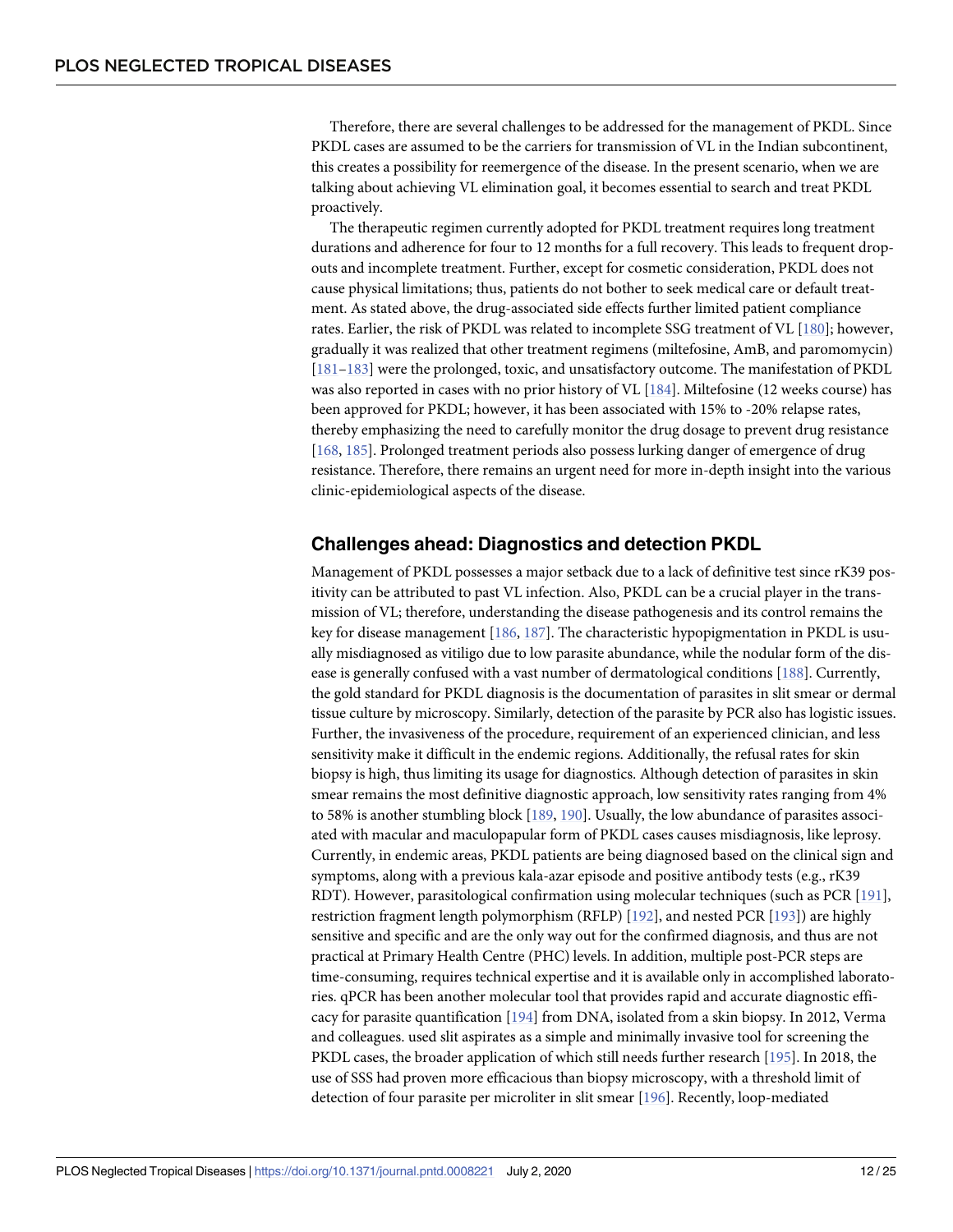<span id="page-12-0"></span>isothermal amplification (LAMP) assay to amplify DNA has shown to be rapid and highly specific in the field of diagnostics [\[197](#page-24-0)]. The technique remains a low-cost, highly sensitive tool with shorter reaction times and easy positive judgment step without the need for sophisticated molecular tools [[198](#page-24-0)]. Considering these issues, there remains a considerable gap in the diagnosis; however, emerging diagnostic tools are thought to be of great help for better disease intervention in the coming days.

### **Future prospects**

With the current background information, the title of the present article shows a glimpse of several challenges, which should be properly and carefully encountered for sustained VL elimination. The following sections have been least explored to their potential, which can fill gaps for a complete understanding of the pathobiology of PKDL to obtain early VL elimination without stumbling WHO agenda.

#### **Immunology & PKDL**

The disease onset, appearance, and self-healing properties greatly vary depending upon the intensity of immune responsiveness and the region to which the patient belongs. PKDL is an immunological disease where innate as well as adaptive immune cells undergo dysfunctions. The intermediate position of immune response between the Th1 and Th2 causes no systemic illness. The involvement of UV light (since lesions occur in sun-exposed areas), malnutrition, and coinfection could further drive the Th2 responses with elevated levels of Treg cell population and IL-10 production in the skin. This could be attributed to the disseminated immune responses between the skin and visceral organs leading to skin rash without systemic disease manifestation. Therefore, T-cells are a crucial determinant of immunoregulation during early immune responses. A recent report on PKDL has shown for impaired CD8+ T-cells with elevated levels of IL-10 [[199](#page-24-0)]; therefore, the immunotherapeutic strategy aiming towards reinvigorating the T-cell potency needs further attention.

Furthermore, using monoclonal antibody-based approach targeting the immune checkpoint molecules and/or immunoregulatory cytokines can be another avenue that can open possibilities for therapeutic intervention. PKDL infection is associated with lack of IFNγ producing signals in the skin [\[200](#page-24-0)] and administration of exogenous recombinant cytokine can potentially alleviate disease pathogenesis. Therefore, immunomodulatory therapy aiming to relieve the immunosuppressive microenvironment and instigate protective Th1 responses can be used together with chemotherapeutic regimens during VL treatment to prevent the emergence of PKDL.

#### **Omics and PKDL**

Recent advances in high throughput technologies, especially the omics tools, have revolutionized biomedical research. The collaboration of genomics with proteomics and metabolomics opens the avenue for better understanding of the causes of disease and its functional implications. The phenotypic plasticity of *Leishmania* has been looked upon by utilizing genomic, proteomic, and metabolomic approaches and has provided us with a plethora of information about its crucial role in determining the fate of infection [\[201](#page-24-0), [202](#page-24-0)]. The omics studies in combination with bioinformatics could facilitate the intricacies of host–pathogen interaction for understanding the transmission cycle and improving the efficacies of existing treatment regimens. Furthermore, the utility of omics tools for enhancing the phenotypic screening and pharmacological features of upcoming candidate drugs will be of great help in the therapeutic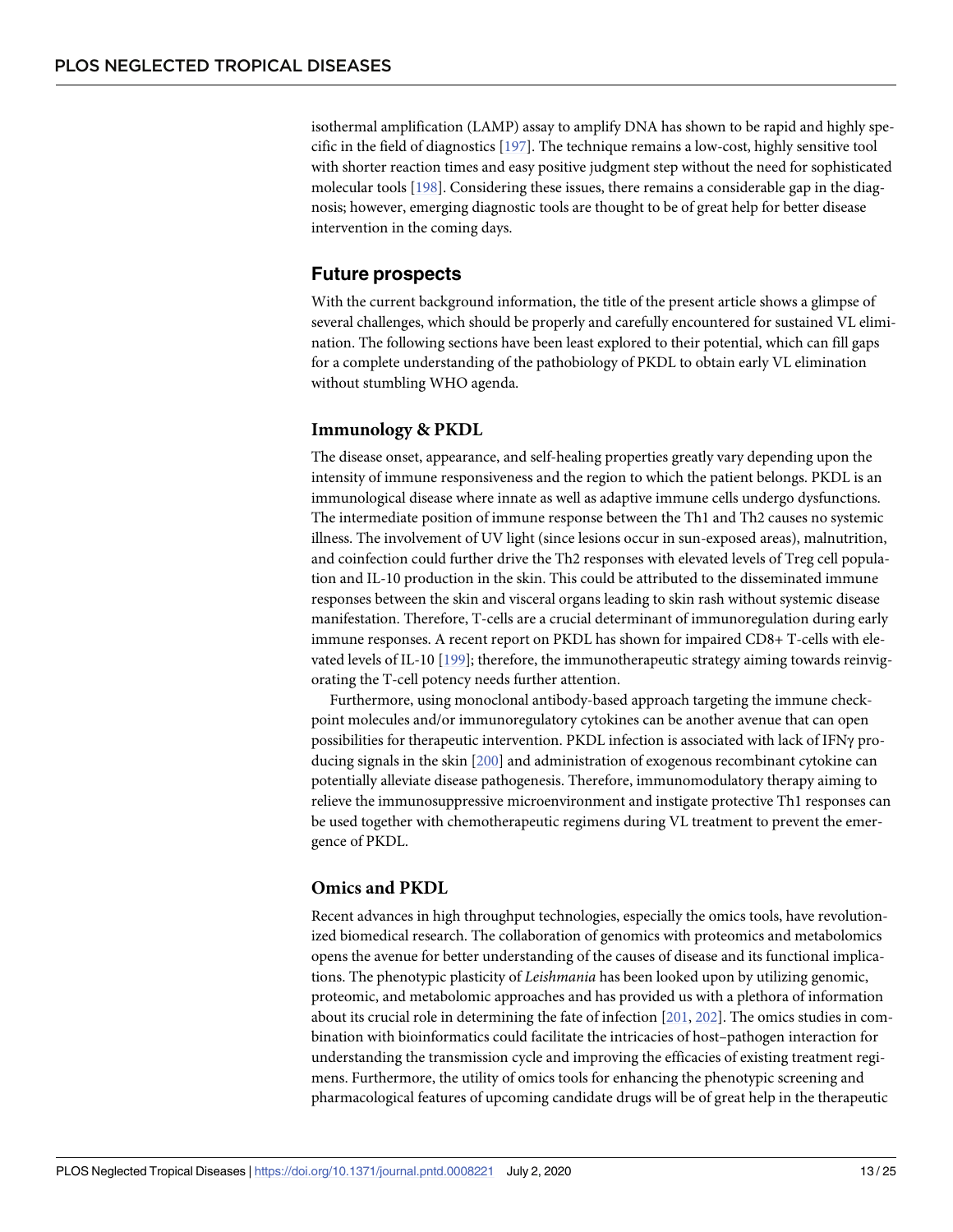<span id="page-13-0"></span>intervention of PKDL. Although the omics technologies hold promises for its therapeutic implications, unfortunately, high costs hurdle its utility in drug discovery.

#### **Therapies and PKDL**

The need for high investments for drug discovery and development limits its application in the field of neglected tropical diseases; therefore, judicious use of existing regimen remains the need of the hour. In this context, combination therapies have emerged as a viable option for preventing the emergence of drug-resistant parasites, improving drug efficacies, and potentially reducing the drug toxicities. Likewise, phytocompounds have also been another low-cost therapeutic option with minimal and/or no toxic effects. Plant extracts possess immunostimulatory potential. [[203\]](#page-24-0) and can be used in combination with existing regimens for dealing with PKDL. The advent nanocarriers for targeted drug delivery has revolutionized the search for novel therapeutic interventions. Several nanocarriers have pharmacologically being accepted as nontoxic and low-cost targeted drug delivery systems. However, their wider clinical acceptance for disease intervention needs close monitoring of their performance in terms of reduced treatment durations and robust reproducibility.

#### **Concluding remarks**

Although considerable scientific advancements have been made in recent years, however, the emergence of drug-resistant VL cases and sequel of VL in the form of PKDL always possessed a substantial threat for achieving the goal of VL elimination. Until the elimination goals are met, it becomes crucial to judiciously employ the current chemotherapeutic strategies while keeping pace with the innovative immunotherapeutic approaches for sustaining the elimination goals. Furthermore, there remains an urgent need for stakeholders and policymakers to collaborate for improving the investment for NTDs. The close monitoring of patient compliance system can add to enhance the therapeutic indices of existing regimen while preventing the resurgence of drug-resistant and/or PKDL upon cure. The immunotherapeutic and nanotechnology-based approach can further boost the drug discovery and development process for achieving therapeutic benefits.

#### **References**

- **[1.](#page-0-0)** Alvar J, Velez ID, Bern C, Herrero M, Desjeux P, Cano J, et al. Leishmaniasis worldwide and global estimates of its incidence. PLoS ONE. 2012; 7(5):e35671. Epub 2012/06/14. [https://doi.org/10.1371/](https://doi.org/10.1371/journal.pone.0035671) [journal.pone.0035671](https://doi.org/10.1371/journal.pone.0035671) PMID: [22693548](http://www.ncbi.nlm.nih.gov/pubmed/22693548); PubMed Central PMCID: PMC3365071.
- **[2.](#page-0-0)** Trindade MAB, da Cruz Silva LL, Braz LMA, Amato VS, Naafs B, Sotto MN. Post-kala-azar dermal leishmaniasis and leprosy: case report and literature review. BMC infectious diseases. 2015; 15 (1):543.
- **[3.](#page-0-0)** Hossain M, Jamil KM. Pathology and Mechanism of Disease in Kala-Azar and Post-kala-azar Dermal Leishmaniasis. Kala Azar in South Asia: Springer; 2011. p. 11–4.
- **[4.](#page-0-0)** Ramesh V, Kaushal H, Mishra AK, Singh R, Salotra P. Clinico-epidemiological analysis of Post kalaazar dermal leishmaniasis (PKDL) cases in India over last two decades: a hospital based retrospective study. BMC Public Health. 2015; 15(1):1092.
- **[5.](#page-1-0)** El Hassan AM, Khalil EAG, Elamin WM, El Hassan LAM, Ahmed ME, Musa AM. Misdiagnosis and mistreatment of post-kala-azar dermal leishmaniasis. Case reports in medicine. 2013; 2013.
- **[6.](#page-1-0)** Mukhopadhyay D, Dalton JE, Kaye PM, Chatterjee M. Post kala-azar dermal leishmaniasis: an unresolved mystery. Trends in parasitology. 2014; 30(2):65–74. <https://doi.org/10.1016/j.pt.2013.12.004> PMID: [24388776](http://www.ncbi.nlm.nih.gov/pubmed/24388776)
- **[7.](#page-1-0)** Ganguly S, Das NK, Barbhuiya JN, Chatterjee M. Post-kala-azar dermal leishmaniasis–an overview. International journal of dermatology. 2010; 49(8):921–31. [https://doi.org/10.1111/j.1365-4632.2010.](https://doi.org/10.1111/j.1365-4632.2010.04558.x) [04558.x](https://doi.org/10.1111/j.1365-4632.2010.04558.x) PMID: [21128917](http://www.ncbi.nlm.nih.gov/pubmed/21128917)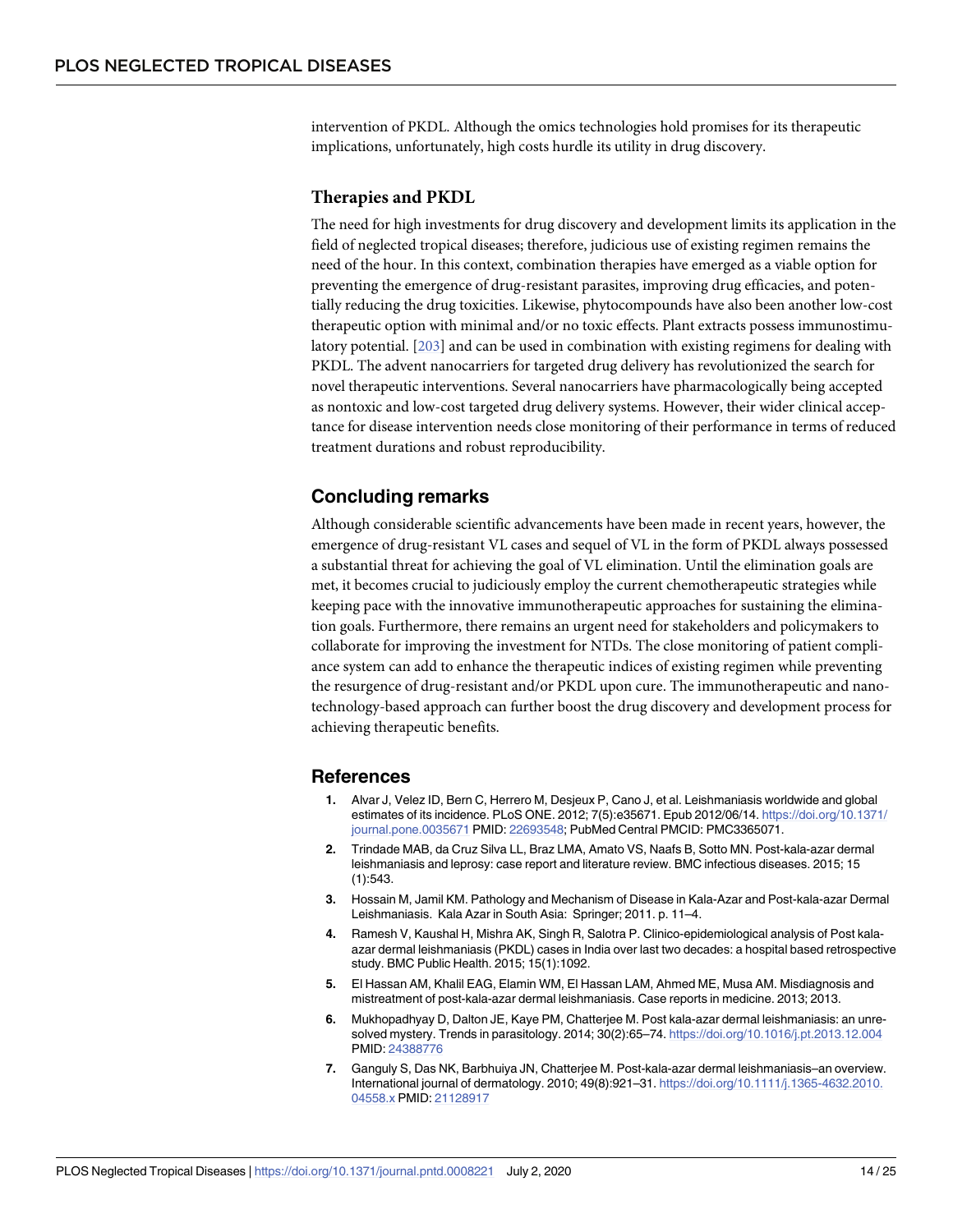- <span id="page-14-0"></span>**[8.](#page-1-0)** Desjeux P, Ramesh V. Post-kala-azar dermal leishmaniasis: facing the challenge of eliminating kalaazar from South Asia. Kala Azar in South Asia: Springer; 2011. p. 111–24.
- **[9.](#page-1-0)** Islam QT, Basher A. Atypical presentation of post-kala-azar dermal leishmaniasis. The Lancet Infectious Diseases. 2017; 17(11):1218. [https://doi.org/10.1016/S1473-3099\(17\)30583-2](https://doi.org/10.1016/S1473-3099(17)30583-2) PMID: [29115271](http://www.ncbi.nlm.nih.gov/pubmed/29115271)
- **[10.](#page-1-0)** Croft SL. PKDL-a drug related phenomenon? Indian Journal of Medical Research. 2008; 128(1):10. PMID: [18820352](http://www.ncbi.nlm.nih.gov/pubmed/18820352)
- **[11.](#page-1-0)** Zijlstra E, Musa A, Khalil E, El Hassan I, El-Hassan A. Post-kala-azar dermal leishmaniasis. The Lancet infectious diseases. 2003; 3(2):87–98. [https://doi.org/10.1016/s1473-3099\(03\)00517-6](https://doi.org/10.1016/s1473-3099(03)00517-6) PMID: [12560194](http://www.ncbi.nlm.nih.gov/pubmed/12560194)
- **12.** Mondal D, Khan MGM. Recent advances in post-kala-azar dermal leishmaniasis. Current opinion in infectious diseases. 2011; 24(5):418–22. <https://doi.org/10.1097/QCO.0b013e32834a8ba1> PMID: [21885919](http://www.ncbi.nlm.nih.gov/pubmed/21885919)
- **[13.](#page-1-0)** Rahman KM, Islam S, Rahman MW, Kenah E, Galive CM, Zahid M, et al. Increasing incidence of postkala-azar dermal leishmaniasis in a population-based study in Bangladesh. Clinical Infectious Diseases. 2010; 50(1):73–6. <https://doi.org/10.1086/648727> PMID: [19951168](http://www.ncbi.nlm.nih.gov/pubmed/19951168)
- **[14.](#page-1-0)** Pandey K, Das V, Singh D, Das S, Lal C, Verma N, et al. Post-kala-azar dermal leishmaniasis in a patient treated with injectable paromomycin for visceral leishmaniasis in India. Journal of clinical microbiology. 2012; 50(4):1478–9. <https://doi.org/10.1128/JCM.05966-11> PMID: [22278840](http://www.ncbi.nlm.nih.gov/pubmed/22278840)
- **[15.](#page-1-0)** Sundar S, Jha T, Thakur C, Engel J, Sindermann H, Fischer C, et al. Oral miltefosine for Indian visceral leishmaniasis. N Engl J Med. 2002; 2002(347):1739–46.
- **[16.](#page-1-0)** Thakur C, Kumar A, Mitra G, Thakur S, Sinha P, Das P, et al. Impact of amphotericin-B in the treatment of kala-azar on the incidence of PKDL in Bihar, India. Indian Journal of Medical Research. 2008; 128(1):38. PMID: [18820357](http://www.ncbi.nlm.nih.gov/pubmed/18820357)
- **[17.](#page-1-0)** Das VNR, Pandey K, Verma N, Lal CS, Bimal S, Topno RK, et al. Development of Post–Kala-Azar Dermal Leishmaniasis (PKDL) in Miltefosine-Treated Visceral Leishmaniasis. The American journal of tropical medicine and hygiene. 2009; 80(3):336–8. PMID: [19270277](http://www.ncbi.nlm.nih.gov/pubmed/19270277)
- **[18.](#page-1-0)** Kumar D, Ramesh V, Verma S, Ramam M, Salotra P. Post-kala-azar dermal leishmaniasis (PKDL) developing after treatment of visceral leishmaniasis with amphotericin B and miltefosine. Annals of Tropical Medicine & Parasitology. 2009; 103(8):727–30.
- **[19.](#page-1-0)** Mishra J, Madhubala R, Singh S. Visceral and post-Kala-Azar dermal leishmaniasis isolates show significant difference in their in vitro drug susceptibility pattern. Parasitology research. 2013; 112 (3):1001–9. <https://doi.org/10.1007/s00436-012-3222-1> PMID: [23242321](http://www.ncbi.nlm.nih.gov/pubmed/23242321)
- **[20.](#page-1-0)** Saha S, Mondal S, Ravindran R, Bhowmick S, Modak D, Mallick S, et al. IL-10-and TGF-β-mediated susceptibility in kala-azar and post-kala-azar dermal leishmaniasis: the significance of amphotericin B in the control of Leishmania donovani infection in India. The Journal of Immunology. 2007; 179 (8):5592–603. <https://doi.org/10.4049/jimmunol.179.8.5592> PMID: [17911647](http://www.ncbi.nlm.nih.gov/pubmed/17911647)
- **[21.](#page-3-0)** Mukhopadhyay D, Das NK, Roy S, Kundu S, Barbhuiya J, Chatterjee M. Miltefosine effectively modulates the cytokine milieu in Indian post kala-azar dermal leishmaniasis. Journal of Infectious Diseases. 2011; 204(9):1427–36. <https://doi.org/10.1093/infdis/jir551> PMID: [21933878](http://www.ncbi.nlm.nih.gov/pubmed/21933878)
- **[22.](#page-1-0)** El Fadili K, Imbeault M, Messier N, Roy G, Gourbal B, Bergeron M, et al. Modulation of gene expression in human macrophages treated with the anti-leishmania pentavalent antimonial drug sodium stibogluconate. Antimicrobial agents and chemotherapy. 2008; 52(2):526–33. [https://doi.org/10.1128/](https://doi.org/10.1128/AAC.01183-07) [AAC.01183-07](https://doi.org/10.1128/AAC.01183-07) PMID: [18070969](http://www.ncbi.nlm.nih.gov/pubmed/18070969)
- **[23.](#page-1-0)** Gupta S, Raychaudhury B, Datta SC. Host peroxisomal properties are not restored to normal after treatment of visceral leishmaniasis with sodium antimony gluconate. Experimental parasitology. 2009; 123(2):140–5. <https://doi.org/10.1016/j.exppara.2009.06.013> PMID: [19545565](http://www.ncbi.nlm.nih.gov/pubmed/19545565)
- **[24.](#page-1-0)** Vanaerschot M, De Doncker S, Rijal S, Maes L, Dujardin J- C, Decuypere S. Antimonial resistance in Leishmania donovani is associated with increased in vivo parasite burden. PloS ONE. 2011; 6(8): e23120. <https://doi.org/10.1371/journal.pone.0023120> PMID: [21829701](http://www.ncbi.nlm.nih.gov/pubmed/21829701)
- **[25.](#page-2-0)** Salotra P, Duncan RC, Singh R, Raju BS, Sreenivas G, Nakhasi HL. Upregulation of surface proteins in Leishmania donovani isolated from patients of post kala-azar dermal leishmaniasis. Microbes and infection. 2006; 8(3):637–44. <https://doi.org/10.1016/j.micinf.2005.08.018> PMID: [16469521](http://www.ncbi.nlm.nih.gov/pubmed/16469521)
- **[26.](#page-2-0)** McCall L-I, Matlashewski G. Involvement of the Leishmania donovani virulence factor A2 in protection against heat and oxidative stress. Experimental parasitology. 2012; 132(2):109–15. [https://doi.org/10.](https://doi.org/10.1016/j.exppara.2012.06.001) [1016/j.exppara.2012.06.001](https://doi.org/10.1016/j.exppara.2012.06.001) PMID: [22691540](http://www.ncbi.nlm.nih.gov/pubmed/22691540)
- **[27.](#page-2-0)** Das S, Mandal R, Rabidas VN, Verma N, Pandey K, Ghosh AK, et al. Chronic Arsenic Exposure and Risk of Post Kala-azar Dermal Leishmaniasis Development in India: A Retrospective Cohort Study. PLoS Negl Trop Dis. 2016; 10(10):e0005060. <https://doi.org/10.1371/journal.pntd.0005060> PMID: [27776123](http://www.ncbi.nlm.nih.gov/pubmed/27776123)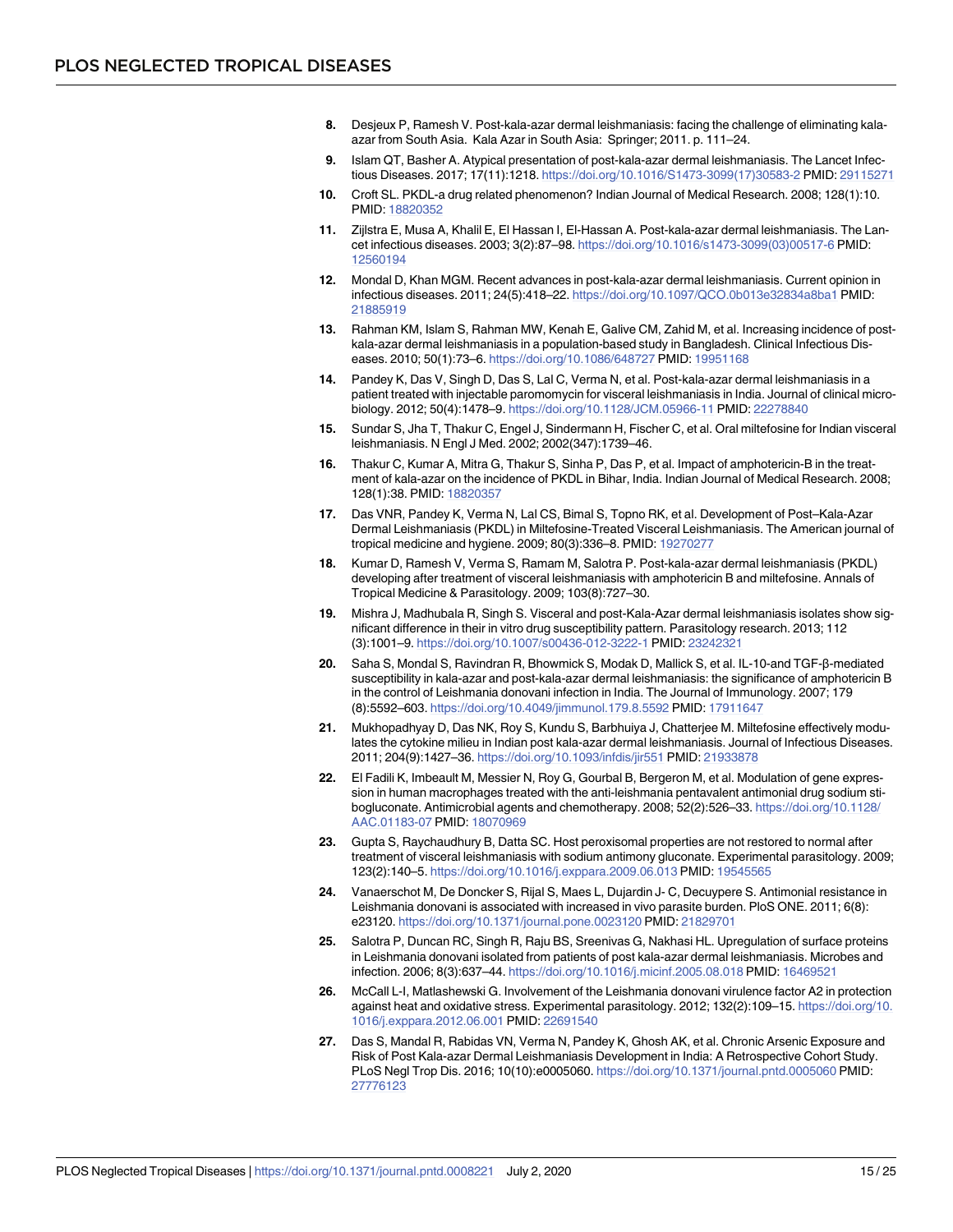- <span id="page-15-0"></span>[28.](#page-2-0) Lipoldová M, Demant P. Genetic susceptibility to infectious disease: lessons from mouse models of leishmaniasis. Nature Reviews Genetics. 2006; 7(4):294–305. <https://doi.org/10.1038/nrg1832> PMID: [16543933](http://www.ncbi.nlm.nih.gov/pubmed/16543933)
- **29.** Foote SJ, Handman E. Genetics of murine leishmaniasis. Briefings in Functional Genomics. 2005; 4 (3):270–6.
- **30.** Blackwell J. Genetic susceptibility to leishmanial infections: studies in mice and man. Parasitology. 1996; 112(S1):S67–S74.
- **[31.](#page-2-0)** Fakiola M, Strange A, Cordell HJ, Miller EN, Pirinen M, Su Z, et al. Common variants in the HLA-DRB1-HLA-DQA1 HLA class II region are associated with susceptibility to visceral leishmaniasis. Nature genetics. 2013; 45(2):208–13. <https://doi.org/10.1038/ng.2518> PMID: [23291585](http://www.ncbi.nlm.nih.gov/pubmed/23291585)
- **[32.](#page-2-0)** Mohamed HS, Ibrahim M, Miller E, Peacock C, Khalil E, Cordell H, et al. Genetic susceptibility to visceral leishmaniasis in The Sudan: linkage and association with IL4 and IFNGR1. Genes and immunity. 2003; 4(5):351–5. <https://doi.org/10.1038/sj.gene.6363977> PMID: [12847550](http://www.ncbi.nlm.nih.gov/pubmed/12847550)
- **[33.](#page-2-0)** Salih MA, Ibrahim ME, Blackwell JM, Miller EN, Khalil EA, ElHassan AM, et al. IFNG and IFNGR1 gene polymorphisms and susceptibility to post-kala-azar dermal leishmaniasis in Sudan. Genes and immunity. 2007; 8(1):75–8. <https://doi.org/10.1038/sj.gene.6364353> PMID: [17136124](http://www.ncbi.nlm.nih.gov/pubmed/17136124)
- **[34.](#page-2-0)** Alexander J, Brombacher F. T helper1/t helper2 cells and resistance/susceptibility to leishmania infection: is this paradigm still relevant? Frontiers in immunology. 2012;3. [https://doi.org/10.3389/fimmu.](https://doi.org/10.3389/fimmu.2012.00003) [2012.00003](https://doi.org/10.3389/fimmu.2012.00003)
- **[35.](#page-2-0)** Farouk S, Salih M, Musa A, Blackwell J, Miller E, Khalil E, et al. Interleukin 10 gene polymorphisms and development of post kala-azar dermal leishmaniasis in a selected sudanese population. Public Health Genomics. 2010; 13(6):362. <https://doi.org/10.1159/000272457> PMID: [20051670](http://www.ncbi.nlm.nih.gov/pubmed/20051670)
- **[36.](#page-2-0)** Ansari NA, Ramesh V, Salotra P. Interferon (IFN)–γ, Tumor Necrosis Factor–α, Interleukin-6, and IFN-γ Receptor 1 Are the Major Immunological Determinants Associated with Post–Kala Azar Dermal Leishmaniasis. The Journal of infectious diseases. 2006; 194(7):958–65. [https://doi.org/10.1086/](https://doi.org/10.1086/506624) [506624](https://doi.org/10.1086/506624) PMID: [16960784](http://www.ncbi.nlm.nih.gov/pubmed/16960784)
- **[37.](#page-2-0)** Salih MA, Fakiola M, Abdelraheem MH, Younis BM, Musa AM, ElHassan AM, et al. Insights into the possible role of IFNG and IFNGR1 in Kala-azar and Post Kala-azar Dermal Leishmaniasis in Sudanese patients. BMC infectious diseases. 2014; 14(1):662.
- **[38.](#page-2-0)** Gasim S, Theander TG, ElHassan AM. High levels of C-reactive protein in the peripheral blood during visceral leishmaniasis predict subsequent development of post kala-azar dermal leishmaniasis. Acta tropica. 2000; 75(1):35–8. [https://doi.org/10.1016/s0001-706x\(99\)00089-3](https://doi.org/10.1016/s0001-706x(99)00089-3) PMID: [10708005](http://www.ncbi.nlm.nih.gov/pubmed/10708005)
- **[39.](#page-2-0)** Kilpatrick DC, Chalmers JD. Human L-ficolin (ficolin-2) and its clinical significance. BioMed Research International. 2012; 2012.
- **40.** Assaf A, Van Hoang T, Faik I, Aebischer T, Kremsner PG, Kun JF, et al. Genetic evidence of functional ficolin-2 haplotype as susceptibility factor in cutaneous leishmaniasis. PloS ONE. 2012; 7(3):e34113. <https://doi.org/10.1371/journal.pone.0034113> PMID: [22457818](http://www.ncbi.nlm.nih.gov/pubmed/22457818)
- **41.** Peres Alonso D, Ferreira AFB, Ribolla PEM, de Miranda Santos IK, do Socorro Pires e Cruz M, De Carvalho FA, et al. Genotypes of the mannan-binding lectin gene and susceptibility to visceral leishmaniasis and clinical complications. The Journal of infectious diseases. 2007; 195(8):1212–7. [https://](https://doi.org/10.1086/512683) [doi.org/10.1086/512683](https://doi.org/10.1086/512683) PMID: [17357060](http://www.ncbi.nlm.nih.gov/pubmed/17357060)
- **42.** Mohamed HS, Ibrahim ME, Miller EN, White JK, Cordell HJ, Howson JMM, et al. SLC11A1 (formerly NRAMP1) and susceptibility to visceral leishmaniasis in The Sudan. European Journal of Human Genetics. 2004; 12(1):66–74. <https://doi.org/10.1038/sj.ejhg.5201089> PMID: [14523377](http://www.ncbi.nlm.nih.gov/pubmed/14523377)
- **[43.](#page-2-0)** Blackwell JM, Mohamed HS, Ibrahim ME. Genetics and visceral leishmaniasis in the Sudan: seeking a link. Trends in parasitology. 2004; 20(6):268–74. <https://doi.org/10.1016/j.pt.2004.04.003> PMID: [15147677](http://www.ncbi.nlm.nih.gov/pubmed/15147677)
- **[44.](#page-2-0)** Sreenivas G, Raju BS, Singh R, Selvapandiyan A, Duncan R, Sarkar D, et al. DNA polymorphism assay distinguishes isolates of Leishmania donovani that cause kala-azar from those that cause postkala-azar dermal Leishmaniasis in humans. Journal of clinical microbiology. 2004; 42(4):1739–41. <https://doi.org/10.1128/jcm.42.4.1739-1741.2004> PMID: [15071036](http://www.ncbi.nlm.nih.gov/pubmed/15071036)
- **[45.](#page-2-0)** Dey A, Singh S. Genetic heterogeneity among visceral and post-Kala-Azar dermal leishmaniasis strains from eastern India. Infection, Genetics and Evolution. 2007; 7(2):219–22. [https://doi.org/10.](https://doi.org/10.1016/j.meegid.2006.09.001) [1016/j.meegid.2006.09.001](https://doi.org/10.1016/j.meegid.2006.09.001) PMID: [17027344](http://www.ncbi.nlm.nih.gov/pubmed/17027344)
- **[46.](#page-2-0)** Schönian G, El Fari M, Lewin S, Schweynoch C, Presber W. Molecular epidemiology and population genetics in Leishmania. Medical microbiology and immunology. 2001; 190(1–2):61–3. [https://doi.org/](https://doi.org/10.1007/s004300100081) [10.1007/s004300100081](https://doi.org/10.1007/s004300100081) PMID: [11770112](http://www.ncbi.nlm.nih.gov/pubmed/11770112)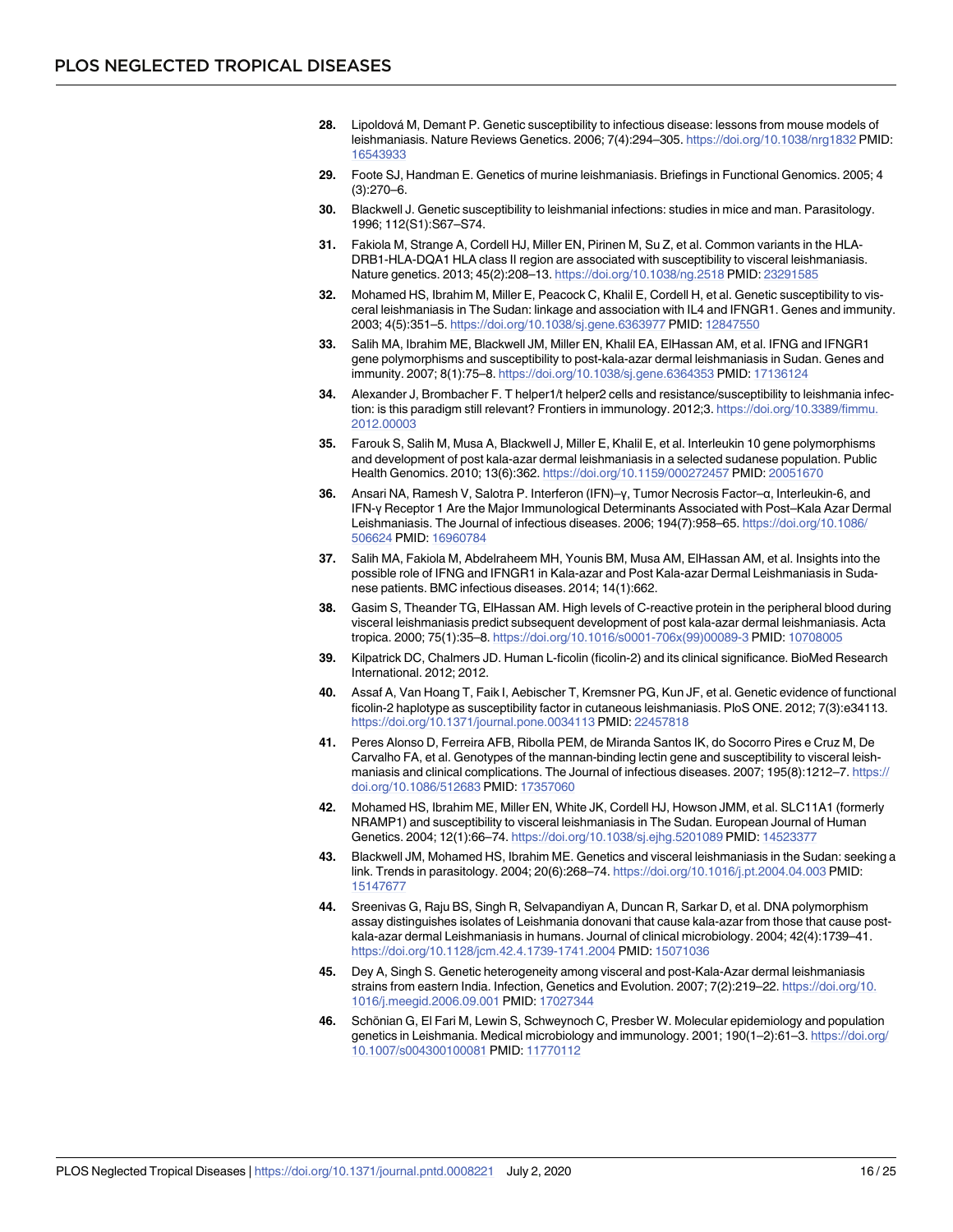- <span id="page-16-0"></span>**[47.](#page-2-0)** Singh S, Sharma U, Mishra J. Post-kala-azar dermal leishmaniasis: recent developments. International journal of dermatology. 2011; 50(9):1099–108. [https://doi.org/10.1111/j.1365-4632.2011.04925.](https://doi.org/10.1111/j.1365-4632.2011.04925.x) [x](https://doi.org/10.1111/j.1365-4632.2011.04925.x) PMID: [22126871](http://www.ncbi.nlm.nih.gov/pubmed/22126871)
- **[48.](#page-2-0)** Jaber HT, Hailu A, Pratlong F, Lami P, Bastien P, Jaffe CL. Analysis of genetic polymorphisms and tropism in East African Leishmania donovani by Amplified Fragment Length Polymorphism and kDNA minicircle sequencing. Infection, Genetics and Evolution. 2018; 65:80–90. [https://doi.org/10.1016/j.](https://doi.org/10.1016/j.meegid.2018.07.016) [meegid.2018.07.016](https://doi.org/10.1016/j.meegid.2018.07.016) PMID: [30016714](http://www.ncbi.nlm.nih.gov/pubmed/30016714)
- **[49.](#page-3-0)** Ismail A, Khalil EAG, Musa A, Hassan IE, Ibrahim M, Theander T, et al. The pathogenesis of post kala-azar dermal leishmaniasis from the field to the molecule: does ultraviolet light (UVB) radiation play a role? Medical Hypotheses. 2006; 66(5):993–9. <https://doi.org/10.1016/j.mehy.2005.03.035> PMID: [16386855](http://www.ncbi.nlm.nih.gov/pubmed/16386855)
- **[50.](#page-3-0)** Clydesdale GJ, Dandie GW, Muller HK. Ultraviolet light induced injury: immunological and inflammatory effects. Immunology and cell biology. 2001; 79(6):547–68. [https://doi.org/10.1046/j.1440-1711.](https://doi.org/10.1046/j.1440-1711.2001.01047.x) [2001.01047.x](https://doi.org/10.1046/j.1440-1711.2001.01047.x) PMID: [11903614](http://www.ncbi.nlm.nih.gov/pubmed/11903614)
- **[51.](#page-3-0)** Amerio P, Carbone A, Auriemma M, Varrati S, Tulli A. UV induced skin immunosuppression. Anti-Inflammatory & Anti-Allergy Agents in Medicinal Chemistry (Formerly Current Medicinal Chemistry-Anti-Inflammatory and Anti-Allergy Agents). 2009; 8(1):3–13.
- **[52.](#page-3-0)** Hart PH, Gorman S, Finlay-Jones JJ. Modulation of the immune system by UV radiation: more than just the effects of vitamin D? Nature Reviews Immunology. 2011; 11(9):584-96. [https://doi.org/10.](https://doi.org/10.1038/nri3045) [1038/nri3045](https://doi.org/10.1038/nri3045) PMID: [21852793](http://www.ncbi.nlm.nih.gov/pubmed/21852793)
- **[53.](#page-3-0)** Noonan FP, De Fabo EC. Immunosuppression by ultraviolet B radiation: initiation by urocanic acid. Immunology today. 1992; 13(7):250–4. [https://doi.org/10.1016/0167-5699\(92\)90005-R](https://doi.org/10.1016/0167-5699(92)90005-R) PMID: [1388651](http://www.ncbi.nlm.nih.gov/pubmed/1388651)
- **54.** Gibbs NK, Norval M. Urocanic acid in the skin: a mixed blessing? Journal of Investigative Dermatology. 2011; 131(1):14–7. <https://doi.org/10.1038/jid.2010.276> PMID: [21157424](http://www.ncbi.nlm.nih.gov/pubmed/21157424)
- **55.** Weiss JM, Renkl AC, Denfeld RW, de Roche R, Spitzlei M, Schöpf E, et al. Low-dose UVB radiation perturbs the functional expression of B7. 1 and B7. 2 co-stimulatory molecules on human Langerhans cells. European journal of immunology. 1995; 25(10):2858–62. [https://doi.org/10.1002/eji.](https://doi.org/10.1002/eji.1830251022) [1830251022](https://doi.org/10.1002/eji.1830251022) PMID: [7589083](http://www.ncbi.nlm.nih.gov/pubmed/7589083)
- **[56.](#page-3-0)** Simon J, Edelbaum D, Bergstresser P, Cruz P Jr. Distorted antigen-presenting function of Langerhans cells induced by tumor necrosis factor alpha via a mechanism that appears different from that induced by ultraviolet B radiation. Photodermatology, photoimmunology & photomedicine. 1991; 8(5):190–4.
- **[57.](#page-3-0)** Mukherjee S, Mukhopadhyay D, Ghosh S, Barbhuiya JN, Das NK, Chatterjee M. Decreased frequency and secretion of CD26 promotes disease progression in Indian Post Kala-azar dermal leishmaniasis. Journal of clinical immunology. 2016; 36(1):85–94. <https://doi.org/10.1007/s10875-015-0215-8> PMID: [26644312](http://www.ncbi.nlm.nih.gov/pubmed/26644312)
- **[58.](#page-3-0)** Ismail A, Gadir AFA, Theander TG, Kharazmi A, El Hassan AM. Pathology of post-kala-azar dermal leishmaniasis: a light microscopical, immunohistochemical, and ultrastructural study of skin lesions and draining lymph nodes. Journal of cutaneous pathology. 2006; 33(12):778–87. [https://doi.org/10.](https://doi.org/10.1111/j.1600-0560.2006.00531.x) [1111/j.1600-0560.2006.00531.x](https://doi.org/10.1111/j.1600-0560.2006.00531.x) PMID: [17177937](http://www.ncbi.nlm.nih.gov/pubmed/17177937)
- **[59.](#page-3-0)** Mukhopadhyay D, Mukherjee S, Roy S, Dalton JE, Kundu S, Sarkar A, et al. M2 polarization of monocytes-macrophages is a hallmark of Indian post kala-azar dermal leishmaniasis. PLoS Negl Trop Dis. 2015; 9(10):e0004145. <https://doi.org/10.1371/journal.pntd.0004145> PMID: [26496711](http://www.ncbi.nlm.nih.gov/pubmed/26496711)
- **[60.](#page-3-0)** Das S, Sardar AH, Abhishek K, Kumar A, Rabidas VN, Das P. Cathelicidin augments VDR-dependent anti-leishmanial immune response in Indian Post-Kala-Azar Dermal Leishmaniasis. International immunopharmacology. 2017; 50:130–8. <https://doi.org/10.1016/j.intimp.2017.06.010> PMID: [28662432](http://www.ncbi.nlm.nih.gov/pubmed/28662432)
- **[61.](#page-3-0)** Gollob KJ, Antonelli LR, Dutra WO. Insights into CD4+ memory T cells following Leishmania infection. Trends in parasitology. 2005; 21(8):347–50. <https://doi.org/10.1016/j.pt.2005.06.007> PMID: [15967724](http://www.ncbi.nlm.nih.gov/pubmed/15967724)
- **[62.](#page-3-0)** Desjeux P. Global control and Leishmania HIV co-infection. Clinics in dermatology. 1999; 17(3):317– 25. [https://doi.org/10.1016/s0738-081x\(99\)00050-4](https://doi.org/10.1016/s0738-081x(99)00050-4) PMID: [10384871](http://www.ncbi.nlm.nih.gov/pubmed/10384871)
- **[63.](#page-3-0)** Engwerda CR, Kaye PM. Organ-specific immune responses associated with infectious disease. Immunology today. 2000; 21(2):73–8. [https://doi.org/10.1016/s0167-5699\(99\)01549-2](https://doi.org/10.1016/s0167-5699(99)01549-2) PMID: [10652464](http://www.ncbi.nlm.nih.gov/pubmed/10652464)
- **[64.](#page-3-0)** Ismail A, El Hassan AM, Kemp K, Gasim S, Kadaru AEGM, Møller T, et al. Immunopathology of post kala-azar dermal leishmaniasis (PKDL): T-cell phenotypes and cytokine profile. The Journal of pathology. 1999; 189(4):615–22. [https://doi.org/10.1002/\(SICI\)1096-9896\(199912\)189:4](https://doi.org/10.1002/(SICI)1096-9896(199912)189:4<615::AID-PATH466>3.0.CO;2-Z)<615::AID-PATH466>[3.0.CO;2-Z](https://doi.org/10.1002/(SICI)1096-9896(199912)189:4<615::AID-PATH466>3.0.CO;2-Z) PMID: [10629566](http://www.ncbi.nlm.nih.gov/pubmed/10629566)
- **[65.](#page-3-0)** Ganguly S, Mukhopadhyay D, Das NK, Chaduvula M, Sadhu S, Chatterjee U, et al. Enhanced lesional Foxp3 expression and peripheral anergic lymphocytes indicate a role for regulatory T cells in Indian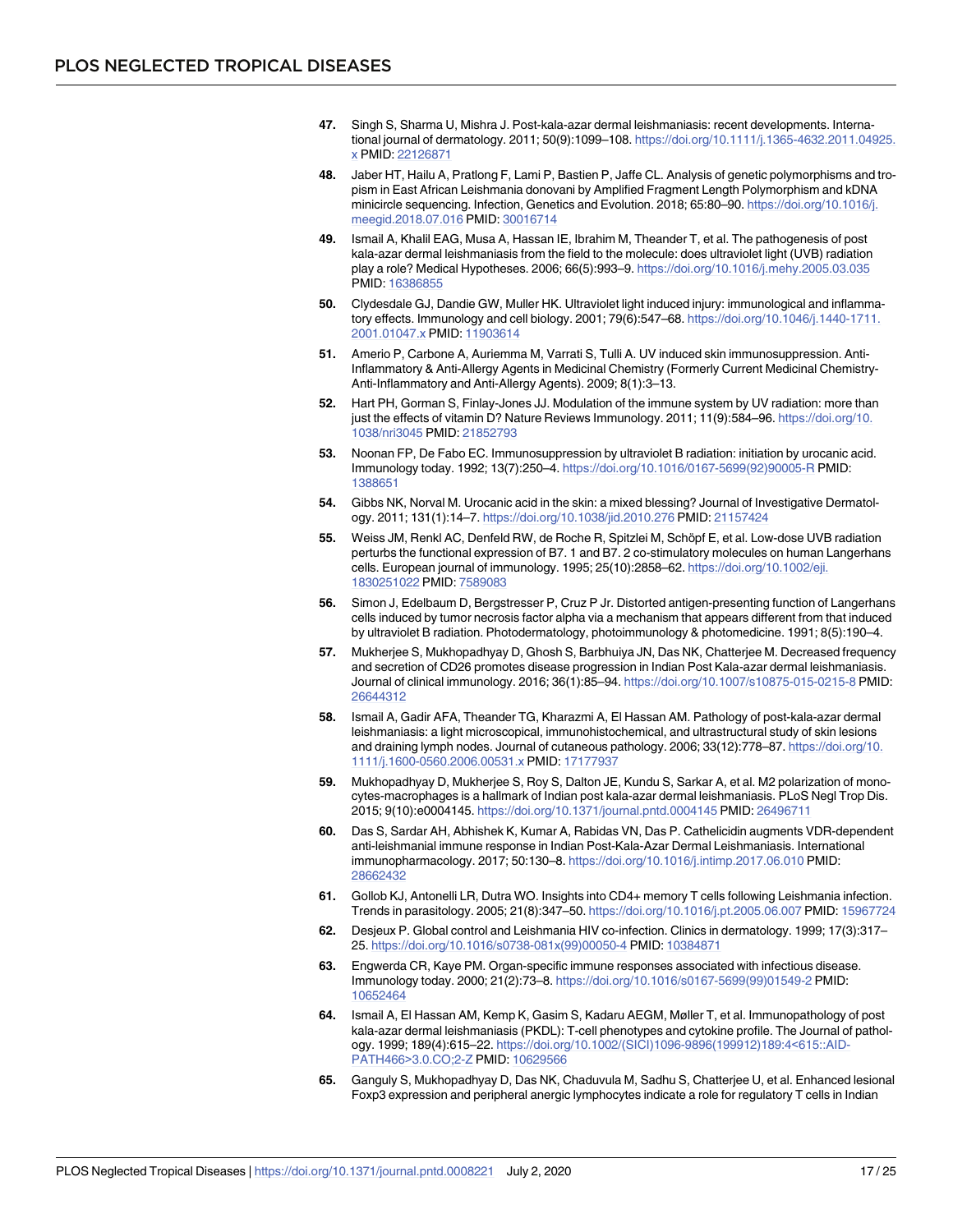post-kala-azar dermal leishmaniasis. Journal of Investigative Dermatology. 2010; 130(4):1013–22. <https://doi.org/10.1038/jid.2009.393> PMID: [20032994](http://www.ncbi.nlm.nih.gov/pubmed/20032994)

- <span id="page-17-0"></span>**[66.](#page-3-0)** Zijlstra EE. The immunology of post-kala-azar dermal leishmaniasis (PKDL). Parasites & vectors. 2016; 9(1):464.
- **[67.](#page-4-0)** Rathi SK, Pandhi RK, Chopra P, Khanna N. Lesional T-cell subset in post-kala-azar dermal leishmaniasis. International journal of dermatology. 2005; 44(1):12–3. [https://doi.org/10.1111/j.1365-4632.](https://doi.org/10.1111/j.1365-4632.2004.01579.x) [2004.01579.x](https://doi.org/10.1111/j.1365-4632.2004.01579.x) PMID: [15663651](http://www.ncbi.nlm.nih.gov/pubmed/15663651)
- **[68.](#page-4-0)** Okwor I, Uzonna J. Persistent parasites and immunologic memory in cutaneous leishmaniasis: implications for vaccine designs and vaccination strategies. Immunologic research. 2008; 41(2):123–36. <https://doi.org/10.1007/s12026-008-8016-2> PMID: [18389179](http://www.ncbi.nlm.nih.gov/pubmed/18389179)
- **[69.](#page-4-0)** Kaushal H, Bras-Goncalves R, Avishek K, Kumar Deep D, Petitdidier E, Lemesre JL, et al. Evaluation of cellular immunological responses in mono-and polymorphic clinical forms of post-kala-azar dermal leishmaniasis in India. Clinical & Experimental Immunology. 2016; 185(1):50–60.
- **[70.](#page-4-0)** Martinez FO, Helming L, Gordon S. Alternative activation of macrophages: an immunologic functional perspective. Annual review of immunology. 2009; 27:451–83. [https://doi.org/10.1146/annurev.](https://doi.org/10.1146/annurev.immunol.021908.132532) [immunol.021908.132532](https://doi.org/10.1146/annurev.immunol.021908.132532) PMID: [19105661](http://www.ncbi.nlm.nih.gov/pubmed/19105661)
- **[71.](#page-4-0)** Diaz N, Zerpa O, Ponce L, Convit J, Rondon A, Tapia F. Intermediate or chronic cutaneous leishmaniasis: leukocyte immunophenotypes and cytokine characterisation of the lesion. Experimental dermatology. 2002; 11(1):34–41. <https://doi.org/10.1034/j.1600-0625.2002.110104.x> PMID: [11952826](http://www.ncbi.nlm.nih.gov/pubmed/11952826)
- **[72.](#page-4-0)** Tuon F, Fernandes E, Pagliari C, Duarte M, Amato V. The expression of TLR9 in human cutaneous leishmaniasis is associated with granuloma. Parasite immunology. 2010; 32(11-12):769–72. [https://](https://doi.org/10.1111/j.1365-3024.2010.01243.x) [doi.org/10.1111/j.1365-3024.2010.01243.x](https://doi.org/10.1111/j.1365-3024.2010.01243.x) PMID: [21086718](http://www.ncbi.nlm.nih.gov/pubmed/21086718)
- **[73.](#page-4-0)** Rathi SK, Pandhi R, Chopra P, Khanna N. Post-kala-azar dermal leishmaniasis: a histopathological study. Indian Journal of Dermatology, Venereology, and Leprology. 2005; 71(4):250.
- **[74.](#page-4-0)** Katara GK, Ansari NA, Singh A, Ramesh V, Salotra P. Evidence for involvement of Th17 type responses in post kala azar dermal leishmaniasis (PKDL). PLoS Negl Trop Dis. 2012; 6(6):e1703. <https://doi.org/10.1371/journal.pntd.0001703> PMID: [22724038](http://www.ncbi.nlm.nih.gov/pubmed/22724038)
- **[75.](#page-4-0)** Desjeux P, Ghosh RS, Dhalaria P, Strub-Wourgaft N, Zijlstra EE. Report of the post kala-azar dermal leishmaniasis (PKDL) consortium meeting, New Delhi, India, 27–29 June 2012. BioMed Central; 2013.
- **[76.](#page-4-0)** Mendonca MG, de Brito MEF, Rodrigues EH, Bandeira V, Jardim ML, Abath FG. Persistence of Leishmania parasites in scars after clinical cure of American cutaneous leishmaniasis: is there a sterile cure? The Journal of infectious diseases. 2004; 189(6):1018–23. <https://doi.org/10.1086/382135> PMID: [14999605](http://www.ncbi.nlm.nih.gov/pubmed/14999605)
- **[77.](#page-4-0)** Aebischer T, Moody SF, Handman E. Persistence of virulent Leishmania major in murine cutaneous leishmaniasis: a possible hazard for the host. Infection and immunity. 1993; 61(1):220–6. PMID: [8093358](http://www.ncbi.nlm.nih.gov/pubmed/8093358)
- **[78.](#page-4-0)** Schubach A, Marzochi M, Cuzzi-Maya T, Oliveira AV, Araujo ML, Oliveira A, et al. Cutaneous scars in American tegumentary leishmaniasis patients: a site of Leishmania (Viannia) braziliensis persistence and viability eleven years after antimonial therapy and clinical cure. The American journal of tropical medicine and hygiene. 1998; 58(6):824–7. <https://doi.org/10.4269/ajtmh.1998.58.824> PMID: [9660473](http://www.ncbi.nlm.nih.gov/pubmed/9660473)
- **[79.](#page-4-0)** Gupta AK, Srivastava S, Singh A, Singh S. De novo whole-genome sequence and annotation of a Leishmania strain isolated from a case of post-kala-azar dermal leishmaniasis. Genome announcements. 2015; 3(4):e00809–15. <https://doi.org/10.1128/genomeA.00809-15> PMID: [26184949](http://www.ncbi.nlm.nih.gov/pubmed/26184949)
- **[80.](#page-4-0)** Strimbu K, Tavel JA. What are biomarkers? Current Opinion in HIV and AIDS. 2010; 5(6):463. [https://](https://doi.org/10.1097/COH.0b013e32833ed177) [doi.org/10.1097/COH.0b013e32833ed177](https://doi.org/10.1097/COH.0b013e32833ed177) PMID: [20978388](http://www.ncbi.nlm.nih.gov/pubmed/20978388)
- **[81.](#page-4-0)** Zijlstra EE. Biomarkers in post-kala-azar dermal leishmaniasis (PKDL). Frontiers in Cellular and Infection Microbiology. 2019; 9:228. <https://doi.org/10.3389/fcimb.2019.00228> PMID: [31417876](http://www.ncbi.nlm.nih.gov/pubmed/31417876)
- **[82.](#page-6-0)** Verma S, Kumar R, Katara GK, Singh LC, Negi NS, Ramesh V, et al. Quantification of parasite load in clinical samples of leishmaniasis patients: IL-10 level correlates with parasite load in visceral leishmaniasis. PloS ONE. 2010; 5(4):e10107. <https://doi.org/10.1371/journal.pone.0010107> PMID: [20404924](http://www.ncbi.nlm.nih.gov/pubmed/20404924)
- **83.** Dorlo TP, van Thiel PP, Schoone GJ, Stienstra Y, van Vugt M, Beijnen JH, et al. Dynamics of parasite clearance in cutaneous leishmaniasis patients treated with miltefosine. PLoS Negl Trop Dis. 2011; 5 (12):e1436. <https://doi.org/10.1371/journal.pntd.0001436> PMID: [22180803](http://www.ncbi.nlm.nih.gov/pubmed/22180803)
- **84.** Murray HW, Berman JD, Davies CR, Saravia NG. Advances in leishmaniasis. The Lancet. 2005; 366 (9496):1561–77.
- **85.** de Oliveira CI, Ba´fica A, Oliveira F, Favali CB, Correa T, Freitas LA, et al. Clinical Utility of Polymerase Chain Reaction—Based Detection of Leishmania in the Diagnosis of American Cutaneous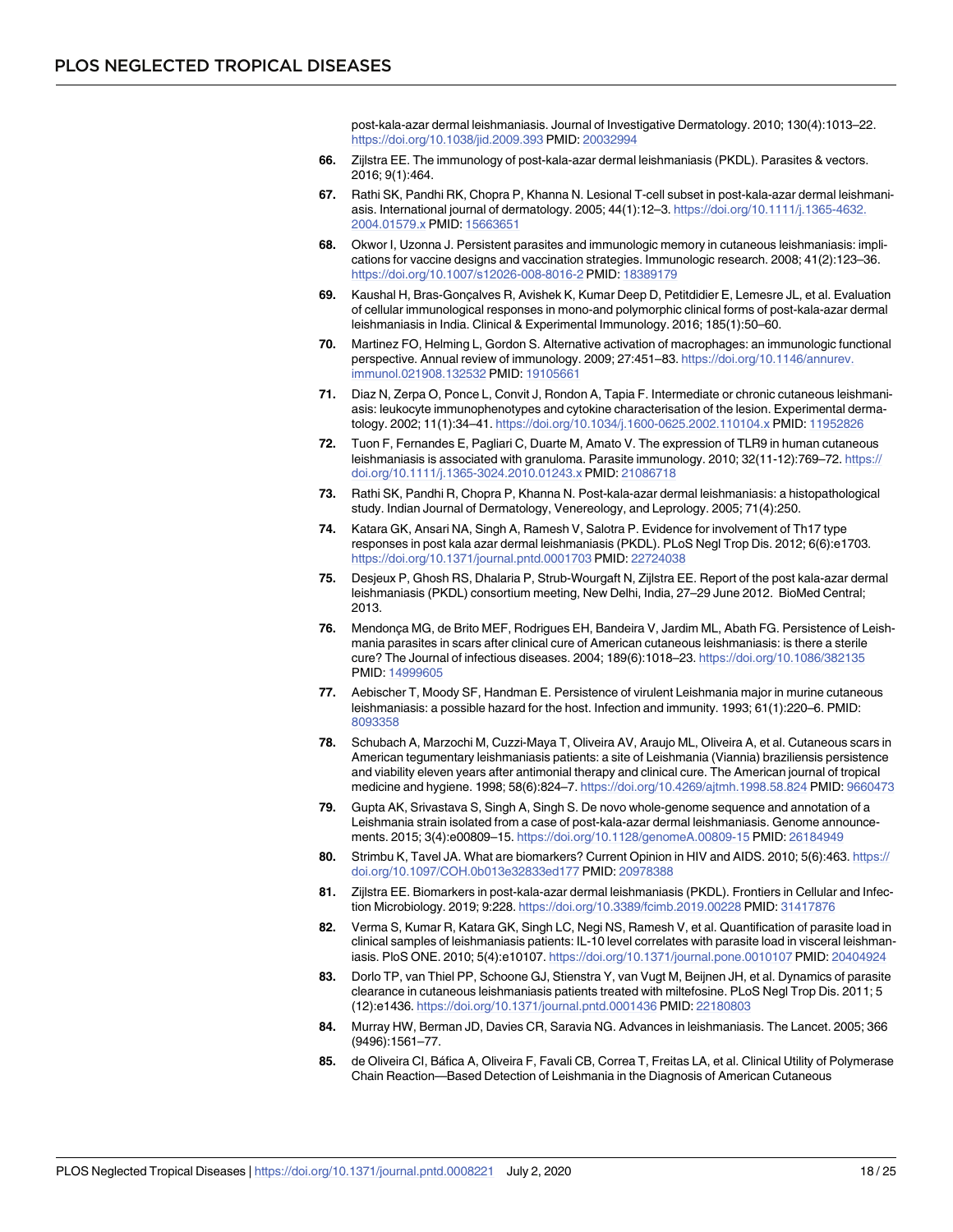Leishmaniasis. Clinical infectious diseases. 2003; 37(11):e149–e53. <https://doi.org/10.1086/379610> PMID: [14614687](http://www.ncbi.nlm.nih.gov/pubmed/14614687)

- <span id="page-18-0"></span>86. Schönian G, Nasereddin A, Dinse N, Schweynoch C, Schallig HD, Presber W, et al. PCR diagnosis and characterization of Leishmania in local and imported clinical samples. Diagnostic microbiology and infectious disease. 2003; 47(1):349–58. [https://doi.org/10.1016/s0732-8893\(03\)00093-2](https://doi.org/10.1016/s0732-8893(03)00093-2) PMID: [12967749](http://www.ncbi.nlm.nih.gov/pubmed/12967749)
- **87.** Schubach A, Haddad F, Neto MP-O, Degrave W, Pirmez C, Grimaldi G Jr, et al. Detection of Leishmania DNA by polymerase chain reaction in scars of treated human patients. Journal of Infectious Diseases. 1998; 178(3):911–4. <https://doi.org/10.1086/515355> PMID: [9728572](http://www.ncbi.nlm.nih.gov/pubmed/9728572)
- 88. van der Meide WF, Schoone GJ, Faber WR, Zeegelaar JE, de Vries HJ, Özbel Y, et al. Quantitative nucleic acid sequence-based assay as a new molecular tool for detection and quantification of Leishmania parasites in skin biopsy samples. Journal of clinical microbiology. 2005; 43(11):5560-6. [https://](https://doi.org/10.1128/JCM.43.11.5560-5566.2005) [doi.org/10.1128/JCM.43.11.5560-5566.2005](https://doi.org/10.1128/JCM.43.11.5560-5566.2005) PMID: [16272487](http://www.ncbi.nlm.nih.gov/pubmed/16272487)
- **89.** Kumar R, Bumb RA, Ansari NA, Mehta RD, Salotra P. Cutaneous leishmaniasis caused by Leishmania tropica in Bikaner, India: parasite identification and characterization using molecular and immunologic tools. The American journal of tropical medicine and hygiene. 2007; 76(5):896–901. PMID: [17488912](http://www.ncbi.nlm.nih.gov/pubmed/17488912)
- **[90.](#page-6-0)** Van der Meide W, Peekel I, Van Thiel P, Schallig H, De Vries H, Zeegelaar J, et al. Treatment assessment by monitoring parasite load in skin biopsies from patients with cutaneous leishmaniasis, using quantitative nucleic acid sequence-based amplification. Clinical and Experimental Dermatology: Clinical dermatology. 2008; 33(4):394–9.
- **[91.](#page-6-0)** Gasim S, Elhassan A, Khalil E, Ismail A, Kadaru A, Kharazmi A, et al. High levels of plasma IL-10 and expression of IL-10 by keratinocytes during visceral leishmaniasis predict subsequent development of post-kala-azar dermal leishmaniasis. Clinical and experimental immunology. 1998; 111(1):64. [https://](https://doi.org/10.1046/j.1365-2249.1998.00468.x) [doi.org/10.1046/j.1365-2249.1998.00468.x](https://doi.org/10.1046/j.1365-2249.1998.00468.x) PMID: [9472662](http://www.ncbi.nlm.nih.gov/pubmed/9472662)
- **[92.](#page-6-0)** Khoshdel A, Alborzi A, Rosouli M, Taheri E, Kiany S, Javadian M. Increased levels of IL-10, IL-12, and IFN-in patients with visceral leishmaniasis. Brazilian Journal of Infectious Diseases. 2009; 13(1):44–6. <https://doi.org/10.1590/s1413-86702009000100010> PMID: [19578629](http://www.ncbi.nlm.nih.gov/pubmed/19578629)
- **93.** Cillari E, Vitale G, Arcoleo F, D'Agostino P, Mocciaro C, Gambino G, et al. In vivo and in vitro cytokine profiles and mononuclear cell subsets in Sicilian patients with active visceral leishmaniasis. Cytokine. 1995; 7(7):740–5. <https://doi.org/10.1006/cyto.1995.0088> PMID: [8580385](http://www.ncbi.nlm.nih.gov/pubmed/8580385)
- **94.** Hailu A, van der Poll T, Berhe N, Kager PA. Elevated plasma levels of interferon (IFN)-, IFN-inducing cytokines, and IFN-inducible CXC chemokines in visceral leishmaniasis. Am J Trop Med Hyg. 2004; 71(5):561–7. PMID: [15569785](http://www.ncbi.nlm.nih.gov/pubmed/15569785)
- **[95.](#page-6-0)** Hailu A, van Baarle D, Knol GJ, Berhe N, Miedema F, Kager PA. T cell subset and cytokine profiles in human visceral leishmaniasis during active and asymptomatic or sub-clinical infection with Leishmania donovani. Clinical Immunology. 2005; 117(2):182–91. <https://doi.org/10.1016/j.clim.2005.06.015> PMID: [16125466](http://www.ncbi.nlm.nih.gov/pubmed/16125466)
- 96. Costa ASA, Costa GC, Aquino DMCd, Mendonça VRRd, Barral A, Barral-Netto M, et al. Cytokines and visceral leishmaniasis: a comparison of plasma cytokine profiles between the clinical forms of visceral leishmaniasis. Memórias do Instituto Oswaldo Cruz. 2012; 107(6):735–9. [https://doi.org/10.](https://doi.org/10.1590/s0074-02762012000600005) [1590/s0074-02762012000600005](https://doi.org/10.1590/s0074-02762012000600005) PMID: [22990961](http://www.ncbi.nlm.nih.gov/pubmed/22990961)
- **[97.](#page-6-0)** Caldas A, Favali C, Aquino D, Vinhas V, Van Weyenbergh J, Brodskyn C, et al. Balance of IL-10 and interferon-γ plasma levels in human visceral leishmaniasis: implications in the pathogenesis. BMC infectious diseases. 2005; 5(1):113.
- **[98.](#page-6-0)** Magalhães VP, Martins Filho OA, Prata A, Silva LdA Rabello A, Carvalho ATd, et al. Mixed inflammatory/regulatory cytokine profile marked by simultaneous raise of interferon-gamma and interleukin-10 and low frequency of tumour necrosis factor-alpha (+) monocytes are hallmarks of active human visceral Leishmaniasis due to Leishmania chagasi infection. 2006.
- **99.** Tuon FF, Gomes-Silva A, Da-Cruz AM, Duarte MIS, Neto VA, Amato VS. Local immunological factors associated with recurrence of mucosal leishmaniasis. Clinical Immunology. 2008; 128(3):442–6. <https://doi.org/10.1016/j.clim.2008.05.007> PMID: [18585959](http://www.ncbi.nlm.nih.gov/pubmed/18585959)
- **100.** Ganguly S, Das NK, Panja M, Pal S, Modak D, Rahaman M, et al. Increased levels of interleukin-10 and IgG3 are hallmarks of Indian post-kala-azar dermal leishmaniasis. Journal of Infectious Diseases. 2008; 197(12):1762–71. <https://doi.org/10.1086/588387> PMID: [18444882](http://www.ncbi.nlm.nih.gov/pubmed/18444882)
- **[101.](#page-6-0)** Costa DL, Rocha RL, Carvalho RM, Lima-Neto AS, Harhay MO, Costa CHN, et al. Serum cytokines associated with severity and complications of kala-azar. Pathogens and global health. 2013; 107 (2):78–87. <https://doi.org/10.1179/2047773213Y.0000000078> PMID: [23683334](http://www.ncbi.nlm.nih.gov/pubmed/23683334)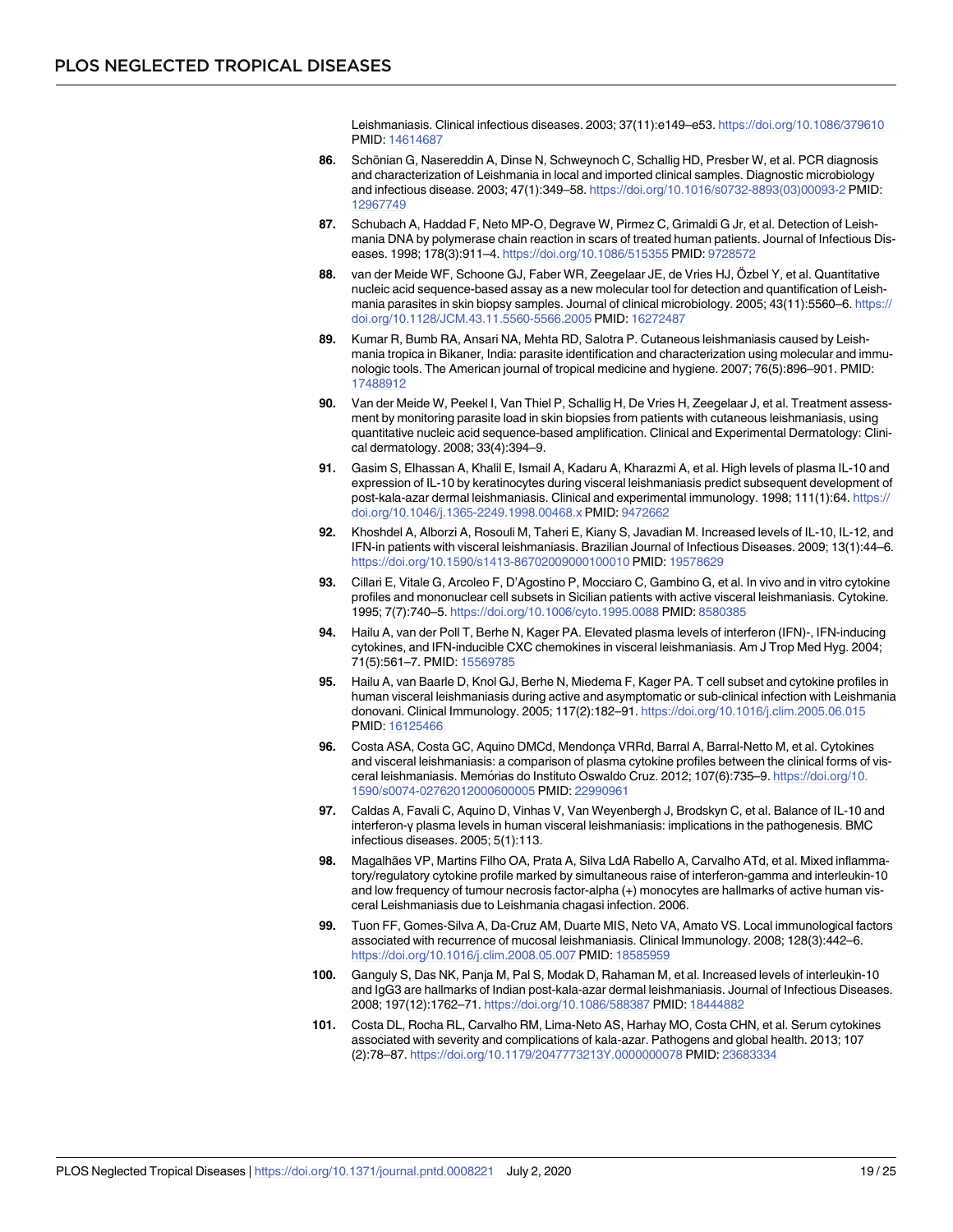- <span id="page-19-0"></span>**[102.](#page-6-0)** Ansari NA, Saluja S, Salotra P. Elevated levels of interferon-γ, interleukin-10, and interleukin-6 during active disease in Indian kala azar. Clinical immunology. 2006; 119(3):339–45. [https://doi.org/10.1016/](https://doi.org/10.1016/j.clim.2006.01.017) [j.clim.2006.01.017](https://doi.org/10.1016/j.clim.2006.01.017) PMID: [16540374](http://www.ncbi.nlm.nih.gov/pubmed/16540374)
- **103.** Ansari NA, Kumar R, Gautam S, Nylén S, Singh OP, Sundar S, et al. IL-27 and IL-21 are associated with T cell IL-10 responses in human visceral leishmaniasis. The Journal of Immunology. 2011; 186 (7):3977–85. <https://doi.org/10.4049/jimmunol.1003588> PMID: [21357266](http://www.ncbi.nlm.nih.gov/pubmed/21357266)
- **[104.](#page-6-0)** Gama M, Costa J, Pereira JCR, Gomes C, Corbett CEP. Serum cytokine profile in the subclinical form of visceral leishmaniasis. Brazilian journal of medical and biological research. 2004; 37(1):129–36. <https://doi.org/10.1590/s0100-879x2004000100018> PMID: [14689054](http://www.ncbi.nlm.nih.gov/pubmed/14689054)
- **105.** Medrano F, Rey C, Leal M, Canavate C, Rubio A, Sánchez-Quijano A, et al. Dynamics of serum cytokines in patients with visceral leishmaniasis and HIV-1 co-infection. Clinical and experimental immunology. 1998; 114(3):403. <https://doi.org/10.1046/j.1365-2249.1998.00733.x> PMID: [9844050](http://www.ncbi.nlm.nih.gov/pubmed/9844050)
- **[106.](#page-6-0)** van den Bogaart E, Talha A- BA, Straetemans M, Mens PF, Adams ER, Grobusch MP, et al. Cytokine profiles amongst Sudanese patients with visceral leishmaniasis and malaria co-infections. BMC immunology. 2014; 15(1):16.
- **[107.](#page-6-0)** Melby P, Andrade-Narvaez F, Darnell B, Valencia-Pacheco G, Tryon V, Palomo-Cetina A. Increased expression of proinflammatory cytokines in chronic lesions of human cutaneous leishmaniasis. Infection and immunity. 1994; 62(3):837–42. PMID: [8112853](http://www.ncbi.nlm.nih.gov/pubmed/8112853)
- **[108.](#page-6-0)** Barral-Netto M, Barral A, Santos S, Carvalho E, Badaro R, Rocha H, et al. Soluble IL-2 receptor as an agent of serum-mediated suppression in human visceral leishmaniasis. The Journal of Immunology. 1991; 147(1):281–4. PMID: [1904902](http://www.ncbi.nlm.nih.gov/pubmed/1904902)
- **109.** Cenini P, Berhe N, Hailu A, McGinnes K, Frommel D. Mononuclear cell subpopulations and cytokine levels in human visceral leishmaniasis before and after chemotherapy. Journal of Infectious Diseases. 1993; 168(4):986–93. <https://doi.org/10.1093/infdis/168.4.986> PMID: [8376845](http://www.ncbi.nlm.nih.gov/pubmed/8376845)
- **110.** Medeiros IMd, Reed S, Castelo A, Salomão R. Circulating levels of sTNFR and discrepancy between cytotoxicity and immunoreactivity of TNF-α in patients with visceral leishmaniasis. Clinical microbiology and infection. 2000; 6(1):34–7. <https://doi.org/10.1046/j.1469-0691.2000.00011.x> PMID: [11168034](http://www.ncbi.nlm.nih.gov/pubmed/11168034)
- **111.** Kurkjian KM, Mahmutovic AJ, Kellar KL, Haque R, Bern C, Secor WE. Multiplex analysis of circulating cytokines in the sera of patients with different clinical forms of visceral leishmaniasis. Cytometry Part A. 2006; 69(5):353–8.
- **112.** Zijlstra E, Van der Poll T, Mevissen M. Soluble receptors for tumor necrosis factor as markers of disease activity in visceral leishmaniasis. Journal of Infectious Diseases. 1995; 171(2):498-501. [https://](https://doi.org/10.1093/infdis/171.2.498) [doi.org/10.1093/infdis/171.2.498](https://doi.org/10.1093/infdis/171.2.498) PMID: [7844400](http://www.ncbi.nlm.nih.gov/pubmed/7844400)
- **[113.](#page-6-0)** Zwingenberger K, Harms G, Pedrosa C, Pessoa MC, Sandkamp B, Scheibenbogen C, et al. Generation of cytokines in human visceral leishmaniasis: dissociation of endogenous TNF-α and IL-1β production. Immunobiology. 1991; 183(1–2):125–32. [https://doi.org/10.1016/s0171-2985\(11\)80192-0](https://doi.org/10.1016/s0171-2985(11)80192-0) PMID: [1937561](http://www.ncbi.nlm.nih.gov/pubmed/1937561)
- **[114.](#page-6-0)** Schriefer A, Barral A, Carvalho E, BARRAL-NETTO M. Serum soluble markers in the evaluation of treatment in human visceral leishmaniasis. Clinical & Experimental Immunology. 1995; 102(3):535– 40.
- **115.** Duthie MS, Guderian J, Vallur A, Bhatia A, Dos Santos PL, De Melo EV, et al. Alteration of the serum biomarker profiles of visceral leishmaniasis during treatment. European journal of clinical microbiology & infectious diseases. 2014; 33(4):639–49.
- **116.** Vitale G, Reina G, Mansueto S, Malta R, Gambino G, Mocciaro C, et al. The significance of serum soluble IL-2 receptor as a marker for active visceral leishmaniasis in Sicilian patients. Clinical & Experimental Immunology. 1992; 90(2):219–22.
- **[117.](#page-6-0)** Sang DK, Ouma JH, John CC, Whalen CC, King CL, Mahmoud AA, et al. Increased levels of soluble interleukin-4 receptor in the sera of patients with visceral leishmaniasis. The Journal of infectious diseases. 1999; 179(3):743–6. <https://doi.org/10.1086/314635> PMID: [9952391](http://www.ncbi.nlm.nih.gov/pubmed/9952391)
- **[118.](#page-6-0)** Abebe T, Takele Y, Weldegebreal T, Cloke T, Closs E, Corset C, et al. Arginase activity-a marker of disease status in patients with visceral leishmaniasis in ethiopia. PLoS Negl Trop Dis. 2013; 7(3): e2134. <https://doi.org/10.1371/journal.pntd.0002134> PMID: [23556019](http://www.ncbi.nlm.nih.gov/pubmed/23556019)
- 119. França-Costa J, Van Weyenbergh J, Boaventura VS, Luz NF, Malta-Santos H, Oliveira MCS, et al. Arginase I, polyamine, and prostaglandin E2 pathways suppress the inflammatory response and contribute to diffuse cutaneous leishmaniasis. The Journal of infectious diseases. 2014; 211(3):426–35. <https://doi.org/10.1093/infdis/jiu455> PMID: [25124926](http://www.ncbi.nlm.nih.gov/pubmed/25124926)
- **120.** Takele Y, Abebe T, Weldegebreal T, Hailu A, Hailu W, Hurissa Z, et al. Arginase activity in the blood of patients with visceral leishmaniasis and HIV infection. PLoS Negl Trop Dis. 2013; 7(1):e1977. [https://](https://doi.org/10.1371/journal.pntd.0001977) [doi.org/10.1371/journal.pntd.0001977](https://doi.org/10.1371/journal.pntd.0001977) PMID: [23349999](http://www.ncbi.nlm.nih.gov/pubmed/23349999)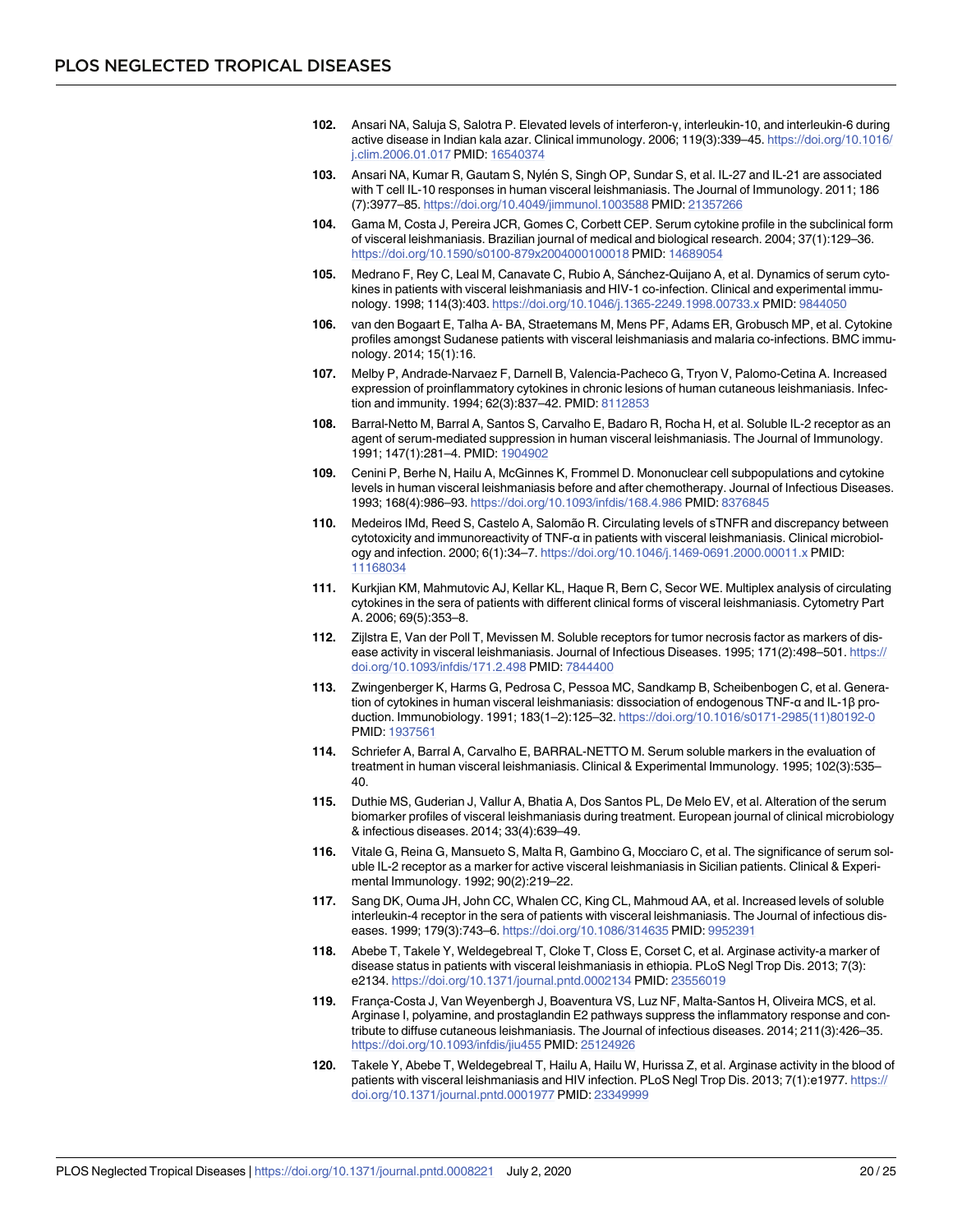- <span id="page-20-0"></span>**[121.](#page-6-0)** Abebe T, Hailu A, Woldeyes M, Mekonen W, Bilcha K, Cloke T, et al. Local increase of arginase activity in lesions of patients with cutaneous leishmaniasis in Ethiopia. PLoS Negl Trop Dis. 2012; 6(6): e1684. <https://doi.org/10.1371/journal.pntd.0001684> PMID: [22720104](http://www.ncbi.nlm.nih.gov/pubmed/22720104)
- **[122.](#page-6-0)** Katara GK, Ansari NA, Verma S, Ramesh V, Salotra P. Foxp3 and IL-10 expression correlates with parasite burden in lesional tissues of post kala azar dermal leishmaniasis (PKDL) patients. PLoS Negl Trop Dis. 2011; 5(5):e1171. <https://doi.org/10.1371/journal.pntd.0001171> PMID: [21655313](http://www.ncbi.nlm.nih.gov/pubmed/21655313)
- **[123.](#page-6-0)** Bourreau E, Ronet C, Darsissac E, Lise M-C, Sainte Marie D, Clity E, et al. In leishmaniasis due to Leishmania guyanensis infection, distinct intralesional interleukin-10 and Foxp3 mRNA expression are associated with unresponsiveness to treatment. The Journal of infectious diseases. 2009; 199 (4):576–9. <https://doi.org/10.1086/596508> PMID: [19125672](http://www.ncbi.nlm.nih.gov/pubmed/19125672)
- **[124.](#page-5-0)** Ramesh V, Mukherjee A. Post-kala-azar dermal leishmaniasis. International journal of dermatology. 1995; 34(2):85–91. <https://doi.org/10.1111/j.1365-4362.1995.tb03584.x> PMID: [7737782](http://www.ncbi.nlm.nih.gov/pubmed/7737782)
- **[125.](#page-5-0)** Sharma M, Gupta A, Neena V, Das V, Saran R, Kar S. Demonstration of Leishmania parasites in skin lesions of Indian post kala-azar dermal leishmaniasis (PKDL) cases. Journal of communicable diseases. 2000; 32(1):67–8. PMID: [11129569](http://www.ncbi.nlm.nih.gov/pubmed/11129569)
- **[126.](#page-5-0)** Mukherjee A, Ramesh V, Shyam Misra R. Post-kala-azar dermal leishmaniasis: A light and electron microscopic study of 18 cases. Journal of Cutaneous Pathology. 1993; 20(4):320–5. [https://doi.org/](https://doi.org/10.1111/j.1600-0560.1993.tb01269.x) [10.1111/j.1600-0560.1993.tb01269.x](https://doi.org/10.1111/j.1600-0560.1993.tb01269.x) PMID: [8227608](http://www.ncbi.nlm.nih.gov/pubmed/8227608)
- **[127.](#page-5-0)** Singh A, Ramesh V, Ramam M. Histopathological characteristics of post kala-azar dermal leishmaniasis: a series of 88 patients. Indian Journal of Dermatology, Venereology, and Leprology. 2015; 81  $(1):29.$
- **[128.](#page-7-0)** Verma N, Bimal S, Das VNR, Pandey K, Singh D, Lal CS, et al. Clinicopathological and immunological changes in Indian post kala-azar dermal leishmaniasis (PKDL) cases in relation to treatment: A retrospective study. BioMed research international. 2015; 2015.
- **[129.](#page-5-0)** Bandyopadhyay A, Majumdar K, Gangopadhyay M, Koley S. Fine-needle sampling provides appreciable diagnostic yield in lesions of post kala azar dermal leishmaniasis: Analysis of four cases from North Eastern India. Diagnostic cytopathology. 2014; 42(6):525–9. <https://doi.org/10.1002/dc.22953> PMID: [23440979](http://www.ncbi.nlm.nih.gov/pubmed/23440979)
- **[130.](#page-7-0)** Osman OF, Oskam L, Zijlstra EE, Kroon N, Schoone GJ, Khalil E, et al. Evaluation of PCR for diagnosis of visceral leishmaniasis. Journal of clinical microbiology. 1997; 35(10):2454–7. PMID: [9316888](http://www.ncbi.nlm.nih.gov/pubmed/9316888)
- **[131.](#page-7-0)** Osman OF, Oskam L, Kroon NC, Schoone GJ, Khalil E- TA, El-Hassan AM, et al. Use of PCR for diagnosis of post-kala-azar dermal leishmaniasis. Journal of clinical microbiology. 1998; 36(6):1621–4. PMID: [9620389](http://www.ncbi.nlm.nih.gov/pubmed/9620389)
- **[132.](#page-7-0)** Salotra P, Sreenivas G, Pogue GP, Lee N, Nakhasi HL, Ramesh V, et al. Development of a speciesspecific PCR assay for detection of Leishmania donovani in clinical samples from patients with kalaazar and post-kala-azar dermal leishmaniasis. Journal of Clinical Microbiology. 2001; 39(3):849–54. <https://doi.org/10.1128/JCM.39.3.849-854.2001> PMID: [11230394](http://www.ncbi.nlm.nih.gov/pubmed/11230394)
- **[133.](#page-7-0)** Sreenivas G, Ansari N, Kataria J, Salotra P. Nested PCR assay for detection of Leishmania donovani in slit aspirates from post-kala-azar dermal leishmaniasis lesions. Journal of clinical microbiology. 2004; 42(4):1777–8. <https://doi.org/10.1128/jcm.42.4.1777-1778.2004> PMID: [15071047](http://www.ncbi.nlm.nih.gov/pubmed/15071047)
- **[134.](#page-7-0)** Yazdi AS, Puchta U, Flaig MJ, Sander CA. Laser-capture microdissection: Applications in routine molecular dermatopathology. Journal of cutaneous pathology. 2004; 31(7):465–70. [https://doi.org/10.](https://doi.org/10.1111/j.0303-6987.2004.00221.x) [1111/j.0303-6987.2004.00221.x](https://doi.org/10.1111/j.0303-6987.2004.00221.x) PMID: [15239675](http://www.ncbi.nlm.nih.gov/pubmed/15239675)
- **[135.](#page-8-0)** El Harith A, Chowdhury S, Al-Masum A, SEMIATO-SANTOS S, Das P, Akhter S, et al. Reactivity of various leishmanial antigens in a direct agglutination test and their value in differentiating post-kala azar dermal leishmaniasis from leprosy and other skin conditions. Journal of medical microbiology. 1996; 44(2):141–6. <https://doi.org/10.1099/00222615-44-2-141> PMID: [8642576](http://www.ncbi.nlm.nih.gov/pubmed/8642576)
- **[136.](#page-8-0)** Singla N, Singh G, Sundar S, Vinayak V. Evaluation of the direct agglutination test as an immunodiagnostic tool for kala-azar in India. Transactions of the Royal Society of Tropical Medicine and Hygiene. 1993; 87(3):276–8. [https://doi.org/10.1016/0035-9203\(93\)90125-a](https://doi.org/10.1016/0035-9203(93)90125-a) PMID: [8236390](http://www.ncbi.nlm.nih.gov/pubmed/8236390)
- **[137.](#page-8-0)** Bagchi A, Tiwari S, Gupta S, Katiyar J. The latex agglutination test: standardization and comparison with direct agglutination and dot-ELISA in the diagnosis of visceral leishmaniasis in India. Annals of Tropical Medicine & Parasitology. 1998; 92(2):159–63.
- **[138.](#page-8-0)** Das M, Deb M, Karki B, Sarif M, Khanal B, Bhattacharya S, et al. Use of RK39 for diagnosis of post kala-azar dermal leishmaniasis in Nepal. Southeast Asian journal of tropical medicine and public health. 2007; 38(4):619. PMID: [17882997](http://www.ncbi.nlm.nih.gov/pubmed/17882997)
- **[139.](#page-8-0)** Chappuis F, Rijal S, Singh R, Acharya P, Karki B, Das M, et al. Prospective evaluation and comparison of the direct agglutination test and an rK39-antigen-based dipstick test for the diagnosis of suspected kala-azar in Nepal. Tropical Medicine & International Health. 2003; 8(3):277–85.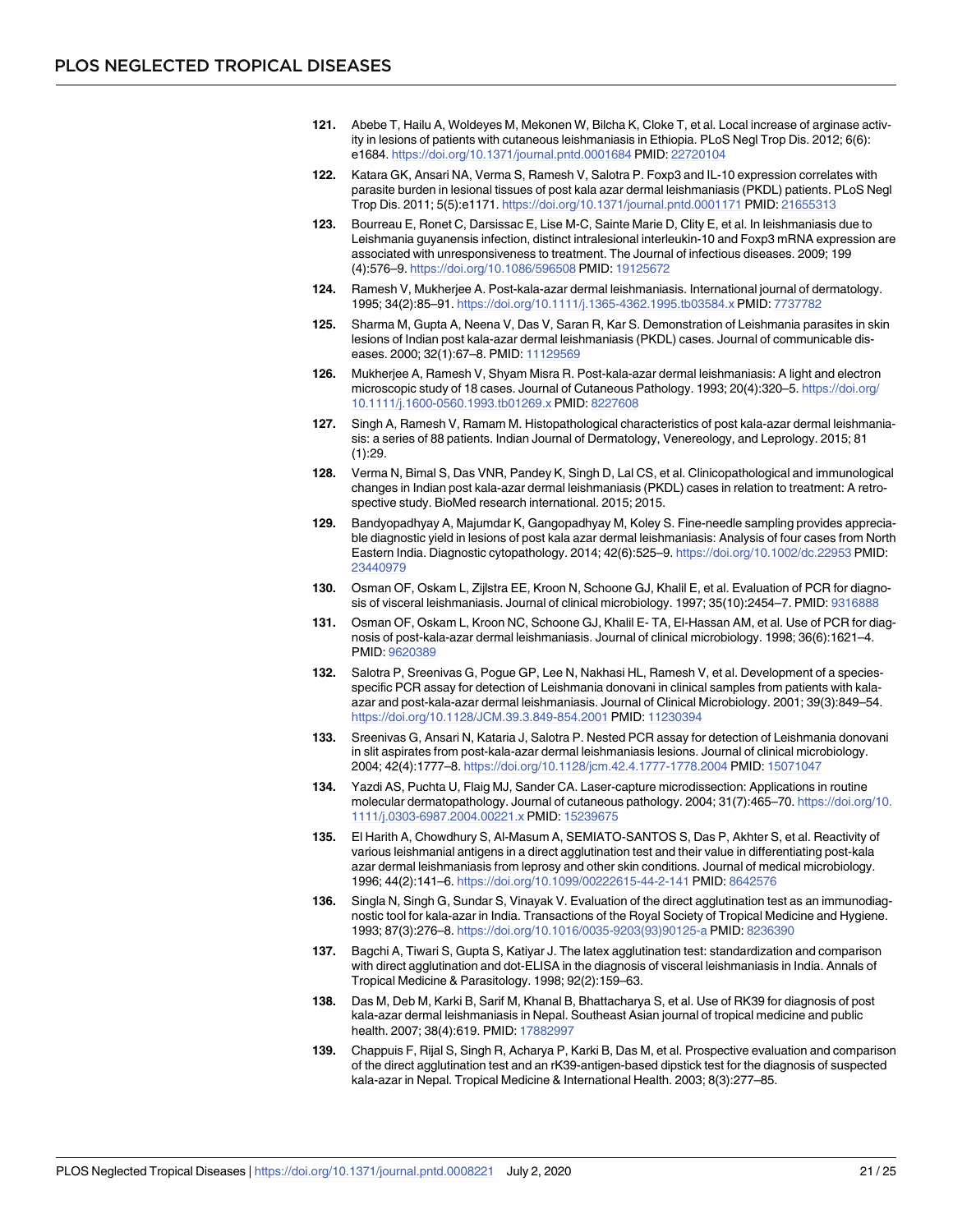- <span id="page-21-0"></span>**[140.](#page-8-0)** Bern C, Jha SN, Joshi AB, Thakur G, Bista MB. Use of the recombinant K39 dipstick test and the direct agglutination test in a setting endemic for visceral leishmaniasis in Nepal. The American journal of tropical medicine and hygiene. 2000; 63(3):153–7.
- **[141.](#page-8-0)** Boelaert M, El Safi S, Jacquet D, de Muynck A, Van Der Stuyft P, Le Ray D. Operational validation of the direct agglutination test for diagnosis of visceral leishmaniasis. The American journal of tropical medicine and hygiene. 1999; 60(1):129–34. <https://doi.org/10.4269/ajtmh.1999.60.129> PMID: [9988336](http://www.ncbi.nlm.nih.gov/pubmed/9988336)
- **[142.](#page-8-0)** Vallur AC, Duthie MS, Reinhart C, Tutterrow Y, Hamano S, Bhaskar KRH, et al. Biomarkers for intracellular pathogens: establishing tools as vaccine and therapeutic endpoints for visceral leishmaniasis. Clinical Microbiology and Infection. 2014; 20(6):O374–O83. <https://doi.org/10.1111/1469-0691.12421> PMID: [24237596](http://www.ncbi.nlm.nih.gov/pubmed/24237596)
- **[143.](#page-8-0)** Ramesh V, Singh R, Avishek K, Verma A, Deep DK, Verma S, et al. Decline in clinical efficacy of oral miltefosine in treatment of post kala-azar dermal leishmaniasis (PKDL) in India. PLoS Negl Trop Dis. 2015; 9(10):e0004093. <https://doi.org/10.1371/journal.pntd.0004093> PMID: [26492039](http://www.ncbi.nlm.nih.gov/pubmed/26492039)
- **[144.](#page-8-0)** Bhargava A, Ramesh V, Verma S, Salotra P, Bala M. Revisiting the role of the slit-skin smear in the diagnosis of Indian post-kala-azar dermal leishmaniasis. Indian Journal of Dermatology, Venereology, and Leprology. 2018; 84(6):690.
- **[145.](#page-8-0)** Galluzzi L, Ceccarelli M, Diotallevi A, Menotta M, Magnani M. Real-time PCR applications for diagnosis of leishmaniasis. Parasites & vectors. 2018; 11(1):273.
- **[146.](#page-8-0)** Mary C, Faraut F, Lascombe L, Dumon H. Quantification of Leishmania infantum DNA by a real-time PCR assay with high sensitivity. Journal of clinical microbiology. 2004; 42(11):5249-55. [https://doi.](https://doi.org/10.1128/JCM.42.11.5249-5255.2004) [org/10.1128/JCM.42.11.5249-5255.2004](https://doi.org/10.1128/JCM.42.11.5249-5255.2004) PMID: [15528722](http://www.ncbi.nlm.nih.gov/pubmed/15528722)
- **[147.](#page-9-0)** Ramesh V, Katara G, Verma S, Salotra P. Miltefosine as an effective choice in the treatment of postkala-azar dermal leishmaniasis. British Journal of Dermatology. 2011; 165(2):411-4. [https://doi.org/](https://doi.org/10.1111/j.1365-2133.2011.10402.x) [10.1111/j.1365-2133.2011.10402.x](https://doi.org/10.1111/j.1365-2133.2011.10402.x) PMID: [21561437](http://www.ncbi.nlm.nih.gov/pubmed/21561437)
- **[148.](#page-9-0)** Verma S, Bhandari V, Avishek K, Ramesh V, Salotra P. Reliable diagnosis of post-kala-azar dermal leishmaniasis (PKDL) using slit aspirate specimen to avoid invasive sampling procedures. Tropical Medicine & International Health. 2013; 18(3):268–75.
- **[149.](#page-9-0)** Singh OP, Hasker E, Boelaert M, Sacks D, Sundar S. Xenodiagnosis to address key questions in visceral leishmaniasis control and elimination PLoS Negl Trop Dis. 2020: (In Press).
- **[150.](#page-9-0)** Napier LE. An epidemiological investigation of kala-azar in a rural area in Bengal. Indian Journal of Medical Research. 1931; 19(1).
- **[151.](#page-9-0)** Addy M, Nandy A. Ten years of kala-azar in west Bengal, Part I. Did post-kala-azar dermal leishmaniasis initiate the outbreak in 24-Parganas? Bulletin of the World Health Organization. 1992; 70(3):341. PMID: [1638662](http://www.ncbi.nlm.nih.gov/pubmed/1638662)
- **[152.](#page-9-0)** Mondal D, Bern C, Ghosh D, Rashid M, Molina R, Chowdhury R, et al. Quantifying the Infectiousness of Post-Kala-Azar Dermal Leishmaniasis Toward Sand Flies. Clinical infectious diseases. 2018; 69 (2):251–8.
- **[153.](#page-9-0)** Le Rutte EA, Zijlstra EE, de Vlas SJ. Post-Kala-Azar Dermal Leishmaniasis as a Reservoir for Visceral Leishmaniasis Transmission. Trends in parasitology. 2019; 35(8):590–2. [https://doi.org/10.1016/j.pt.](https://doi.org/10.1016/j.pt.2019.06.007) [2019.06.007](https://doi.org/10.1016/j.pt.2019.06.007) PMID: [31266711](http://www.ncbi.nlm.nih.gov/pubmed/31266711)
- **[154.](#page-9-0)** Zijlstra EE, Musa AM, Khalil EA, el-Hassan IM, el-Hassan AM. Post-kala-azar dermal leishmaniasis. Lancet Infect Dis. 2003; 3(2):87–98. Epub 2003/02/01. [https://doi.org/10.1016/s1473-3099\(03\)00517-](https://doi.org/10.1016/s1473-3099(03)00517-6) [6](https://doi.org/10.1016/s1473-3099(03)00517-6) PMID: [12560194.](http://www.ncbi.nlm.nih.gov/pubmed/12560194)
- **[155.](#page-9-0)** Singh S, Sivakumar R. Challenges and new discoveries in the treatment of leishmaniasis. J Infect Chemother. 2004; 10(6):307–15. Epub 2004/12/23. <https://doi.org/10.1007/s10156-004-0348-9> PMID: [15614453.](http://www.ncbi.nlm.nih.gov/pubmed/15614453)
- **156.** Maheshwari A, Seth A, Kaur S, Aneja S, Rath B, Basu S, et al. Cumulative cardiac toxicity of sodium stibogluconate and amphotericin B in treatment of kala-azar. Pediatr Infect Dis J. 2011; 30(2):180–1. Epub 2010/09/09. <https://doi.org/10.1097/INF.0b013e3181f55843> PMID: [20823781.](http://www.ncbi.nlm.nih.gov/pubmed/20823781)
- **[157.](#page-9-0)** Zanoni LZ, Brustoloni YM, Melnikov P, Consolo CE. Antimony containing drug and ECG abnormalities in children with visceral leishmaniasis. Biol Trace Elem Res. 2009; 132(1–3):35–40. Epub 2009/05/09. <https://doi.org/10.1007/s12011-009-8387-9> PMID: [19424667](http://www.ncbi.nlm.nih.gov/pubmed/19424667).
- **[158.](#page-9-0)** Yesudian P, Thambiah AS. Amphotericin B therapy in dermal leishmanoid. Arch Dermatol. 1974; 109 (5):720–2. Epub 1974/05/01. PMID: [4828540](http://www.ncbi.nlm.nih.gov/pubmed/4828540).
- **[159.](#page-9-0)** Thakur CP, Narain S, Kumar N, Hassan SM, Jha DK, Kumar A. Amphotericin B is superior to sodium antimony gluconate in the treatment of Indian post-kala-azar dermal leishmaniasis. Ann Trop Med Parasitol. 1997; 91(6):611–6. Epub 1998/01/13. <https://doi.org/10.1080/00034989760707> PMID: [9425363.](http://www.ncbi.nlm.nih.gov/pubmed/9425363)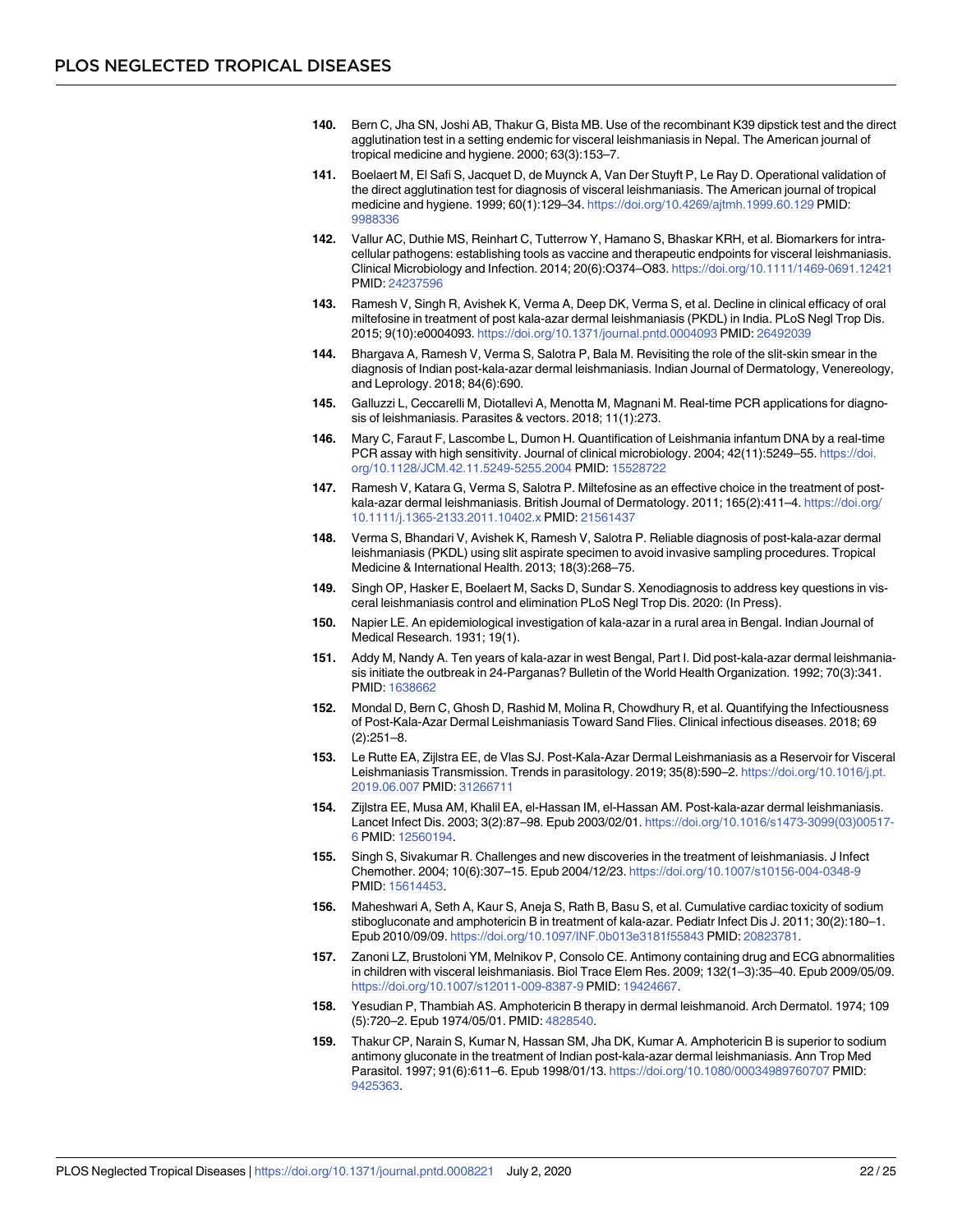- <span id="page-22-0"></span>**[160.](#page-9-0)** Rabi Das VN, Siddiqui NA, Pal B, Lal CS, Verma N, Kumar A, et al. To evaluate efficacy and safety of amphotericin B in two different doses in the treatment of post kala-azar dermal leishmaniasis (PKDL). PLoS ONE. 2017; 12(3):e0174497. Epub 2017/03/30. <https://doi.org/10.1371/journal.pone.0174497> PMID: [28355259;](http://www.ncbi.nlm.nih.gov/pubmed/28355259) PubMed Central PMCID: PMC5371363.
- **[161.](#page-10-0)** Hashim FA, Khalil EA, Ismail A, el Hassan AM. Apparently successful treatment of two cases of post kala-azar dermal leishmaniasis with liposomal amphotericin B. Trans R Soc Trop Med Hyg. 1995; 89 (4):440. Epub 1995/07/01. [https://doi.org/10.1016/0035-9203\(95\)90048-9](https://doi.org/10.1016/0035-9203(95)90048-9) PMID: [7570893](http://www.ncbi.nlm.nih.gov/pubmed/7570893).
- **[162.](#page-10-0)** Musa AM, Khalil EA, Mahgoub FA, Hamad S, Elkadaru AM, El Hassan AM. Efficacy of liposomal amphotericin B (AmBisome) in the treatment of persistent post-kala-azar dermal leishmaniasis (PKDL). Ann Trop Med Parasitol. 2005; 99(6):563–9. Epub 2005/09/15. [https://doi.org/10.1179/](https://doi.org/10.1179/136485905X514127) [136485905X514127](https://doi.org/10.1179/136485905X514127) PMID: [16156969](http://www.ncbi.nlm.nih.gov/pubmed/16156969).
- **[163.](#page-10-0)** Marking U, den Boer M, Das AK, Ahmed EM, Rollason V, Ahmed BN, et al. Hypokalaemia-induced rhabdomyolysis after treatment of post-Kala-azar dermal Leishmaniasis (PKDL) with high-dose AmBisome in Bangladesh-a case report. PLoS Negl Trop Dis. 2014; 8(6):e2864. Epub 2014/06/13. [https://](https://doi.org/10.1371/journal.pntd.0002864) [doi.org/10.1371/journal.pntd.0002864](https://doi.org/10.1371/journal.pntd.0002864) PMID: [24922279;](http://www.ncbi.nlm.nih.gov/pubmed/24922279) PubMed Central PMCID: PMC4055542.
- **[164.](#page-10-0)** den Boer M, Das AK, Akhter F, Burza S, Ramesh V, Ahmed BN, et al. Safety and Effectiveness of Short-Course AmBisome in the Treatment of Post-Kala-Azar Dermal Leishmaniasis: A Prospective Cohort Study in Bangladesh. Clin Infect Dis. 2018; 67(5):667–75. Epub 2018/03/20. [https://doi.org/10.](https://doi.org/10.1093/cid/ciy172) [1093/cid/ciy172](https://doi.org/10.1093/cid/ciy172) PMID: [29554244.](http://www.ncbi.nlm.nih.gov/pubmed/29554244)
- **[165.](#page-10-0)** Burza S, Sinha PK, Mahajan R, Sanz MG, Lima MA, Mitra G, et al. Post Kala-Azar dermal leishmaniasis following treatment with 20 mg/kg liposomal amphotericin B (Ambisome) for primary visceral leishmaniasis in Bihar, India. PLoS Negl Trop Dis. 2014; 8(1):e2611. Epub 2014/01/07. [https://doi.org/10.](https://doi.org/10.1371/journal.pntd.0002611) [1371/journal.pntd.0002611](https://doi.org/10.1371/journal.pntd.0002611) PMID: [24392171;](http://www.ncbi.nlm.nih.gov/pubmed/24392171) PubMed Central PMCID: PMC3879248.
- **[166.](#page-10-0)** Monteiro AFM, de Oliveira Viana J, Junior FJB, Ishiki HM, Tchouboun EN, de Araujo RS, et al. Recent Theoretical Studies Concerning Important Tropical Infections. Curr Med Chem. 2019. Epub 2019/07/ 13. <https://doi.org/10.2174/0929867326666190711121418> PMID: [31296154.](http://www.ncbi.nlm.nih.gov/pubmed/31296154)
- **[167.](#page-10-0)** Sundar S, Sinha P, Jha TK, Chakravarty J, Rai M, Kumar N, et al. Oral miltefosine for Indian post-kalaazar dermal leishmaniasis: a randomised trial. Trop Med Int Health. 2013; 18(1):96–100. Epub 2012/ 11/10. <https://doi.org/10.1111/tmi.12015> PMID: [23136856.](http://www.ncbi.nlm.nih.gov/pubmed/23136856)
- **[168.](#page-10-0)** Ghosh S, Das NK, Mukherjee S, Mukhopadhyay D, Barbhuiya JN, Hazra A, et al. Inadequacy of 12- Week Miltefosine Treatment for Indian Post-Kala-Azar Dermal Leishmaniasis. Am J Trop Med Hyg. 2015; 93(4):767–9. Epub 2015/07/16. <https://doi.org/10.4269/ajtmh.14-0721> PMID: [26175030](http://www.ncbi.nlm.nih.gov/pubmed/26175030); PubMed Central PMCID: PMC4596597.
- **[169.](#page-10-0)** Mukhopadhyay D, Das NK, Roy S, Kundu S, Barbhuiya JN, Chatterjee M. Miltefosine effectively modulates the cytokine milieu in Indian post kala-azar dermal leishmaniasis. J Infect Dis. 2011; 204 (9):1427–36. Epub 2011/09/22. <https://doi.org/10.1093/infdis/jir551> PMID: [21933878](http://www.ncbi.nlm.nih.gov/pubmed/21933878).
- **[170.](#page-10-0)** Pijpers J, den Boer ML, Essink DR, Ritmeijer K. The safety and efficacy of miltefosine in the long-term treatment of post-kala-azar dermal leishmaniasis in South Asia—A review and meta-analysis. PLoS Negl Trop Dis. 2019; 13(2):e0007173. Epub 2019/02/12. <https://doi.org/10.1371/journal.pntd.0007173> PMID: [30742620;](http://www.ncbi.nlm.nih.gov/pubmed/30742620) PubMed Central PMCID: PMC6386412.
- **[171.](#page-10-0)** Ramesh V, Katara GK, Verma S, Salotra P. Miltefosine as an effective choice in the treatment of postkala-azar dermal leishmaniasis. Br J Dermatol. 2011; 165(2):411-4. Epub 2011/05/13. [https://doi.org/](https://doi.org/10.1111/j.1365-2133.2011.10402.x) [10.1111/j.1365-2133.2011.10402.x](https://doi.org/10.1111/j.1365-2133.2011.10402.x) PMID: [21561437](http://www.ncbi.nlm.nih.gov/pubmed/21561437).
- **[172.](#page-10-0)** Palma SM, Natale AC, Calil HM. A 4-Year Follow-Up Study of Attention-Deficit Hyperactivity Symptoms, Comorbidities, and Psychostimulant Use in a Brazilian Sample of Children and Adolescents with Attention-Deficit/Hyperactivity Disorder. Frontiers in psychiatry. 2015; 6:135. [https://doi.org/10.3389/](https://doi.org/10.3389/fpsyt.2015.00135) [fpsyt.2015.00135](https://doi.org/10.3389/fpsyt.2015.00135) PMID: [26483704;](http://www.ncbi.nlm.nih.gov/pubmed/26483704) PubMed Central PMCID: PMC4591510.
- **[173.](#page-10-0)** Sundar S, Singh A, Tiwari A, Shukla S, Chakravarty J, Rai M. Efficacy and Safety of Paromomycin in Treatment of Post-Kala-Azar Dermal Leishmaniasis. ISRN Parasitol. 2014; 2014:548010. Epub 2014/ 01/01. <https://doi.org/10.1155/2014/548010> PMID: [27398387](http://www.ncbi.nlm.nih.gov/pubmed/27398387); PubMed Central PMCID: PMC4890917.
- **[174.](#page-10-0)** Singh RP, Picado A, Alam S, Hasker E, Singh SP, Ostyn B, et al. Post-kala-azar dermal leishmaniasis (PKDL) in visceral leishmaniasis-endemic communities in Bihar, India. Trop Med Int Health. 2012. Epub 2013/01/03. <https://doi.org/10.1111/tmi.12044> PMID: [23279744.](http://www.ncbi.nlm.nih.gov/pubmed/23279744)
- **[175.](#page-10-0)** Abongomera C, Gatluak F, Buyze J, Ritmeijer K. A Comparison of the Effectiveness of Sodium Stibogluconate Monotherapy to Sodium Stibogluconate and Paromomycin Combination for the Treatment of Severe Post Kala Azar Dermal Leishmaniasis in South Sudan—A Retrospective Cohort Study. PLoS ONE. 2016; 11(9):e0163047. Epub 2016/09/23. <https://doi.org/10.1371/journal.pone.0163047> PMID: [27658288;](http://www.ncbi.nlm.nih.gov/pubmed/27658288) PubMed Central PMCID: PMC5033461.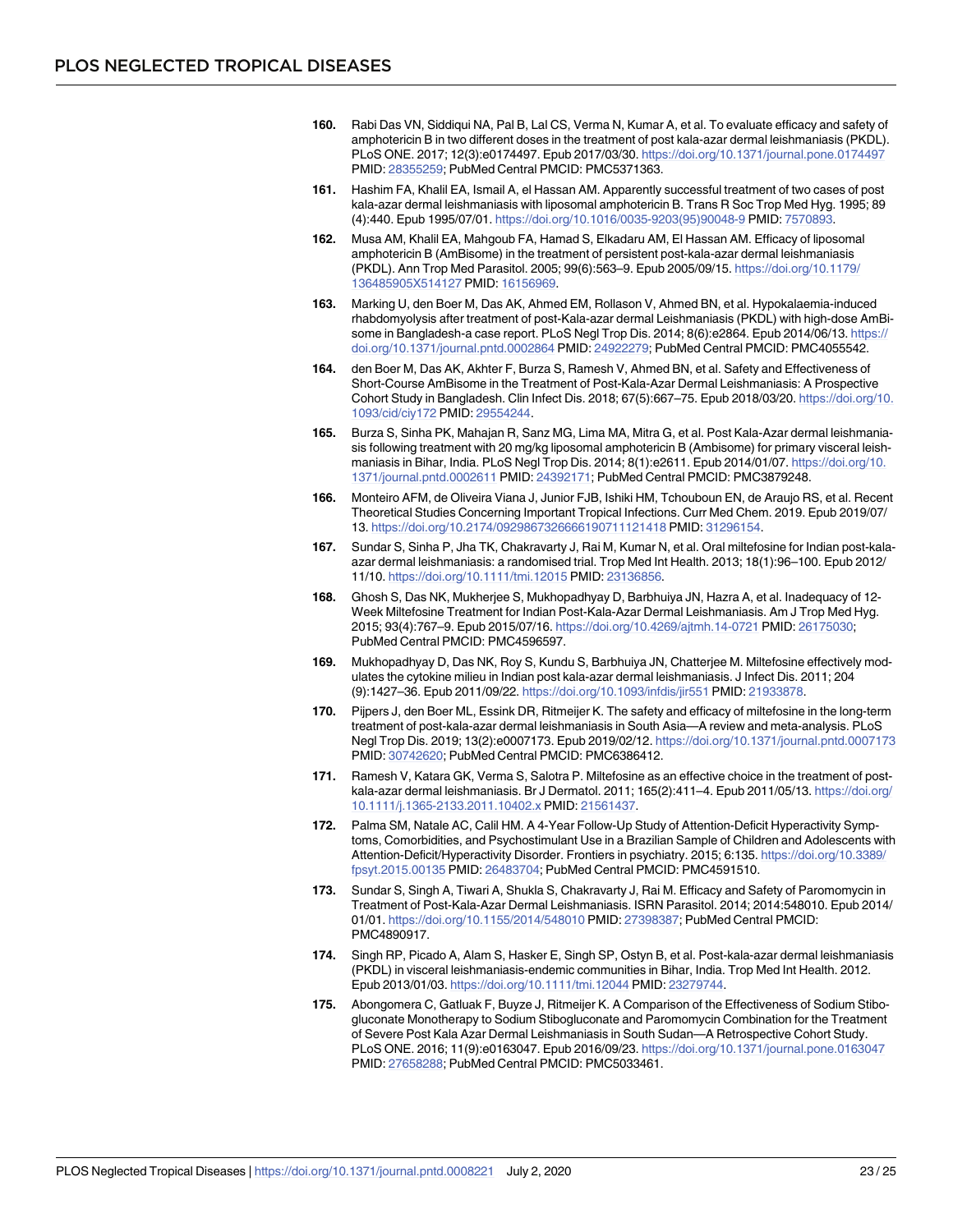- <span id="page-23-0"></span>**[176.](#page-10-0)** Ramesh V, Avishek K, Sharma V, Salotra P. Combination therapy with amphotericin-B and miltefosine for post-kala-azar dermal leishmaniasis: a preliminary report. Acta Derm Venereol. 2014; 94(2):242–3. Epub 2013/09/03. <https://doi.org/10.2340/00015555-1582> PMID: [23995012](http://www.ncbi.nlm.nih.gov/pubmed/23995012).
- **[177.](#page-10-0)** Pandey K, Pal B, Das VNR, Murti K, Lal CS, Verma N, et al. Safety and efficacy of a combination of paromomycin and miltefosine for two vs. three courses in patients with post-kala-azar dermal leishmaniasis: an observational pilot study. Br J Dermatol. 2017; 177(2):557–9. Epub 2016/10/27. [https://](https://doi.org/10.1111/bjd.15119) [doi.org/10.1111/bjd.15119](https://doi.org/10.1111/bjd.15119) PMID: [27781268.](http://www.ncbi.nlm.nih.gov/pubmed/27781268)
- **[178.](#page-10-0)** Sharma VK, Prasad HR, Sethuraman G, Khaitan BK. Combination of sodium stibogluconate and rifampicin in post kala-azar dermal leishmaniasis. Indian J Dermatol Venereol Leprol. 2007; 73(1):53– 4. Epub 2007/02/23. <https://doi.org/10.4103/0378-6323.30657> PMID: [17314452](http://www.ncbi.nlm.nih.gov/pubmed/17314452).
- **[179.](#page-10-0)** Khalil EA, Nur NM, Zijlstra EE, El-Hassan AM, Davidson RN. Failure of a combination of two antifungal drugs, terbinafine plus itraconazole, in Sudanese post kala-azar dermal leishmaniasis. Trans R Soc Trop Med Hyg. 1996; 90(2):187–8. Epub 1996/03/01. [https://doi.org/10.1016/s0035-9203\(96\)90134-0](https://doi.org/10.1016/s0035-9203(96)90134-0) PMID: [8761586](http://www.ncbi.nlm.nih.gov/pubmed/8761586).
- **[180.](#page-11-0)** Uranw S, Ostyn B, Rijal A, Devkota S, Khanal B, Menten J, et al. Post-kala-azar dermal leishmaniasis in Nepal: a retrospective cohort study (2000–2010). PLoS Negl Trop Dis. 2011; 5(12):e1433. Epub 2011/12/30. <https://doi.org/10.1371/journal.pntd.0001433> PMID: [22206030;](http://www.ncbi.nlm.nih.gov/pubmed/22206030) PubMed Central PMCID: PMC3243697.
- **[181.](#page-11-0)** Kumar D, Ramesh V, Verma S, Ramam M, Salotra P. Post-kala-azar dermal leishmaniasis (PKDL) developing after treatment of visceral leishmaniasis with amphotericin B and miltefosine. Ann Trop Med Parasitol. 2009; 103(8):727–30. Epub 2009/12/25. [https://doi.org/10.1179/](https://doi.org/10.1179/000349809X12554106963438) [000349809X12554106963438](https://doi.org/10.1179/000349809X12554106963438) PMID: [20030997](http://www.ncbi.nlm.nih.gov/pubmed/20030997).
- **182.** Pandey K, Das VN, Singh D, Das S, Lal CS, Verma N, et al. Post-kala-azar dermal leishmaniasis in a patient treated with injectable paromomycin for visceral leishmaniasis in India. J Clin Microbiol. 2012; 50(4):1478–9. Epub 2012/01/27. <https://doi.org/10.1128/JCM.05966-11> PMID: [22278840;](http://www.ncbi.nlm.nih.gov/pubmed/22278840) PubMed Central PMCID: PMC3318524.
- **[183.](#page-11-0)** Das VN, Pandey K, Verma N, Lal CS, Bimal S, Topno RK, et al. Short report: Development of postkala-azar dermal leishmaniasis (PKDL) in miltefosine-treated visceral leishmaniasis. Am J Trop Med Hyg. 2009; 80(3):336–8. Epub 2009/03/10. PMID: [19270277.](http://www.ncbi.nlm.nih.gov/pubmed/19270277)
- **[184.](#page-11-0)** Randhawa G, Owens A, Fitches R, Khan Z. Communication in the development of culturally competent palliative care services in the UK: a case study. International journal of palliative nursing. 2003; 9 (1):24–31. <https://doi.org/10.12968/ijpn.2003.9.1.11042> PMID: [12560794.](http://www.ncbi.nlm.nih.gov/pubmed/12560794)
- **[185.](#page-11-0)** Ramesh V, Singh R, Avishek K, Verma A, Deep DK, Verma S, et al. Decline in Clinical Efficacy of Oral Miltefosine in Treatment of Post Kala-azar Dermal Leishmaniasis (PKDL) in India. PLoS Negl Trop Dis. 2015; 9(10):e0004093. Epub 2015/10/23. <https://doi.org/10.1371/journal.pntd.0004093> PMID: [26492039;](http://www.ncbi.nlm.nih.gov/pubmed/26492039) PubMed Central PMCID: PMC4619646.
- **[186.](#page-11-0)** Thakur CP, Kumar K. Post kala-azar dermal leishmaniasis: a neglected aspect of kala-azar control programmes. Ann Trop Med Parasitol. 1992; 86(4):355–9. Epub 1992/08/01. [https://doi.org/10.1080/](https://doi.org/10.1080/00034983.1992.11812678) [00034983.1992.11812678](https://doi.org/10.1080/00034983.1992.11812678) PMID: [1463355.](http://www.ncbi.nlm.nih.gov/pubmed/1463355)
- **[187.](#page-11-0)** Addy M, Nandy A. Ten years of kala-azar in west Bengal, Part I. Did post-kala-azar dermal leishmaniasis initiate the outbreak in 24-Parganas? Bull World Health Organ. 1992; 70(3):341–6. Epub 1992/01/ 01. PMID: [1638662](http://www.ncbi.nlm.nih.gov/pubmed/1638662); PubMed Central PMCID: PMC2393278.
- **[188.](#page-11-0)** el Hassan AM, Ghalib HW, Zijlstra EE, Eltoum IA, Satti M, Ali MS, et al. Post kala-azar dermal leishmaniasis in the Sudan: clinical features, pathology and treatment. Trans R Soc Trop Med Hyg. 1992; 86(3):245–8. Epub 1992/05/01. [https://doi.org/10.1016/0035-9203\(92\)90294-m](https://doi.org/10.1016/0035-9203(92)90294-m) PMID: [1329273.](http://www.ncbi.nlm.nih.gov/pubmed/1329273)
- **[189.](#page-11-0)** Zijlstra EE. The immunology of post-kala-azar dermal leishmaniasis (PKDL). Parasit Vectors. 2016; 9:464. Epub 2016/08/25. <https://doi.org/10.1186/s13071-016-1721-0> PMID: [27553063](http://www.ncbi.nlm.nih.gov/pubmed/27553063); PubMed Central PMCID: PMC4995613.
- **[190.](#page-11-0)** Mondal D, Nasrin KN, Huda MM, Kabir M, Hossain MS, Kroeger A, et al. Enhanced case detection and improved diagnosis of PKDL in a Kala-azar-endemic area of Bangladesh. PLoS Negl Trop Dis. 2010; 4(10). Epub 2010/10/20. <https://doi.org/10.1371/journal.pntd.0000832> PMID: [20957193;](http://www.ncbi.nlm.nih.gov/pubmed/20957193) PubMed Central PMCID: PMC2950134.
- **[191.](#page-11-0)** Salotra P, Sreenivas G, Beena KR, Mukherjee A, Ramesh V. Parasite detection in patients with post kala-azar dermal leishmaniasis in India: a comparison between molecular and immunological methods. J Clin Pathol. 2003; 56(11):840–3. Epub 2003/11/06. <https://doi.org/10.1136/jcp.56.11.840> PMID: [14600129;](http://www.ncbi.nlm.nih.gov/pubmed/14600129) PubMed Central PMCID: PMC1770099.
- **[192.](#page-11-0)** Schonian G, Nasereddin A, Dinse N, Schweynoch C, Schallig HD, Presber W, et al. PCR diagnosis and characterization of Leishmania in local and imported clinical samples. Diagn Microbiol Infect Dis. 2003; 47(1):349–58. Epub 2003/09/12. [https://doi.org/10.1016/s0732-8893\(03\)00093-2](https://doi.org/10.1016/s0732-8893(03)00093-2) PMID: [12967749.](http://www.ncbi.nlm.nih.gov/pubmed/12967749)